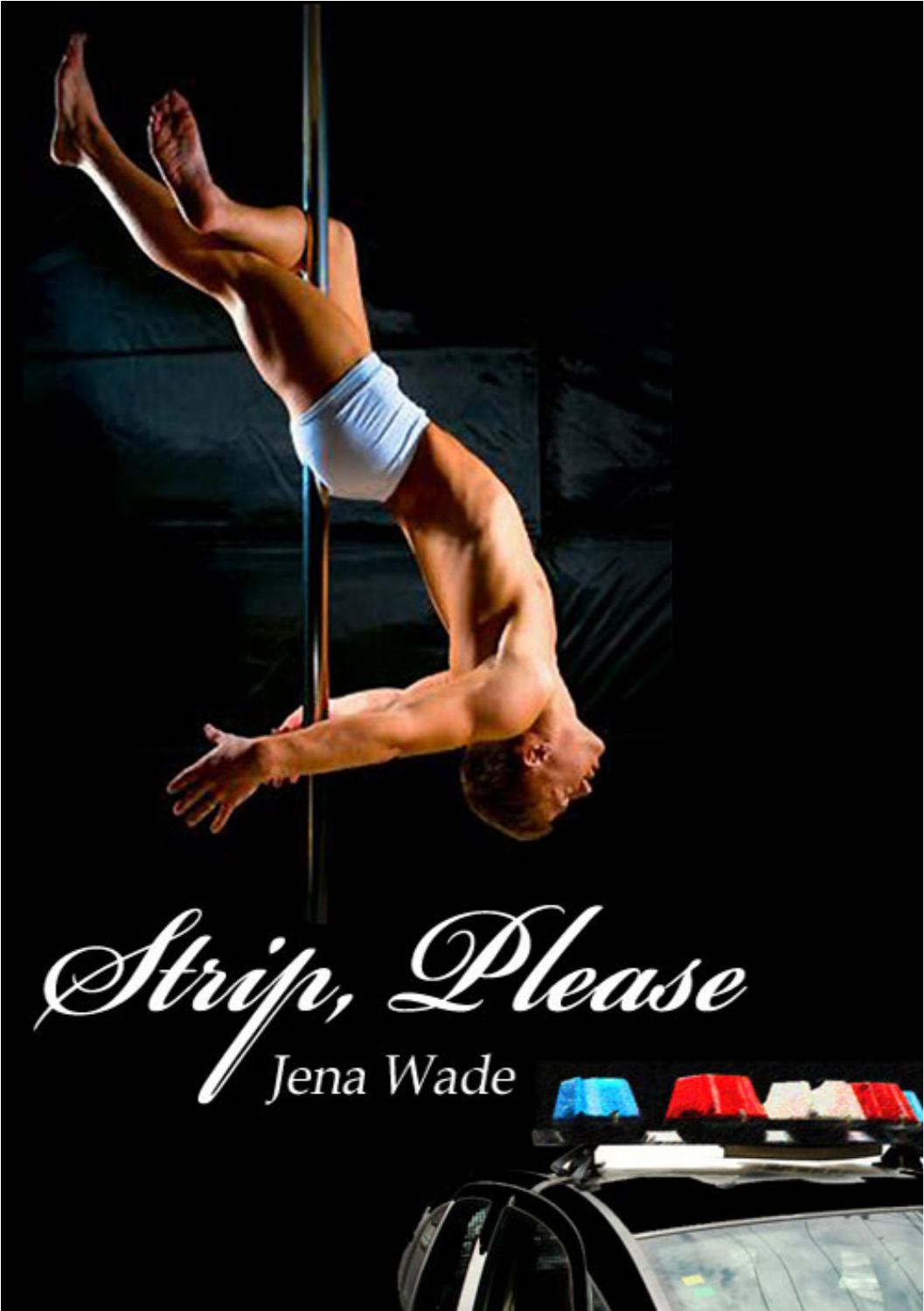## **Contents**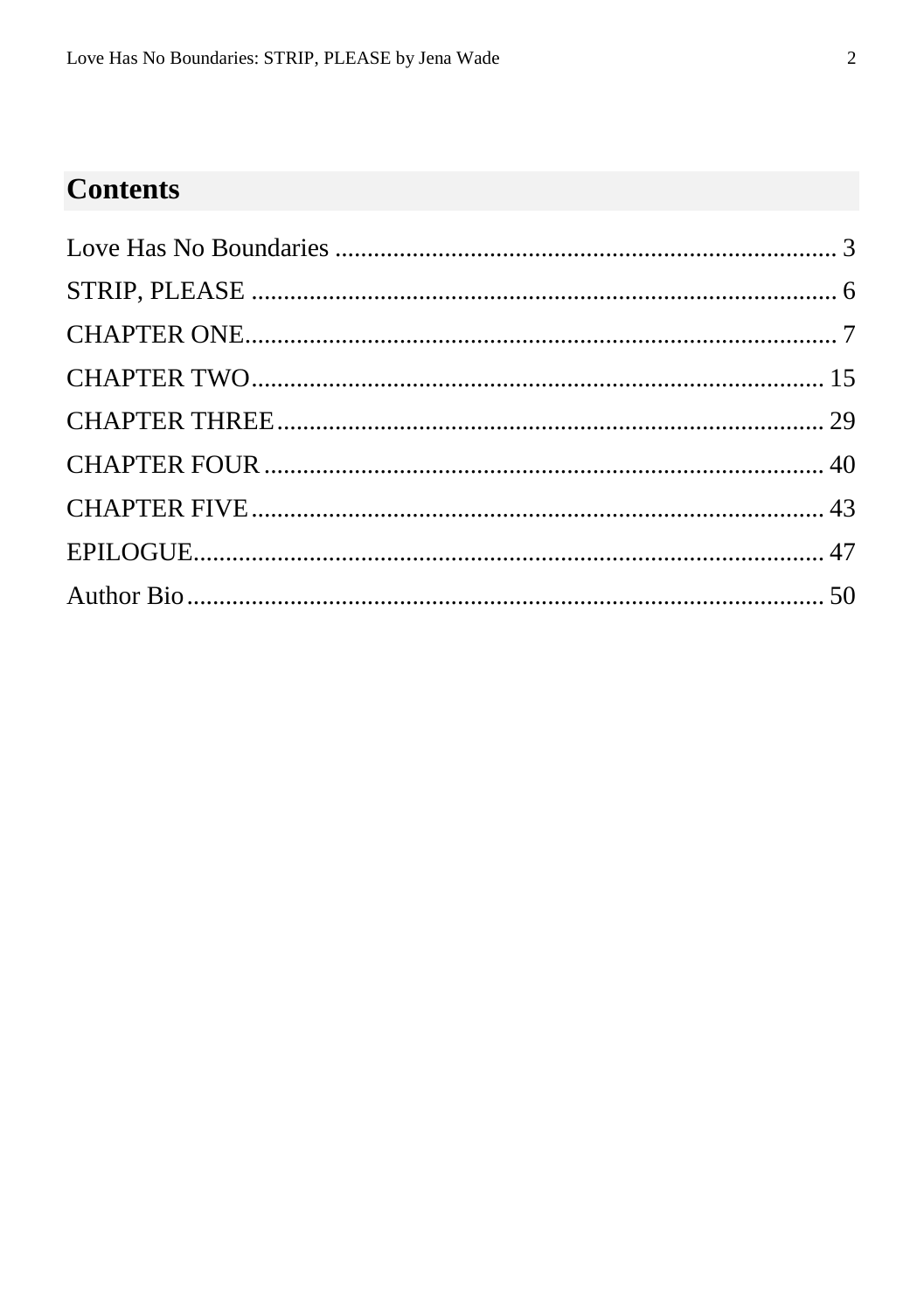# <span id="page-2-0"></span>**Love Has No Boundaries**

*An M/M Romance series*

# **STRIP, PLEASE**

## **By Jena Wade**

## **Introduction**

The story you are about to read celebrates love, sex and romance between men. It is a product of the *Love Has No Boundaries* promotion sponsored by the *Goodreads M/M Romance Group* and is published as a free gift to you.

## **What Is Love Has No Boundaries?**

The *Goodreads M/M Romance Group* invited members to choose a photo and pen a letter asking for a short M/M romance story inspired by the image; authors from the group were encouraged to select a letter and write an original tale. The result was an outpouring of creativity that shone a spotlight on the special bond between M/M romance writers and the people who love what they do.

A written description of the image that inspired this story is provided along with the original request letter. If you'd like to view the photo, please feel free to join the [Goodreads M/M Romance Group](http://www.goodreads.com/group/show/20149-m-m-romance) and visit the discussion section: *Love Has No Boundaries*.

Whether you are an avid M/M romance reader or new to the genre, you are in for a delicious treat.

### **Words of Caution**

This story may contain sexually explicit content and is **intended for adult readers.**It may contain content that is disagreeable or distressing to some readers. The *M/M Romance Group* strongly recommends that each reader review the General Information section before each story for story tags as well as for content warnings.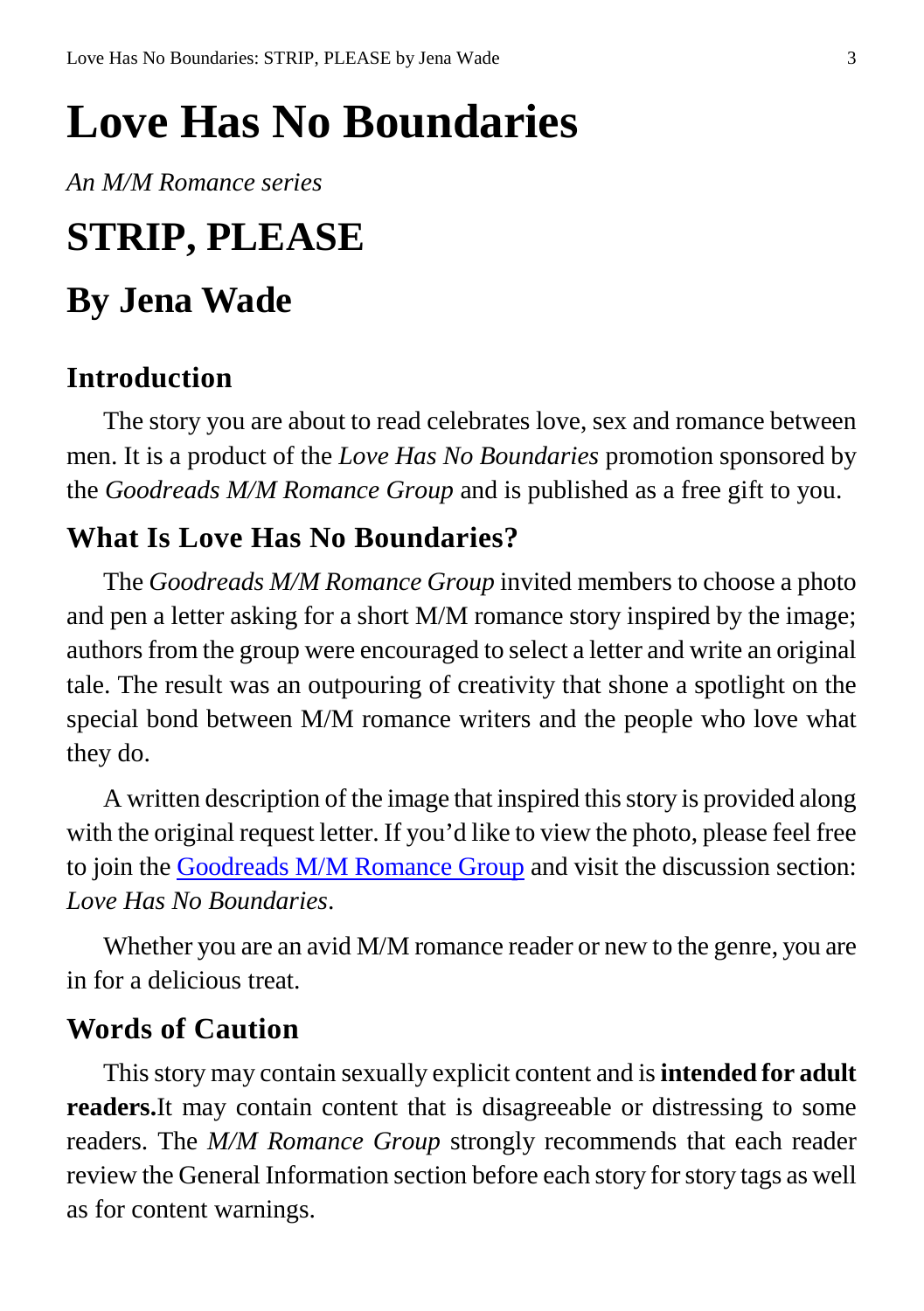This story is a work of fiction. Names, characters, places and incidents are the products of the author's imagination or are used fictitiously. Any resemblance to actual events, locales, or persons, living or dead, is entirely coincidental.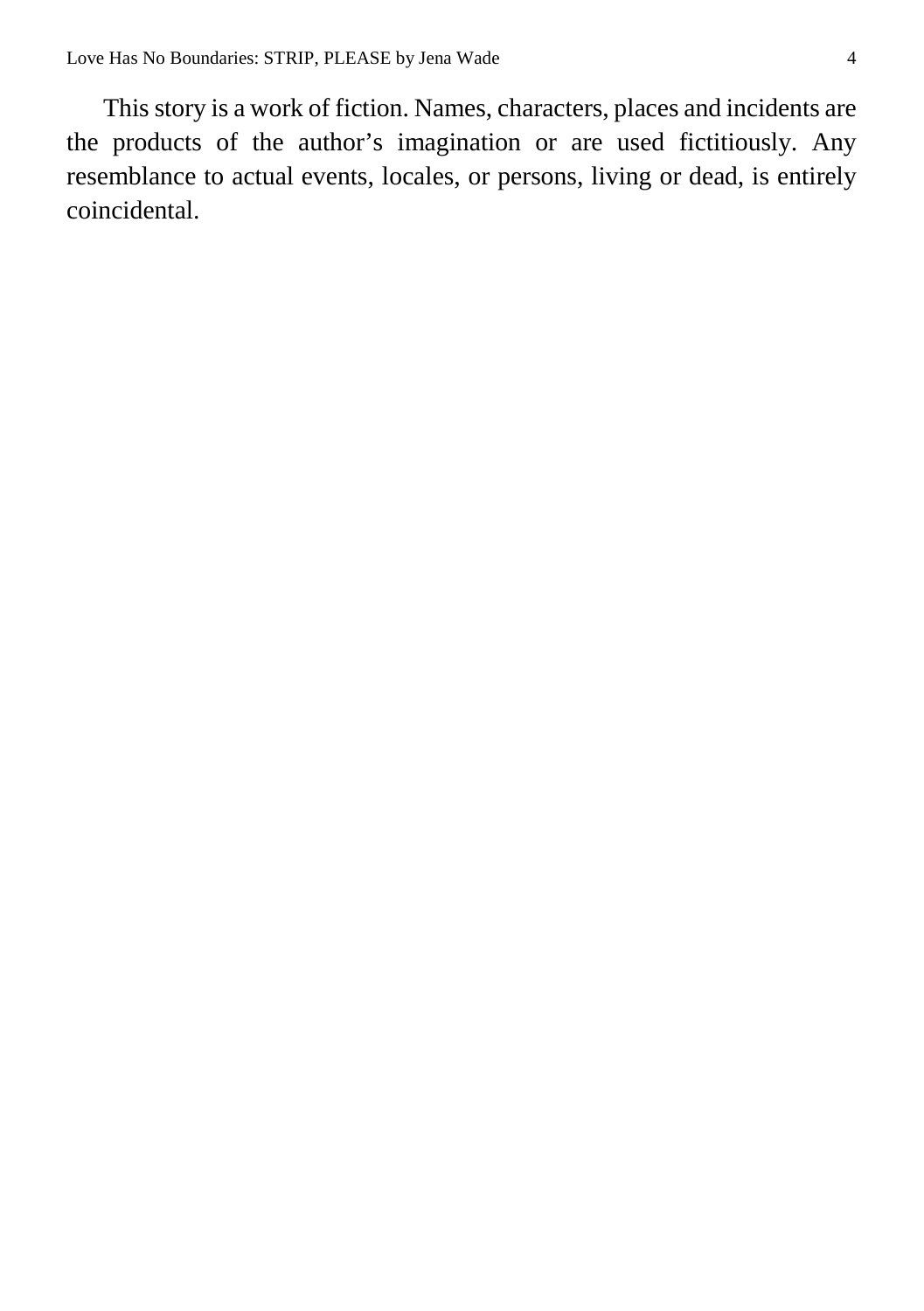All rights reserved worldwide.

This eBook may be distributed freely in its entirety courtesy of the *Goodreads M/M Romance Group*. This eBook may not be sold, manipulated or reproduced in any format without the express written permission of the author.

Strip, Please, Copyright © 2013 Jena Wade

Cover Art by Jena Wade

This ebook is published by the *M/M Romance Group* and is not directly endorsed by or affiliated with Goodreads Inc.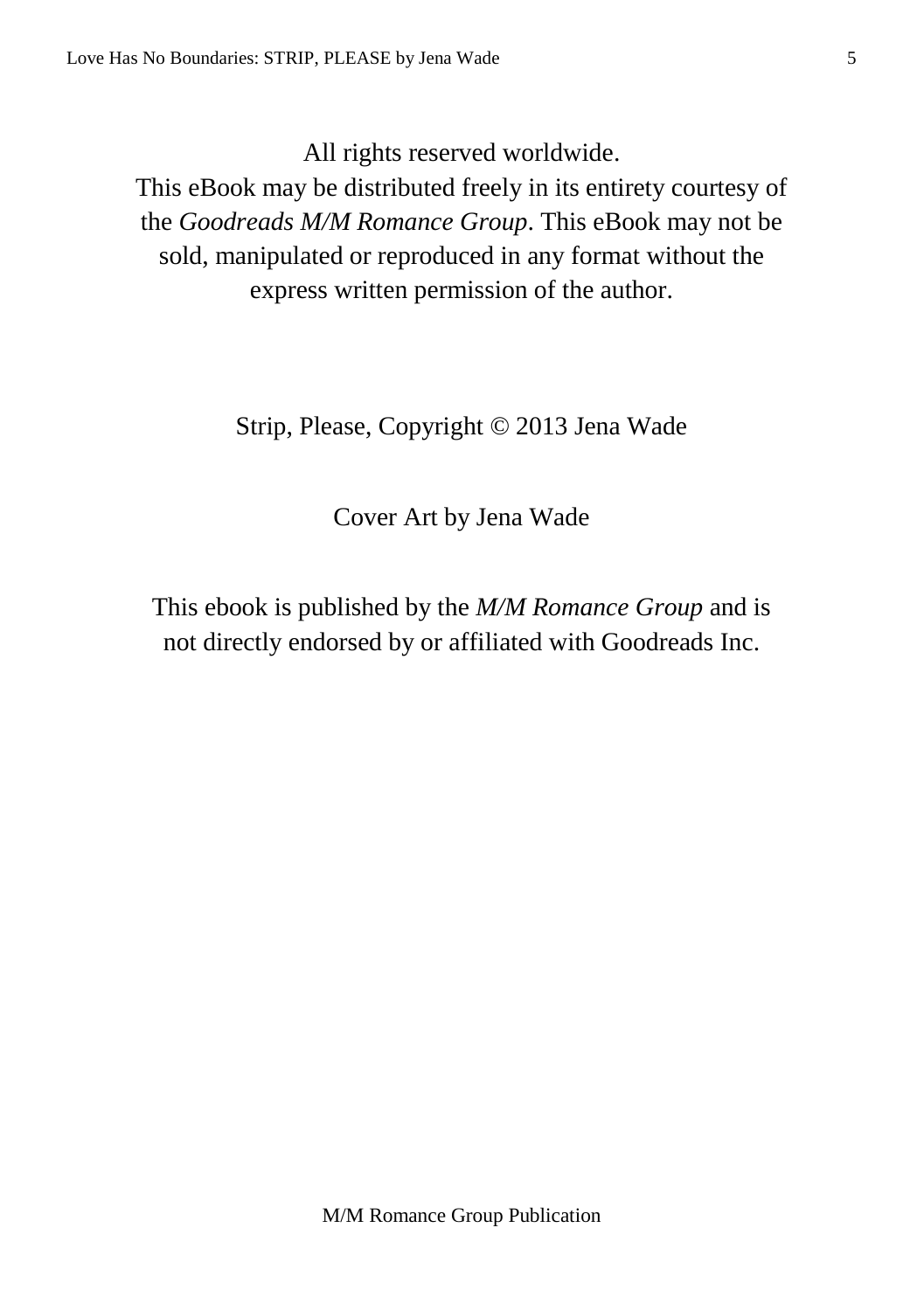# <span id="page-5-0"></span>**STRIP, PLEASE**

## **By Jena Wade**

## **Photo Description**

Man with a buzz cut, dressed in jeans and a SWAT team vest, has another man, face not shown, in handcuffs.

## **Story Letter**

*Dear Author*,

*What happens when this cop falls for the man he just arrested? And is the guy as innocent as he seems?*

*Sincerely,*

*Holly*

## **Story Info**

**Genre:** contemporary

**Tags:**law enforcement, stripper, undercover, booklovers, poledancing

**Word count:**13,667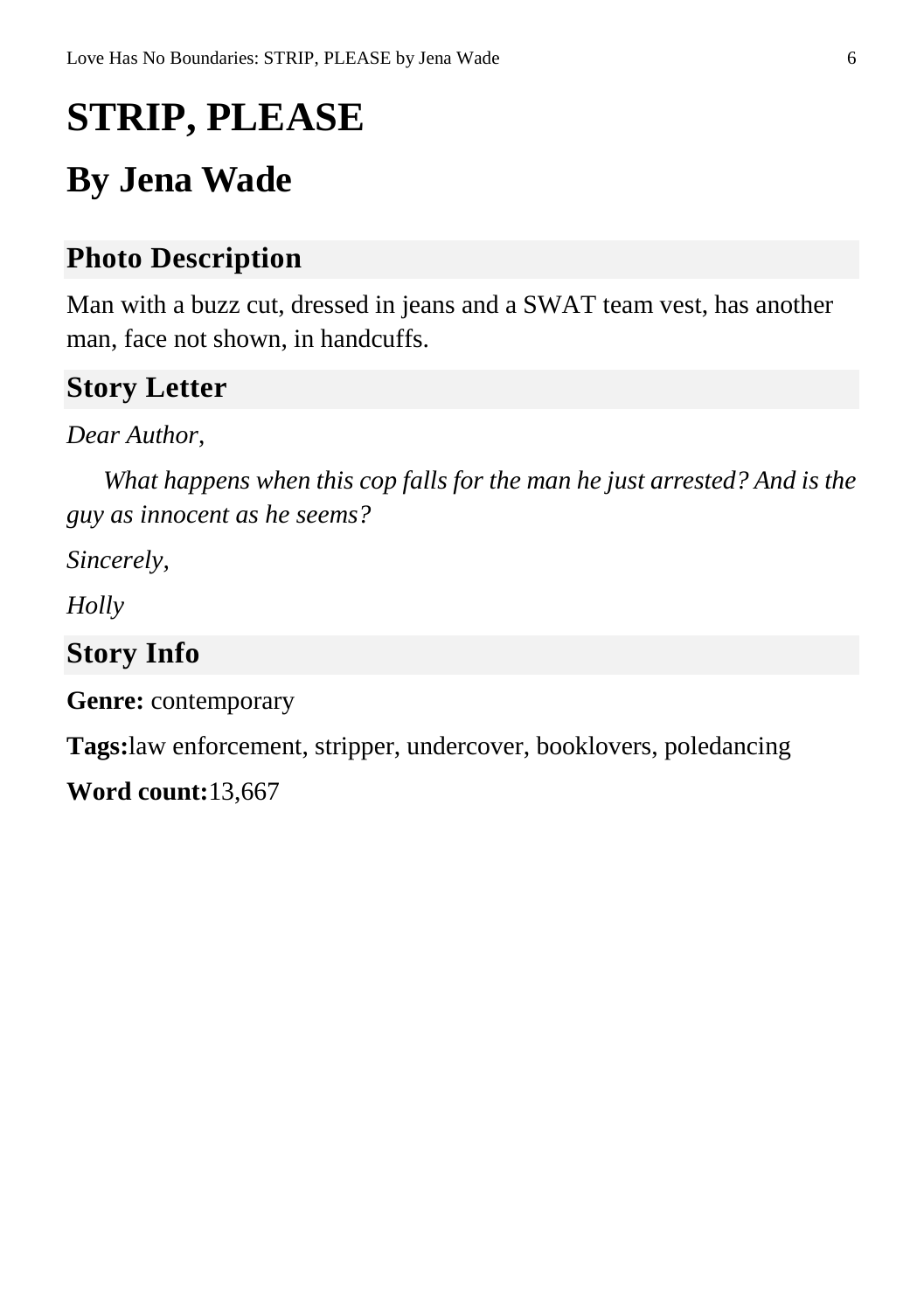# **STRIP, PLEASE By Jena Wade**

#### CHAPTER ONE

<span id="page-6-0"></span>Matt Hayes stomped through the crowded streets,boots clapping against the pavement as he weaved around the mess of people. *Doesn't anyone fucking work?*Matt clenched his jaw as a random person stopped right in front of him, forcing him to halt abruptly.

Out of the corner of his eye, Matt saw another man come out of the *Fun N' Fantasy* adult store headed right for him, not paying any attention. He couldn't move out of the way fast enough and the brunet ran right into him, almost knocking him to the ground.

"Watch where you're goin'!" Matt held the man at arm's length and righted both of them.

Soft doe-eyes met Matt's hard glare. An inch or two shorter than Matt's six-foot frame, the man wore a button-up black shirt with jeans that clung to his body in all the right places. Matt's anger dissipated as a grin split across the smaller man's face. Then he spoke.

"Hey, baby, don't be like that. I can put a smile on thatface. Just say the word." The man practically purred as he spoke, running his hand over Matt's biceps, outlining the tattoo he had there. His eyes held all sorts of suggestions as to the meaning of his words.

Matt tensed under the caress. *You've got to be kidding me.*"Come again?"

"You looking for a good time? Name your price. For a hot piece like you, I'd offer a discount." The man looked Matt up and down, undressing him with his eyes.

For a moment Matt was tempted, but he shook that away. Disappointment and anger fueled his actions. *Disappointment? Why do I care if the man is a prostitute?* Reaching behind him, he located the cuffs attached to his belt. He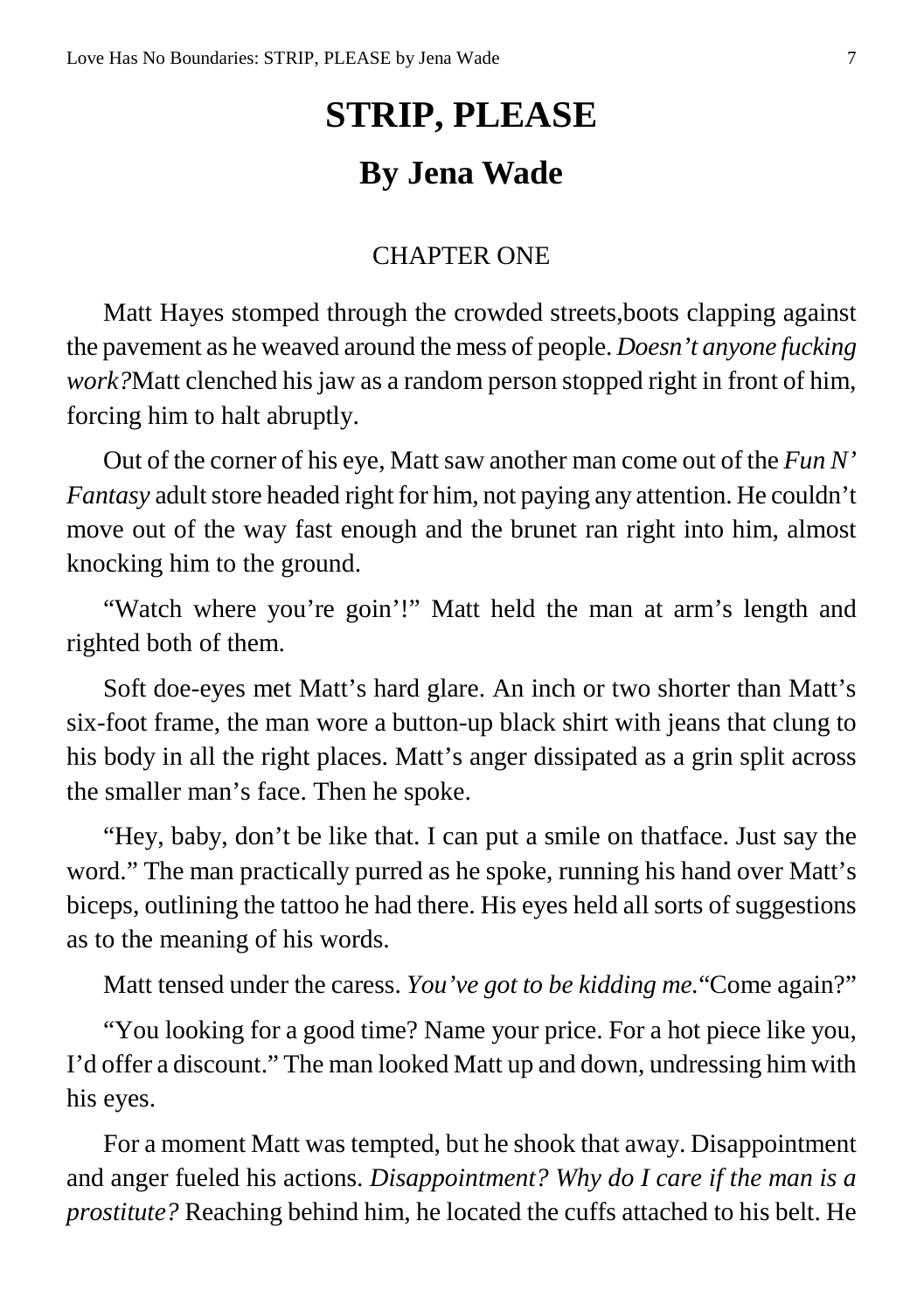had one cuff on the man's wrist and was twisting his arms around his back before the man had time to react.

"What the hell?" Panic filled the smaller man's voice.

"You're under arrest for solicitation." The cuffs snapped into place. "You have the right to remain silent. Anything you say can and will be used against you in a court of law." Grasping the man's shoulder, Matt stood him upright and started walking towards his car. "You have the right to an attorney. If you cannot afford an attorney, one will be provided for you." Matt paused. Usually at this point his perp would be spouting off obscenities or pleading for a break. *Pretty eyes has nothing to say?* He shook his head. *You can't be attracted to a man you're arresting.* Matt's cock didn't seem to agree, though. He discreetly adjusted himself as he pushed the man along. "Do you understand these rights?"

"Yes, sir." *Sir? What kind of criminal is this?*

Approaching his car Matt said, "Stop. Don't move."

The man did as he was told. Matt clicked the button on his key fob, unlocking the car. He opened the back door of his unmarked police car and checked to make sure the seat was empty. It had been a long time since he'd arrested anyone.

Grabbing his catch by the arm he steered him toward the door. *Holy muscles.* Heat radiated under his fingertips where his skin touched the thin material of the other man's shirt. He placed his hand on the man's head and gently pushed him into the backseat.

Matt walked to the driver's side and slid inside. He met the perp's eyes in the rear view mirror. They were masked, with an indecipherable expression. *What's your story?*

"What's your name?" He turned to look at the man sitting comfortably in the backseat.

"Lucky Johnson."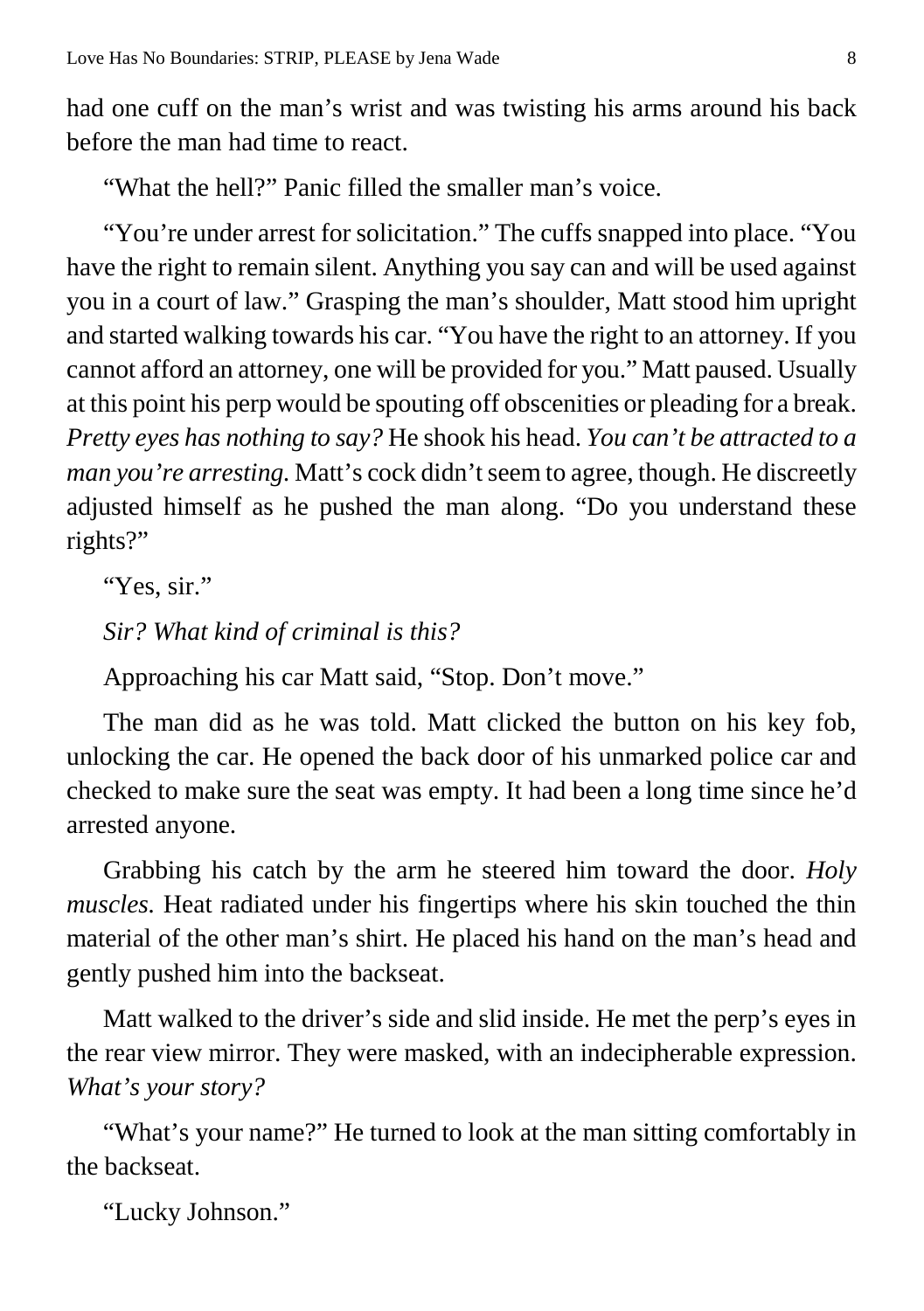"Johnson?" Matt raised his brow.

Lucky winked at him and flashed a sexy smile. "It's a stage name. I work at *The Topless Bottom*."

Ignoring the lust heating his skin, Matt turned and started driving. *A stripper.Should've known.* 

The ride to the police station was quiet. Matt glanced in the rear view mirror every so often to see Lucky staring out the window, admiring the scenery as if he was on an adventure. He didn't beg, he didn't plead. He didn't offer any "favors" to get out of the charges. *Good thing. I probably would've taken him up on that.* Lucky had a confidence about him that Matt couldn't help but admire.

Pulling into the police station, Matt flipped off the car and exited the vehicle. He opened the back door and motioned for Lucky to get out. When Lucky stood up, Matt grasped his shoulder and directed him to the precinct entrance. Once inside, he set him on the chair in the bullpen and started filling out paperwork.

"Who's this?" Brad Donovan, one of the detectives, asked.

Matt didn't look up from his paperwork. "A prostitute. Caught him for solicitation outside of *Fun N' Fantasy*."

Brad placed his hands on his hips and looked pointedly at Matt. "Hayes, you haven't filled out all of your HR paperwork. You can't go around arresting people without being a full employee."

Matt tossed the pen on the form he was filling out and narrowed his eyes at Brad. "I'm not going to ignore law-breaking when I see it." He went back to his paperwork.

Brad sighed, but didn't argue further. "Did you interview him yet?"

"No, we just got here. I haven't even run his name yet."

"You won't find anything. This is my first arrest." Lucky joined the conversation.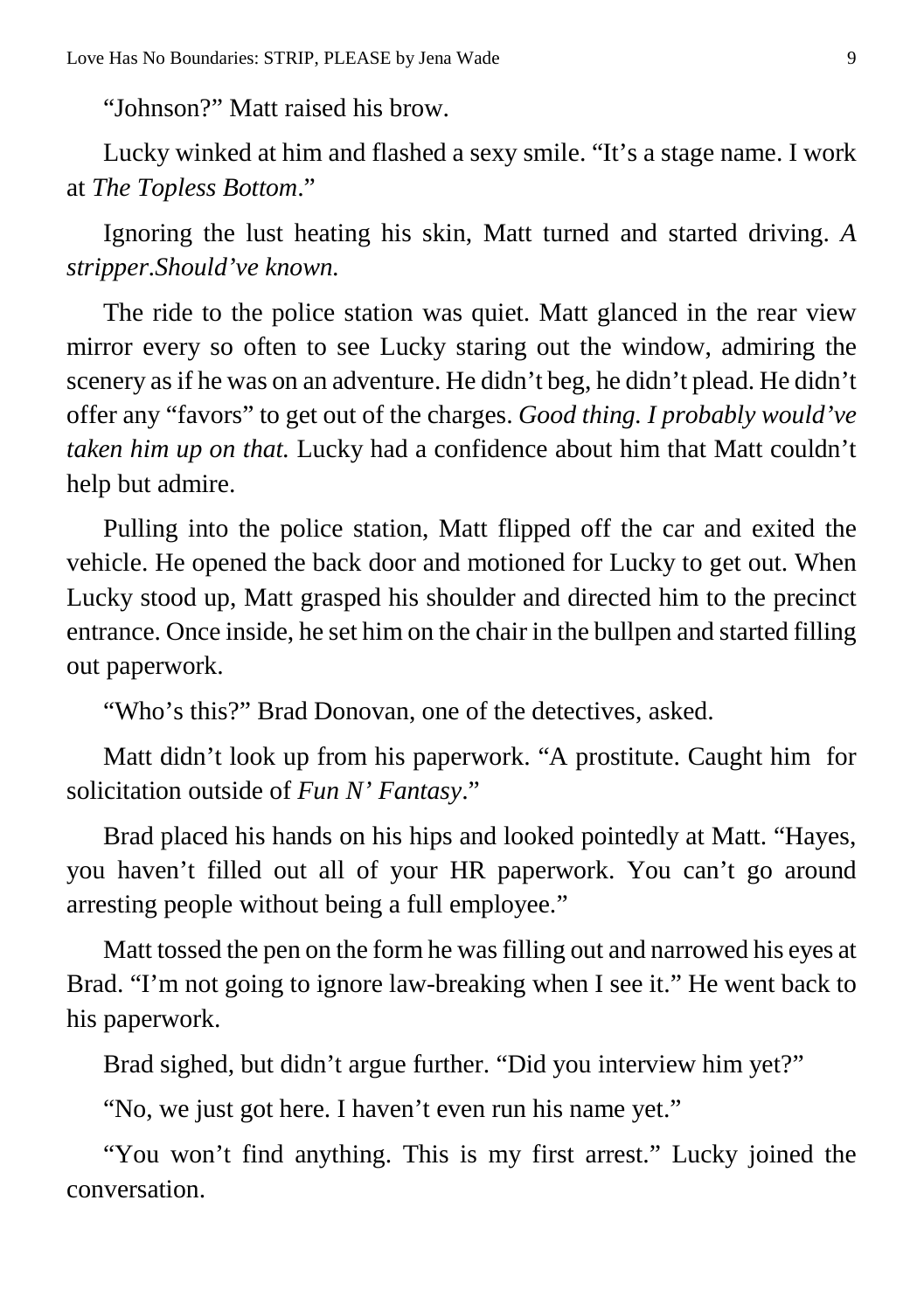Both officers turned to look at him. Matt couldn't hide his surprise.

"Have you ever been paid for sex or sexual favors?" Brad asked.

Lucky shook his head. "No, sir. I made the mistake of hitting on a goodlooking man and found myself in handcuffs."

*You manipulative little fuck.* 

Before Matt could argue, Brad started talking. "You arrested him for hitting on you?" Brad rolled his eyes. "You might find it offensive that he'd mistake you for a gay man, but it's not against the law."

"Fuck off, Donovan. I didn't arrest the guy for having accurate gaydar." *Chew on that, asshole.* "I arrested him because he told me to 'name my price' and since I was hot enough, I could get a discount. That's grounds for arrest."

"Is that true?" Brad looked at Lucky.

Lucky leaned back and shrugged. "I think it's open for interpretation."

*Cheeky little bastard.* Matt continued to fill out the paperwork,pen pressed against the paper harder than necessary.

"C'mon, I'll take you to the interrogation room." Brad pulled Lucky to his feet and led him across the room.

Matt didn't check out his ass as he walked away. He didn't.

\*\*\*\*

Jordan took a deep breath as his cousin Brad closed the door to the cold, concrete room. Once inside he leaned against the wall, resting his head against the hard surface. He breathed heavily.

Brad laughed and shook his head. "Lucky, huh? First day as my planted informant and you end up arrested?" He spun Jordan around and unlocked the cuffs.

Rubbing his wrists, Jordan looked at Brad. "Fuck you! I was trying to get into character. How was I supposed to know he was a cop? With an uncle and cousin on the force I kind of assumed I knew all the cops." Jordan scrubbed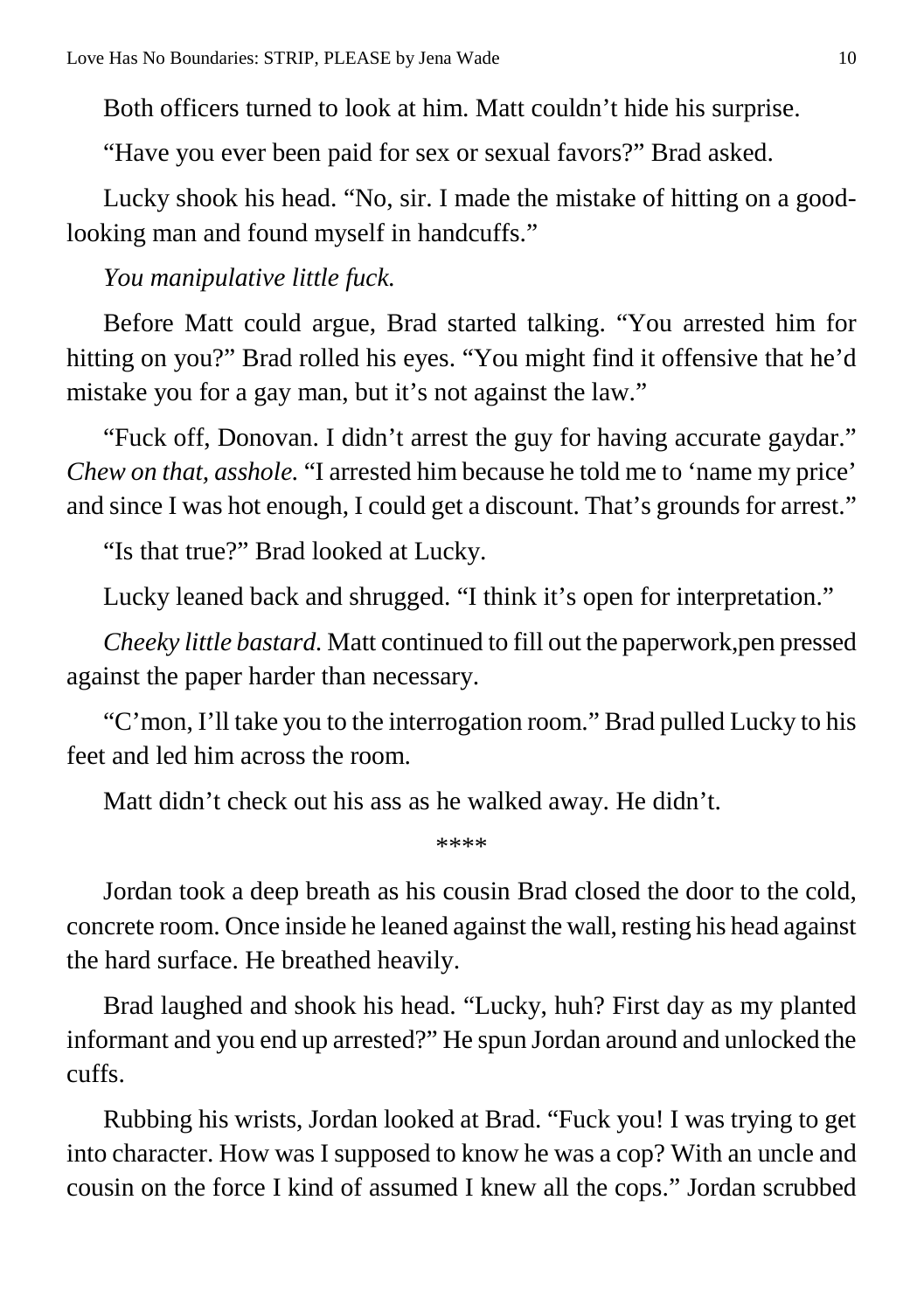his face with his hands. "Christ. I can't stop shaking. Is this going to mess things up for you and Uncle Rick?"

Brad waved his hand in the air. "It's all good. You aren't going to be booked for this.It's too flimsy and Hayes is just in a pissy mood."

Jordan let out a sigh. *Thank God.* "Who the hell is he, anyway?" *Besides drop dead gorgeous.* He met Brad's eyes.

"Oh, no. No. No. No. I've seen that look before. You cannot be interested in Matt Hayes. First of all, he's a cop—a detective. He was just hired last week. Apparently he's waiting for some job to open up in Texas, so he's here temporarily or some shit. We needed the extra help with the drug and prostitution ring run out of *The Topless Bottom*."

"Why can't we just tell him that I'm… not a criminal?" *Then he'll know I'm not actually a whore.*

Brad sighed. "I talked with Dad about that. Apparently there's a rumor that Hayes is dirty. I don't get that vibe. I think it's just a disgruntled co-worker making trouble. Hayes is good at what he does and he exposedsome police corruption out in California. Apparently some people didn't take too kindly to that. But, we can't take chances with your safety, Jordan."

"I'll be fine"

"You need to be focused on the task at hand. You're undercover. Your job is to gather intel and get out." Brad ran his fingers through his hair. "Maybe this isn't the best idea. You aren't a cop, Jordan. I worry about you working at that club."

Jordan stood up straight. "No. I can do it. We've been over this before. You and Uncle Rick agreed to let me try."

"If I had anyone else who was capable, you wouldn't be in there. You're a business major. You work at a bookstore. You haven't been trained for this sort of thing. You're a bookworm, for Christ's sake."

Jordan rolled his eyes. "But you don't have anyone else. And if I want to buy the bookstore, I need the extra money. This is a win-win for both of us. I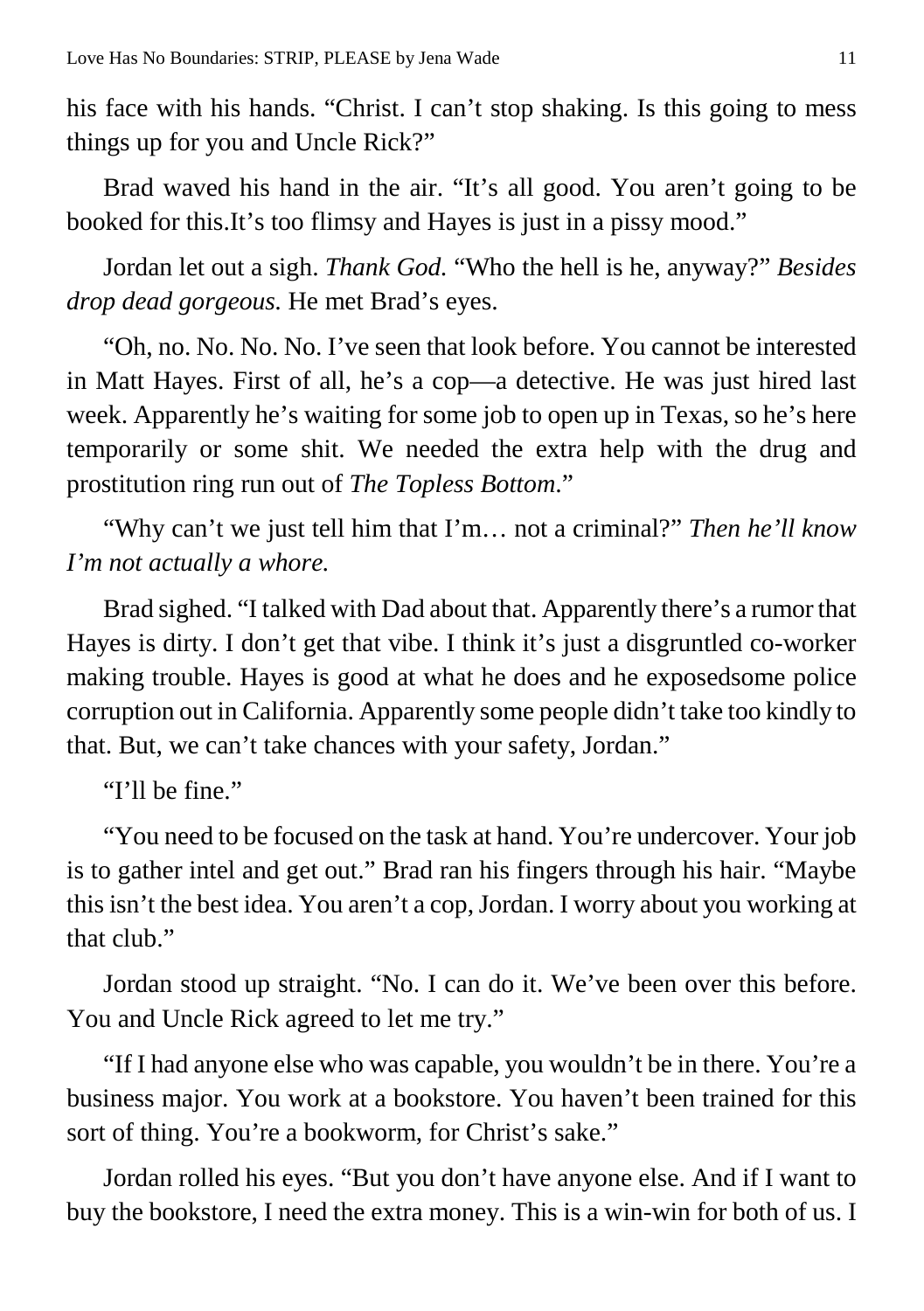get some intel for you and some cash for me. And I know how to take care of myself. You and your dad made sure of that when I moved in with you." *So I could protect myself the next time someone beat me to a bloody pulp.*

Brad nodded and sighed. "Okay. Okay. I just worry about you." He patted Jordan's shoulder. "You're doing great. I barely recognized you."

Jordan's face flushed and he laughed. "Shit. I'm freaking out." He rubbed his hands across his face. "I was hoping I was putting on a good show. But I wasn't sure."

"Hell, I nearly blew your cover when I saw you sitting there. Jesus. What the hell were you doing at that store, anyway?"

Jordan smiled. "Getting an outfit for my first performance tonight."

Confusion flashed across Brad's face. "You're a stripper.Why do you need an outfit?"

"Perhaps outfit isn't the best term. I bought a G-string… well, three of them. I'm wearing one right now."

Brad shook his head and walked toward the door. "Don't fucking tell me those things, dude. That's gross." Brad turned. "Where are the other two?"

"In my back pocket. I didn't think a bag was necessary. They're so tiny. Hardly anything—"

Brad covered his ears. "Okay. I get it. You can shut up."

Jordan's smiled faltered. "So, what do we do now?"

"Well, I have to put the cuffs back on. Then we're going back to the bullpen and I'm telling Hayes that we're letting you go."

"I don't think he'll like that."

"No, probably not. This should be fun. C'mon."

Jordan turned around and placed his hands behind his back. He chuckled. "This remind you of when we stole Uncle Rick's handcuffs and got them taken away at school?"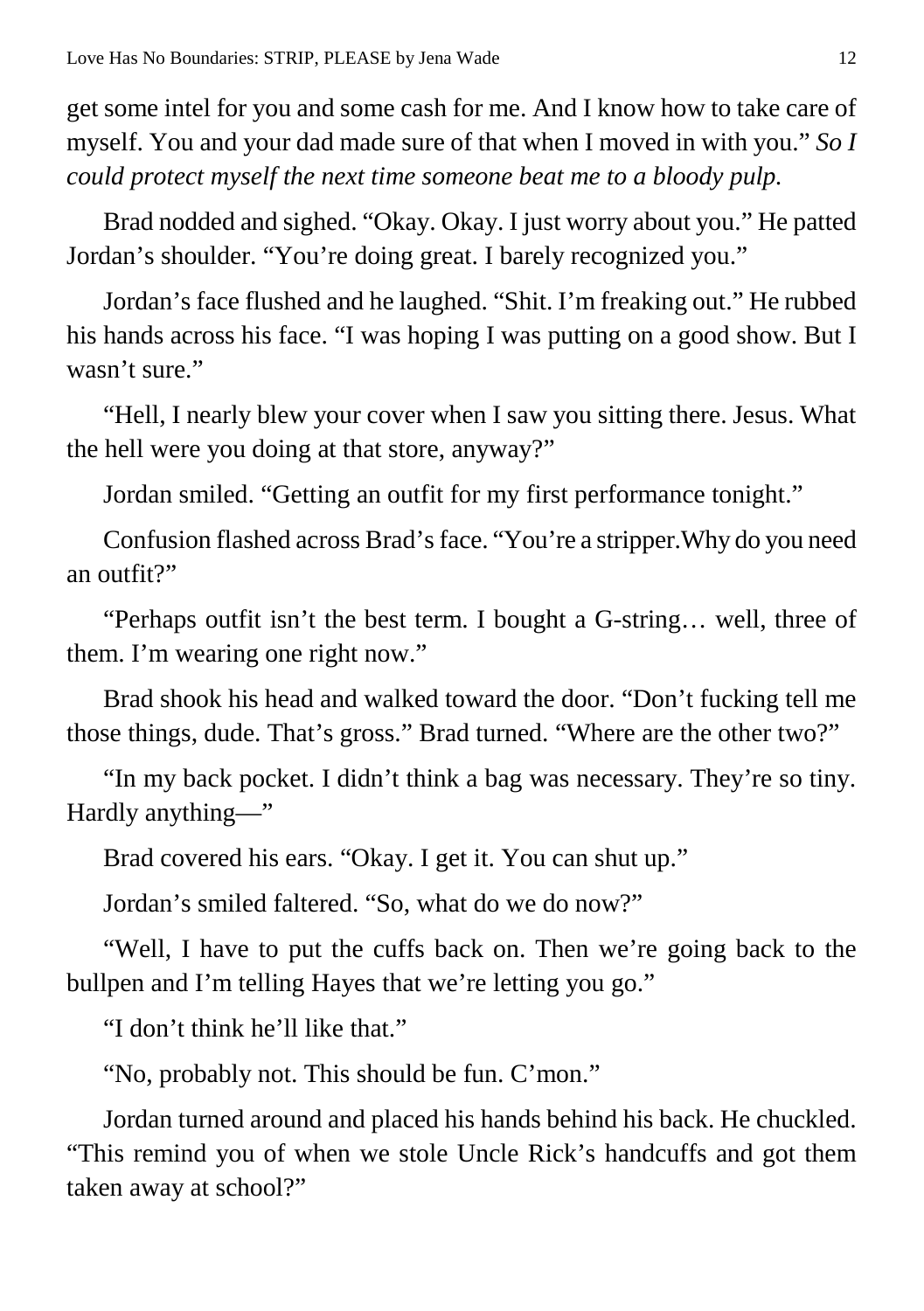"Yeah, Dad got so mad he took us to the jail and pretended to book us." Brad laughed. "He even called your dad to come get you."

"When your dad left us in that cell, I nearly puked. I was more scared of my dad coming to get me than I was of going to jail." Jordan sobered at the thought. That day had been the first of many times his father'd beaten him.

"Let's get this over with, cuz." Brad placed his hand on his shoulder and directed him out of the interrogation room.

They walked over to where Hayes was sitting at his desk,reading glasses over his deep chocolate eyes as they roved over a sheet of paper. *Gorgeous.* It had been Matt's glare flashing with anger that had made Jordan want to erase that look from his face and kiss him senseless until his eyes showed arousal and nothing else. *Fuck, I'm in trouble.*

Looking up, Matt removed his glasses and rubbed his forehead with the back of his hand. Something in the motion made Jordan's cock twitch. He looked at the floor, the wall, the chairs, anything except for the sexy cop who probably thought he was some sort of junkie-whore-stripper. *Great first impression.*

"What are you doing?" Matt's commanding voice did nothing to quell Jordan's arousal.

"I'm letting him go." Brad unlocked the cuffs and set them on the corner of Matt's desk.

Matt narrowed his eyes and tossed the glasses on his desk. "Oh, you are?"

Brad wasn't intimidated. "Yeah, your grounds for arrest were flimsy at best. Lucky is a stripper, not a whore. And that isn't against the law."

Matt stood up and faced Brad. Jordan held his breath while the two macho men sized each other up.

"I'm a detective, just like you, Donovan. Isn't it about time you started playing nice?" Matt's voice was quiet but firm.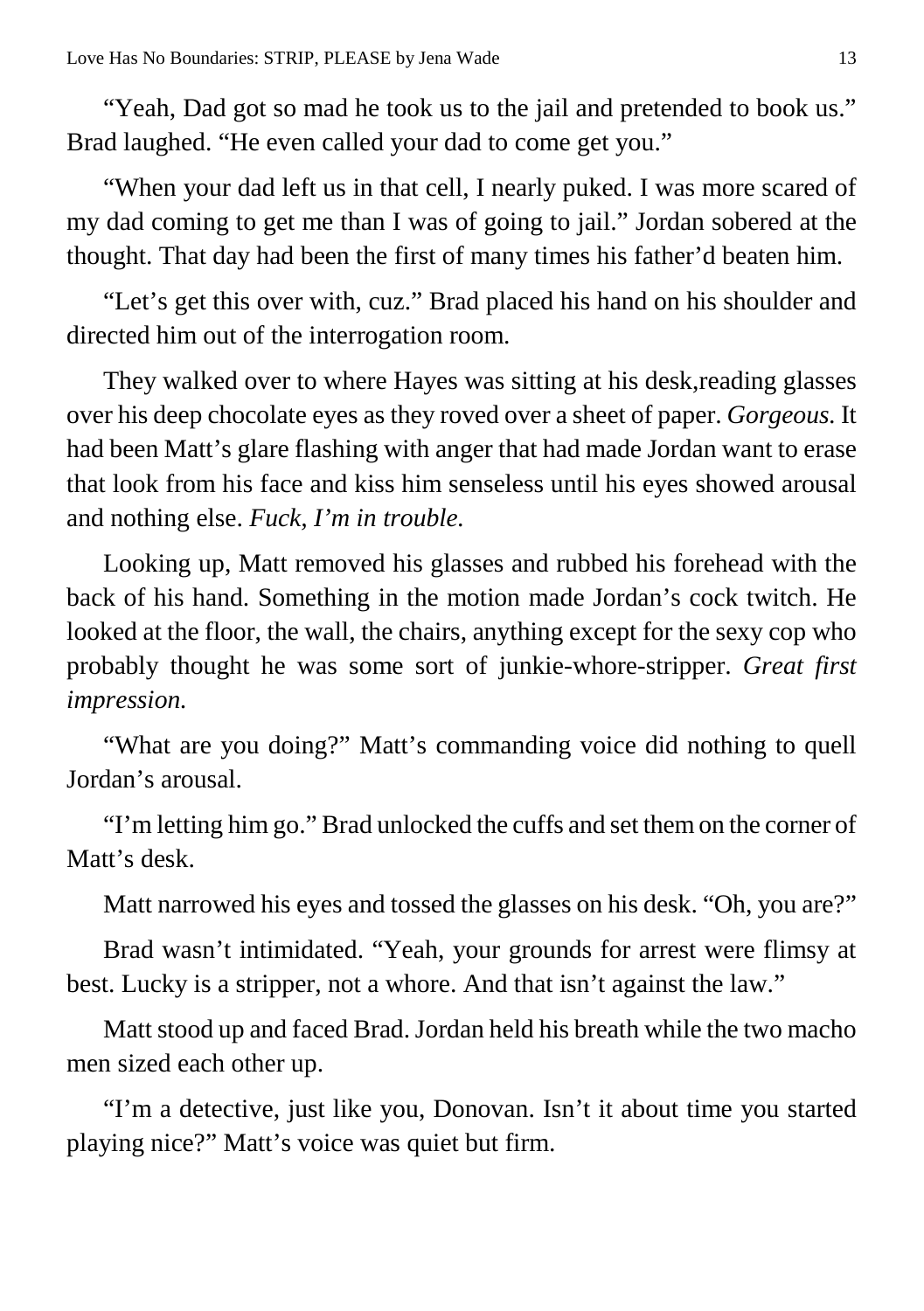Brad crossed his arms over his chest. "You can be a detective and arrest whoever you want once you get your paperwork done. You can't go around arresting every twink who hits on you, just because you had a shitty day."

Matt snorted and rolled his eyes. "He's hardly a twink."

Jordan shifted his feet. His eyes flicked to the clock on the wall. "Am I free to go? I have to be at work in an hour."

Both men looked his way. Matt gave him a hard stare. "Yeah, but rest assured we'll be seeing you again."

*I look forward to it.* "Well, officers, it's been a pleasure." He looked at Matt. "If you really would like to see me again, you can see all you want of me at the club any day of the week." He winked and walked away.

Once outside he leaned against the building, catching his breath. *Holy shit.* Jordan shook his head at himself. Never in his *real life* would he have approached a man like Matt Hayes. *And never in my* real life *would a man like Matt Hayes want a bookworm like me.* Straightening up, he began his walk back to the apartment he lived in above the bookstore. He needed to get back into character before his first performance tonight.

*Think of the money, and the people you're helping.That'll get you through the night.*

\*\*\*\*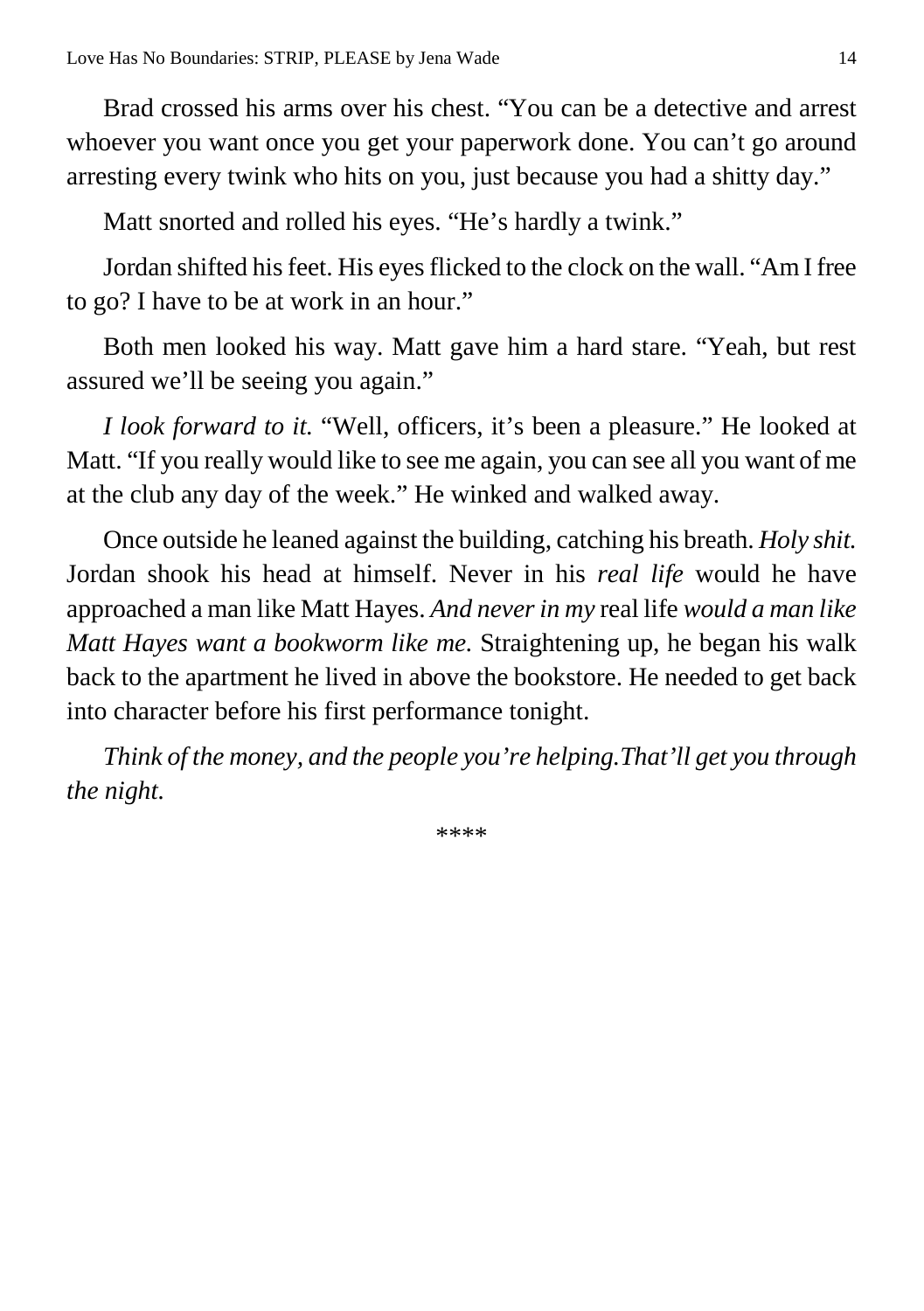#### CHAPTER TWO

<span id="page-14-0"></span>Matt exited his car, and Brad got out of the passenger's side. It had been a week since he'd arrested Lucky Johnson and he hadn't stopped thinking about him. *I'll probably see him tonight.* Matt's pace quickened at the thought, forcing Brad to jog to catch up.

"Where's the fire?"

Matt ignored him. "Tell me about the club."

They walked side by side. The club was a two block walk from their parking spot. The lull of the afternoon traffic rush lingered in the background. Shops and restaurants lined the streets and people crowded the sidewalks.

"It's a clean place. We're far enough outside of Chicago to attract a wealthier clientele rather than the typical 'hood rats. But we're also close to the highway, so a lot of truckers frequent the place. Both men and women dance there. There are three stages, numerous backrooms, and an upstairs, which is where we suspect most of the prostitution takes place."

Matt's stomach tightened. *Does Lucky use the upstairs?*He mentally kicked himself. *Why do I even care?He's just a stripper, possibly a whore. Not someone I should be interested in*. Not that he was interested, because he wasn't. He'd spent the last week thinking of Lucky at random times, but that didn't mean anything. *Right?*

Brad continued, "There's no nudity on the main stages. Just men and women dancing in… outfits. The backrooms are another story.Pay enough money and you can get pretty much anything, or so I've been told."

"What made you suspect this place to begin with?"

"Couple of months ago a young man was found dead not far from here. His body had been dumped. He had a lot of drugs in his system and had been raped. Our investigation led us here. One of the female strippers told us she suspected the owner was pimping out the workers and selling drugs to the customers, but she couldn't prove it. She left town soon after. Case is still open."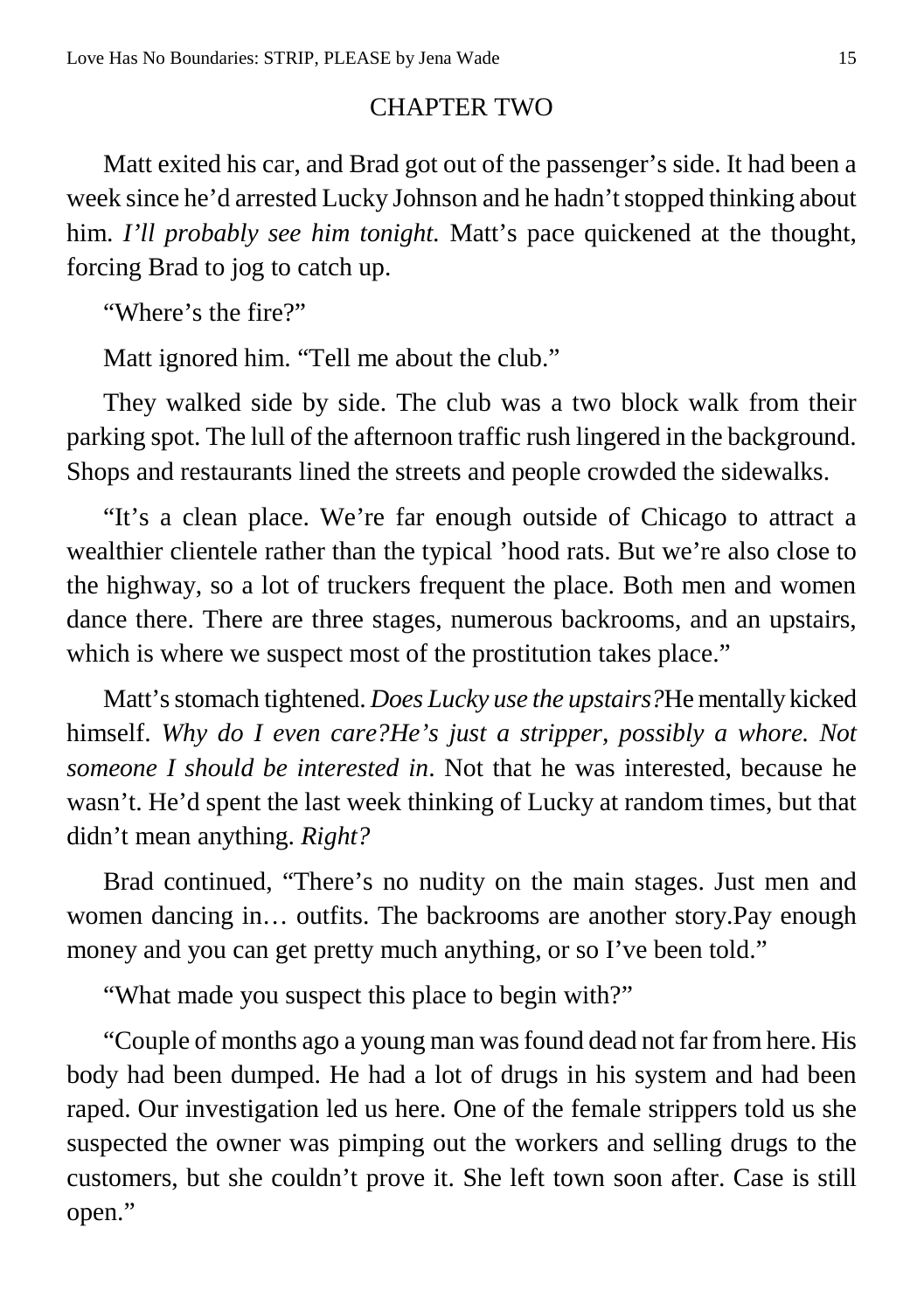Matt shook his head. "After ten years of this work you'd think I'd be used to hearing things like that. Still makes me sick."

Brad nodded and met his eyes. "Probably why you're good at what you do. It's hard to solve crimes when you're too jaded to care."

Matt nodded in return. They approached the building. Brad had been right,it looked clean. A bouncer stood outside checking IDs and letting people inside, turning away the few that tried to get in underage. The two story brick building had no windows, just a neon sign reading *The Topless Bottom*.

"What's the game plan?" Brad asked.

Matt shrugged. "Just two guys visiting a club after a long day at work. Have a beer, watch some of the entertainment. See what we can see."

"Let's do it."

\*\*\*\*

Inside the club Matt waited for his eyes to adjust to the dark. There was a smoky haze, caused by the fog machines, and it was loud. The smell of liquor and sweat hung in the air. Strobe lights flashed and moved across the stage, following dancers as they tantalized and teased the customers.

Matt's eyes were immediately drawn to a man dressed in a pair of tight whitebriefs, which showed off his luscious bubble butt. He had on a white shirt, unbuttoned, flowing behind him as he moved. He made his way across the stage in perfect beat with the pounding music. *Lucky.* Matt's heart rate quickened, and his cock stood at attention as Lucky gyrated to the rhythm of the music. As the tempoincreased, Lucky gripped the stripper pole at the end of the stage and spun around. His muscles flexed and rippled as he flipped himself upside down and wrapped his legs around the pole. The artful display of his movements surprised Matt and he couldn't look away. As far as he was concerned, he and Lucky were the only ones in the room, and Lucky was dancing for him and him alone.

Lucky spun and flipped, and flipped again,bending and twisting his body into impossible contortions. At one point he held himself upside down and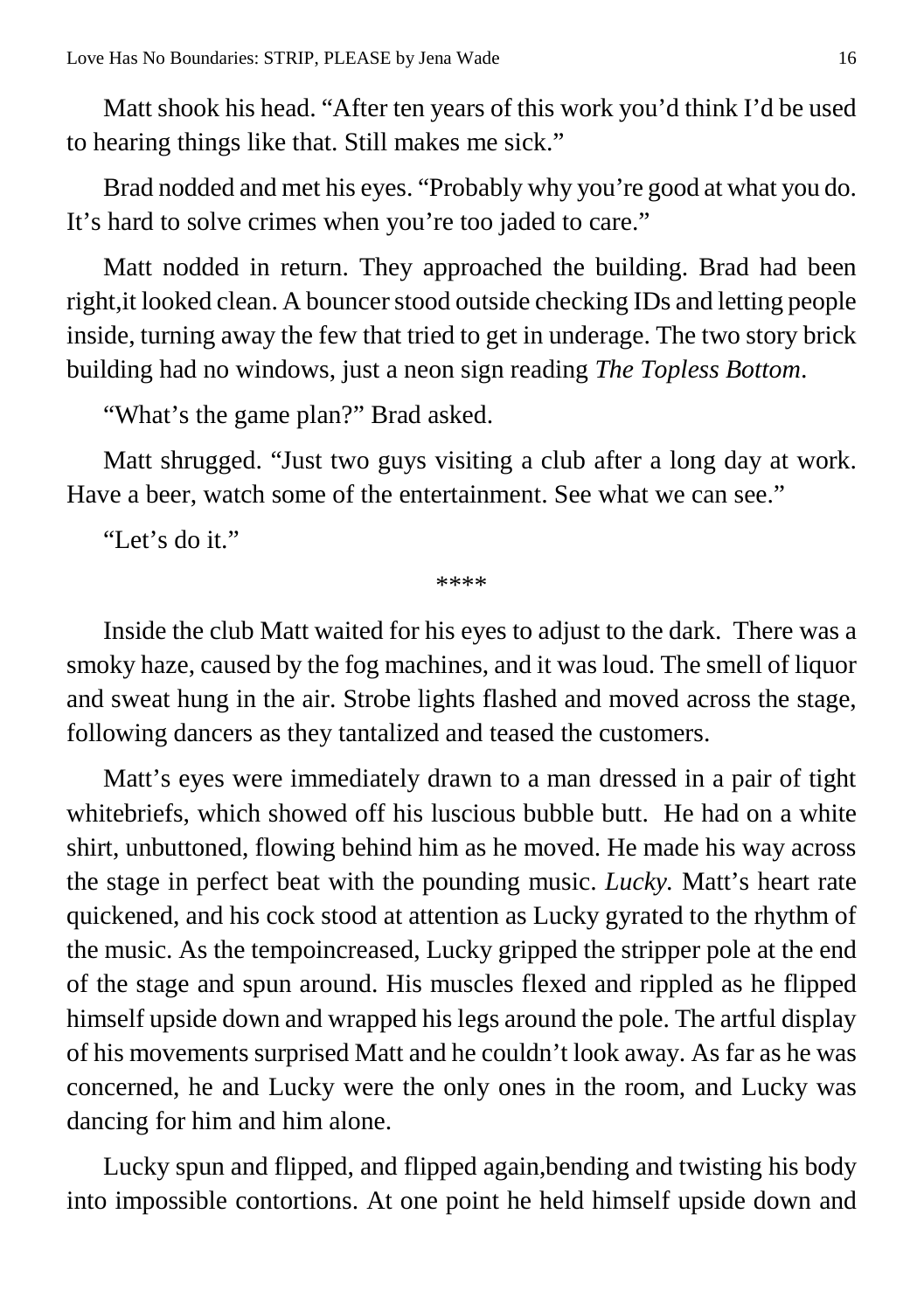gripped the pole with both hands. While spinning around, he extended his legs into a full split. After a moment, he bent one knee and wrapped it around the pole, then let go with both hands and arched his back. The flowing white of his shirt took the form of angel wings as he circled the pole in slow motion.

Matt held his breath at the sight. The beauty and grace of Lucky's movements seemed out of place in a strip club. *That body should be worshiped and cherished.*

The music stopped, and Lucky let go of the pole. Sweat glistened on his chest, and blue and red strobe lights followed him down the stairs off the stage. Men and women alike tucked bills into his briefs. Matt let out a ragged breath and turned toward the bar. *Fuck*

A hand clapped on his shoulder startled him. "See anything you like?" Brad asked.

"Nope. Not a thing. Wouldn't mind a drink, though." *And a cold shower.*

Brad and Matt sat at the bar, facing the stage for a while, sipping their beers slowly.

Lucky took the stage again with a group of dancers and did a quick dance routine, clad only in a G-string and combat boots. The moves were nothing like what he had done on the stripper pole, but still sexy as hell. Matt looked away and watched a different stage for a while.

After a few minutes Brad nudged his shoulder. "Take a look to your right. We might have trouble."

Matt turned slowly to see a large man handling one of the male dancers roughly. He held a tight grip on the smaller man's slender shoulders, hard enough to leave bruises. The smaller man cowered next to the meaty jackass, who was trying to force him into one of the backrooms. The dancer tried to twist out of the man's grip, but that only angered the larger man. Just as Matt and Brad were about to interrupt, Lucky came in and pushed on the big man. The smaller man ducked behind Lucky.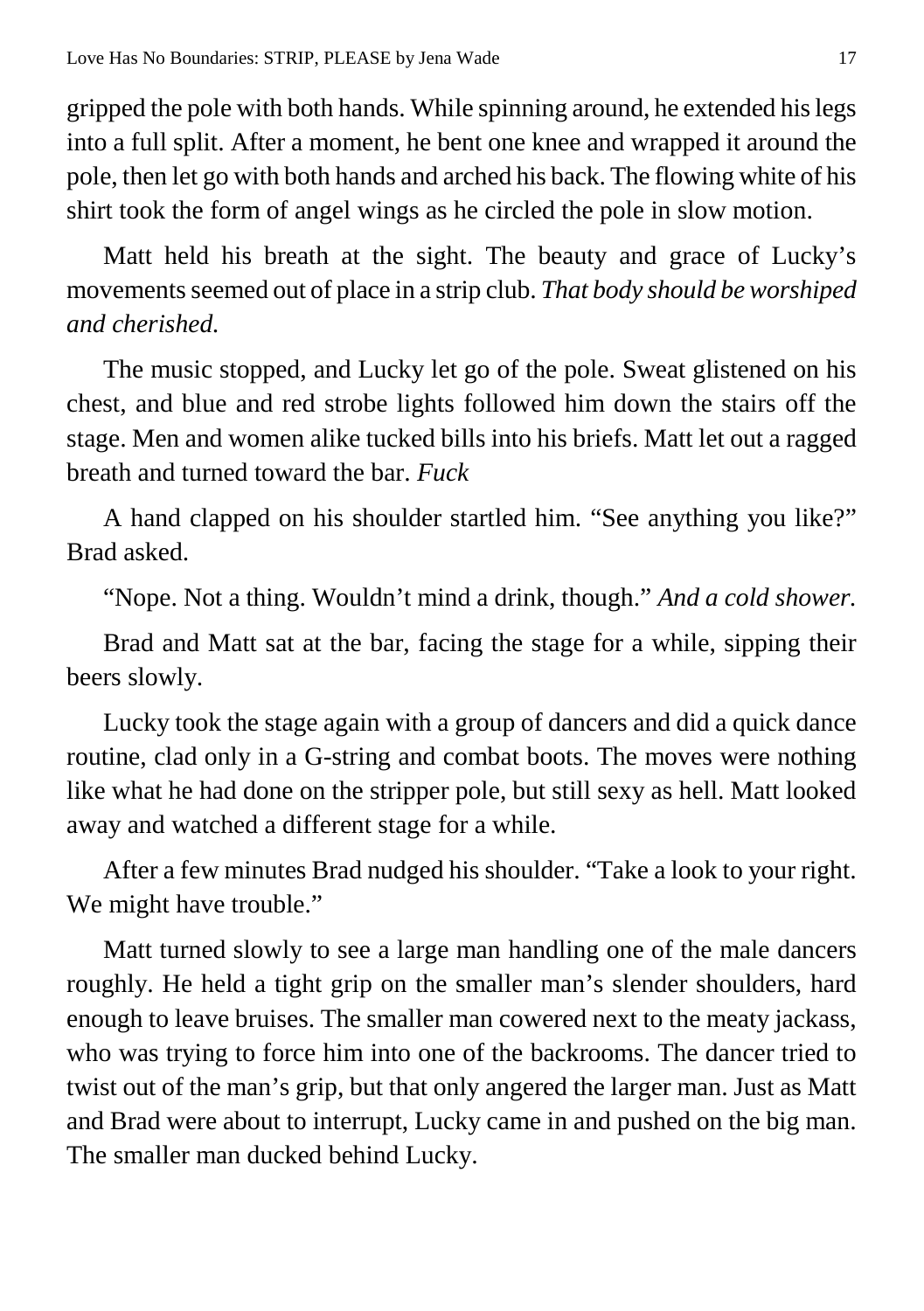Matt and Brad approached to hear Lucky yell, "He said *no*, asshole. Back off."

The big man shoved Lucky and lunged for the other dancer. Lucky recovered and threw a hard punch, which connected with a resounding crack, knocking the big man on his ass. "I said back off." Lucky quivered with anger. Matt stood and stared. He was sure his eyes must have been as big as saucers watching Lucky nearly knockout a man twice his size. *So he knows a little self defense.*The realization was oddly comforting.

Lucky took the smaller man into his arms. "Are you okay, Gavin?"

Gavin nodded and leaned into Lucky.

Matt seethed with jealousy. "This happen here often?"

Lucky met his eyes, but said nothing. His kissed Gavin's forehead and let him go. "C'mon, go get cleaned up behind stage. You're on soon."

Gavin nodded and walked way.

Lucky looked past Matt. "Nate. Take care of this trash, please," he told the bouncer as he approached.

Lucky turned to Matt and Brad. "What are you two doing here?"

"Just watching the show," Brad said.

Lucky nodded, and then turned away. "Well, enjoy your evening, gentlemen," he said over his shoulder, as he waltzed back behind the stage.

"Your boy is a little spitfire." Brad clapped Matt on his back.

"He's not *my boy*." *Though I wouldn't be opposed to that.* Matt walked toward the bar and tossed a few bills down. "You ready to go?"

Brad nodded. "Yeah, we've seen all that there is to see tonight."

\*\*\*\*

Jordan scuffed his shoes across the pavement as he walked. The pole-dance fitness classes he taught did not prepare him for the physical challenge of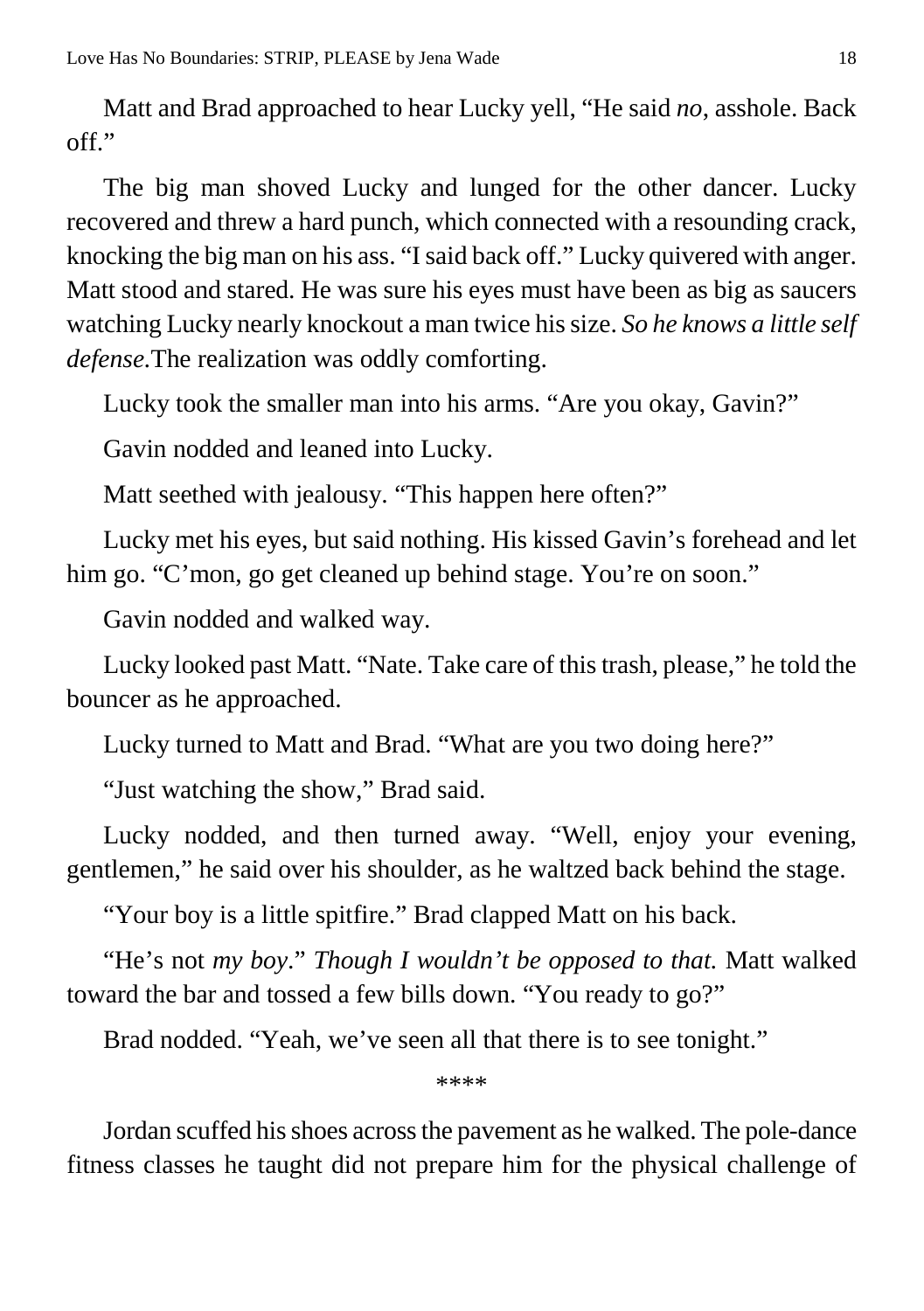dancing for horny men and grabby women all night. *Quick ten-minute walk and I'll be in my bed for the next twelve hours.*

It was two in the morning, but the streets were well lit and Jordan had a tight grip on his pepperspray. He'd made the walk numerous times before.

Headlights flashed behind him, and he turned around. A blue impala drove up beside him and stopped. The window was rolled down, and Matt Hayes rested his arm on the window ledge.

Exhaustion coursed through Jordan."I'm not looking for any action tonight, Officer. I'm just walking home."

Matt gripped the steering wheel, but he didn't look at Jordan. "Get in the car, Lucky. You shouldn't be walking around this late at night."

Jordan's heart raced. "Th-That's okay. I only live about ten minutes away."

"Well, then it's only a few minutes by car. Get in, Lucky. Please."

Jordan's resolve melted. His shoulders slumped in defeat. "Okay." He started to open the back door.

"In the front seat." Annoyance filled Matt's voice.

*Duh.* Jordan jogged around to the passenger side of the car and slipped inside.

The car didn't move. Jordan looked at Matt, who turned to him with a raised brow. "You going to tell me where you live?"

*Could I be any more of an idiot in front of him?* Jordan schooled his features. *Lie.* He thought quickly. *Where would a stripper and possibly prostitute live?* "Um… Do you know that apartment complex on the south side? Just off of Cranson Street?"

Matt took a deep breath. "That shithole place?" He put the car in gear and pressed the gas. "You live there?"

Jordan nodded. "Yeah."

The car lurched forward, and Matt turned out of the strip-club parking lot. Confusion filled Jordan. "Um, you turned the wrong way."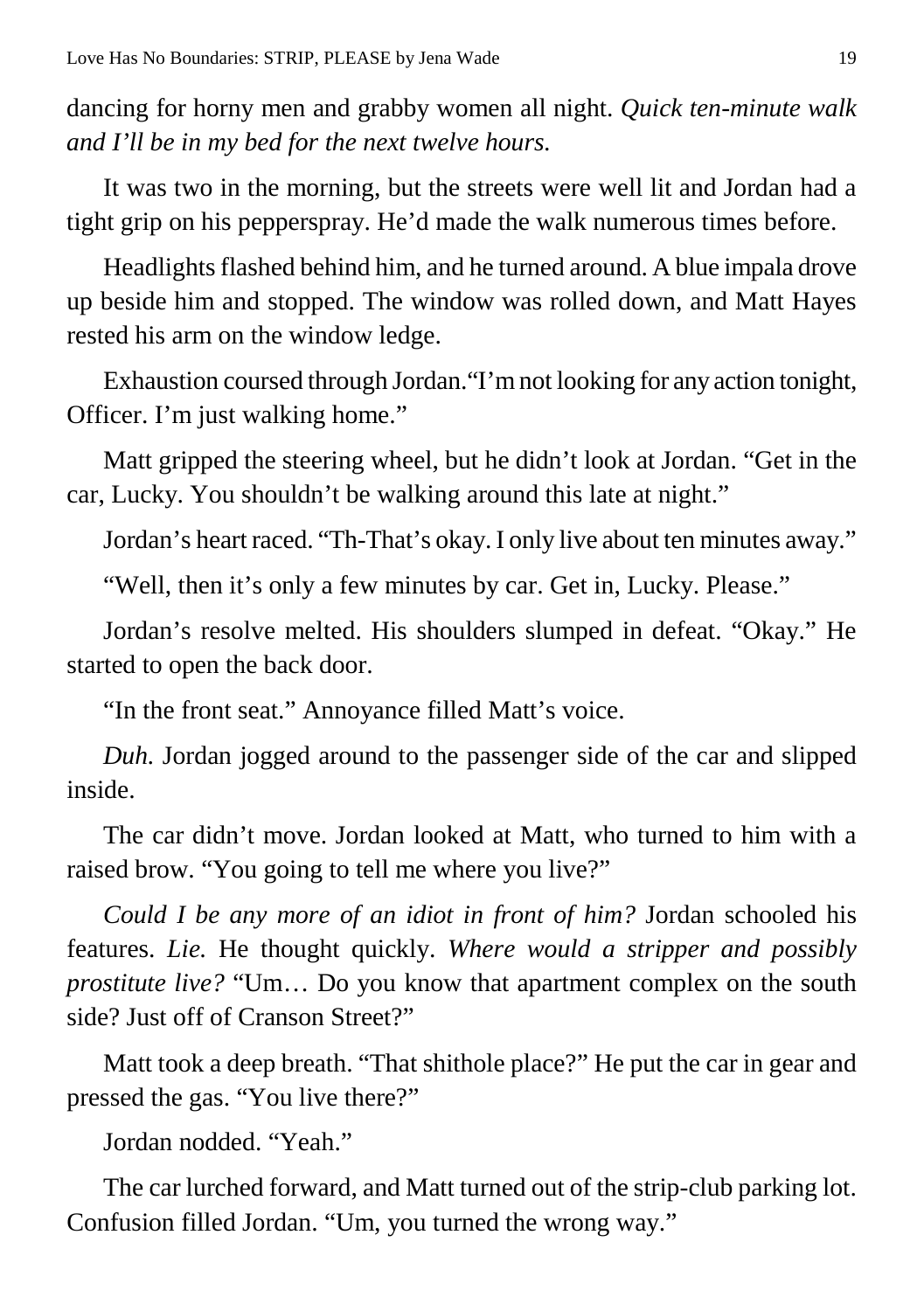Jordan could barely make out Matt's features in the dark car, lit only by the light of the clock radio. "I'm not taking you to that place. I'm taking you to my apartment."

*I don't have time for this, or the energy.* "I'm really not looking for—"

"Because it's safe, Lucky. Not for anything else. I'm not going to leave you at some seedy shithole in the middle of the night."

Jordan sighed. "Okay." He fished his phone out of his pocket and sent Brad a text to let him know that he was done at the club and fine. It was the same text he sent every night that he worked at *The Topless Bottom*.

The rest of the ride was made in silence. Jordan looked out the window at the lights as Matt maneuvered through the empty streets. The radio played quietly in the background. Jordan rested his head against the window and almost fell asleep, feeling oddly comfortable with this cop he barely knew.

Matt pulled into a small apartment complex—theexact opposite of the trashy one Jordan pretended to live at. He parked in an empty spot and turned off the car.

Matt opened the door and exited. Jordan followed. Apprehension filled Jordan as they walked to the entrance, and Matt pulled a card out of his wallet and swiped it on the door. A light flashed green, and the soft click of the locks sounded. Matt opened the door and motioned for Jordan to go ahead of him.

Inside the hallway Jordan followed Matt to his apartment door, where he swiped the same card.

"High tech around here, huh?" Jordan broke the silence.

Matt pushed open the door and nodded. "I miss keys."

Matt's apartment was plain and drab. The walls were white, the furniture was straight out of the 70s. No photos hung on the wall. No decorations cluttered the space. Jordan recalled seeing a similar apartment when picking out places for Brad to live after college. The complexes all had one apartment that was their "tour" area. It was furnished, but its only purpose was to show off the space. *How can he live like this?*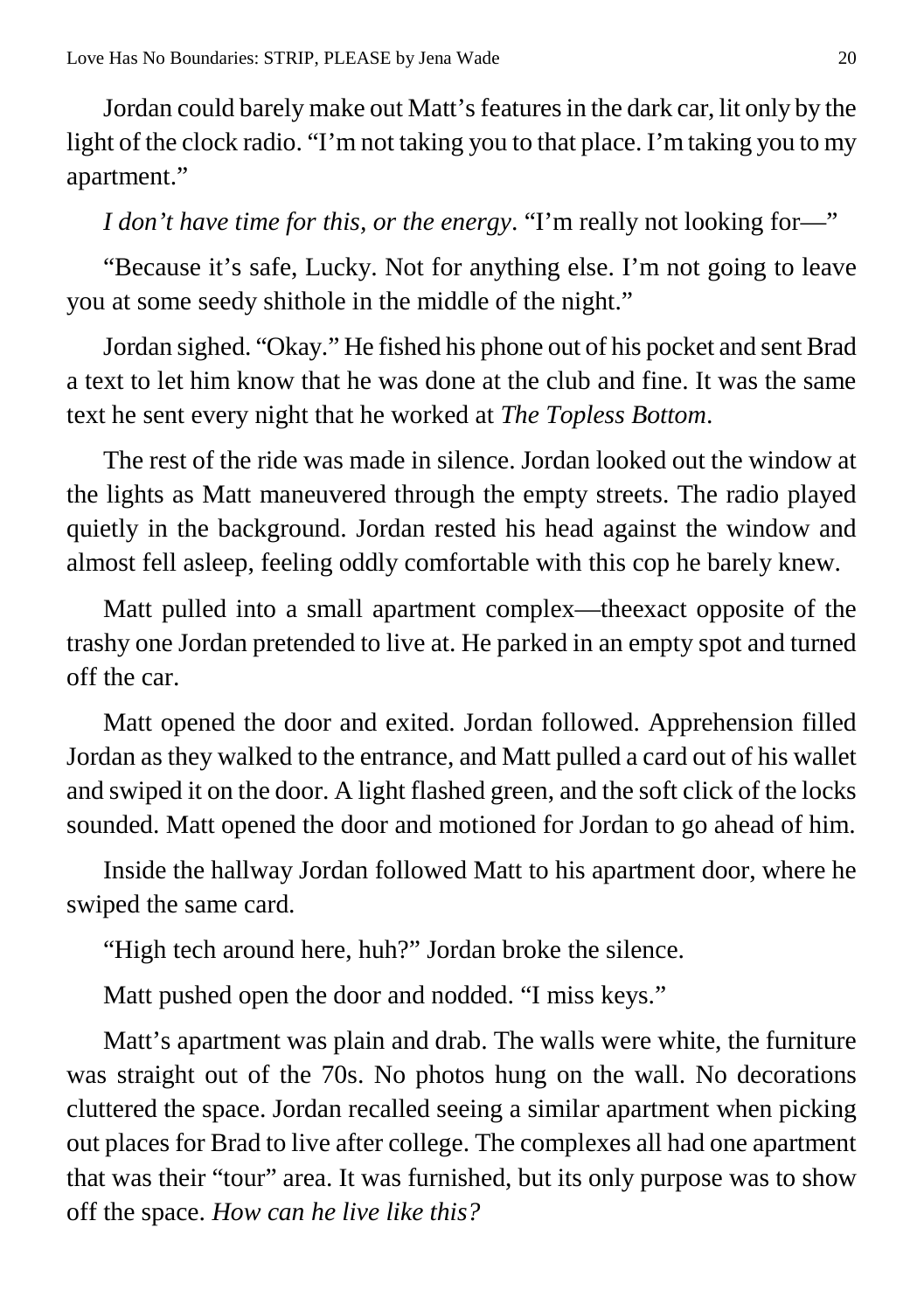"Do you want something to drink?" Matt shucked off his jacket and hung it on a hook, then toed off his shoes and kicked them against the wall. Jordan took off his shoes as well, and placed them side by side on the doormat.

"Yeah, I could use some water." *Stripping makes a man thirsty*.

Matt walked deeper into the apartment, and Jordan followed. Matt's jeans clung to the curve of his ass perfectly, and Jordan couldn't help but admire it. His white T-shirt accentuated his back muscles. He looked positively delicious with his empty gun holster still around his shoulders. Jordan's cock swelled in his jeans. *This is a hell of a time to get a hard-on for a cop.* 

The kitchen was clean and organized. A loaf of bread and a toaster sat out on the counter, and there were a few dishes in the sink. Jordan's stomach growled.

Mattturned to him. "You hungry?"

Jordan shifted his weight. "Well, I won't say no to food. But I really don't want to be any trouble."

"Cereal okay?" Matt opened the fridge and pulled out a pitcher of water.

Jordan smiled. Cereal was what he would be having if he were at home right now, anyway. "Yeah, that's great."

Matt opened the cupboard and pulled out a glass and two bowls. He poured Jordan a glass of water and handed it to him. Jordan gulped it down with one pull and set the empty glass in the sink.

"It's in the pantry." Matt pointed to the door to Jordan's left.

He opened it. "Cheerios or Lucky Charms?" he asked.

Matt smiled. "You pick."

Jordan's heart flip-flopped. Matt's wide smile and easy demeanor made him forget for a moment why he was there, and what Matt thought he was. He ducked his head and pulled the Lucky Charms from the shelf.

"Good choice." Matt opened the fridge andpulled out the milk.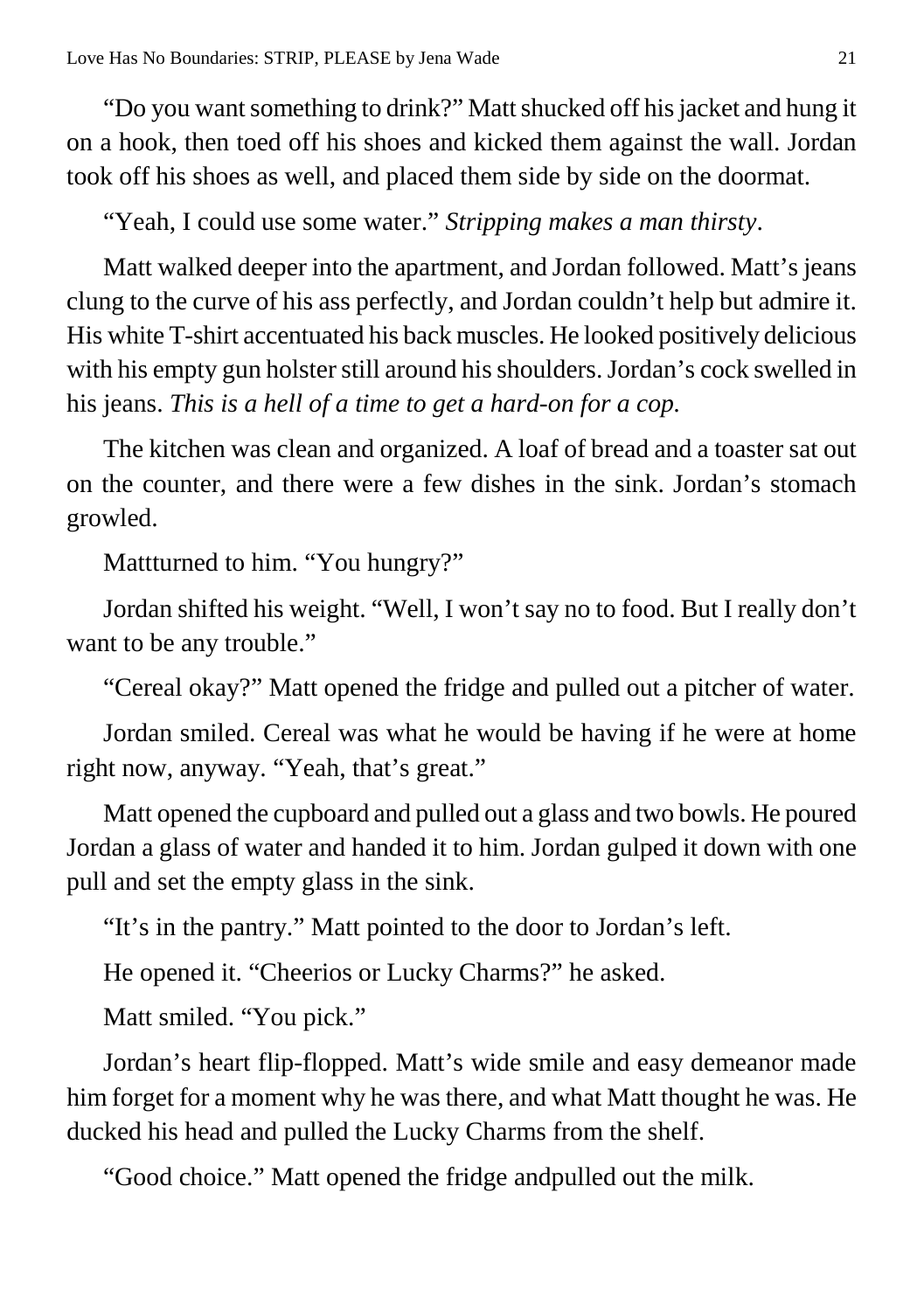Jordan poured his bowl, and then grabbed the milk from Matt while handing him the cereal. Once Matt poured his bowl, they switched again. Matt returned the milk to the fridge, and Jordan put the cereal back in the pantry.

They stood in the kitchen and shoveled spoonfuls of milk-soaked marshmallows into their mouths. *Like this is an everyday occurrence.*Jordan smiled at the thought. In his *real life* he was alone every night. He couldn't help but think that having someone to come home to at night like this would be nice.

Towards the end of his cereal Jordan tipped the bowl back and drank the milk. A trickle dripped down his chin. Matt reached his hand out and used his thumb to clean the mess off Jordan's face. Heat shot through Jordan at the touch, and he met Matt's gaze.

Matt narrowed his eyes. "What made you become a stripper? Why… Why not something else?"

Jordan set his bowl on the counter and ran his hand through his hair. *More lies. Kinda.* "My dad found out I was gay and he… didn't approve." *Truth.*  Jordan sighed. Matt's eyes begged him to continue. "He found me looking at online porn. Gay porn. When I was sixteen." Jordan shrugged. "I was a curious teenager, and I'd already figured out I was gay. He beat me. Pretty bad. I had broken ribs, a busted jaw, black eye, boot-print bruises in my back." *Truth.* "My uncle, on my dad's side, let me stay with his wife and their son while I recovered." *Truth.* "But when I was well enough to be on my own they kicked me out, too." *Lie.*

In reality, Uncle Rick and Aunt Lily had taken him in with open arms, and they never spoke to his father again, since he had rejected his only son for being gay. Brad had been ecstatic to have his best friend and cousin move in. Every night was like a sleepover. Jordan had been lucky.

"Why?" Matt's body was rigid and he had a white-knuckled grip on the counter.

"They didn't approve, I guess. I didn't ask." *I should've thought of a backstory before now.* "I stayed at a few shelters, but those are hard to get into.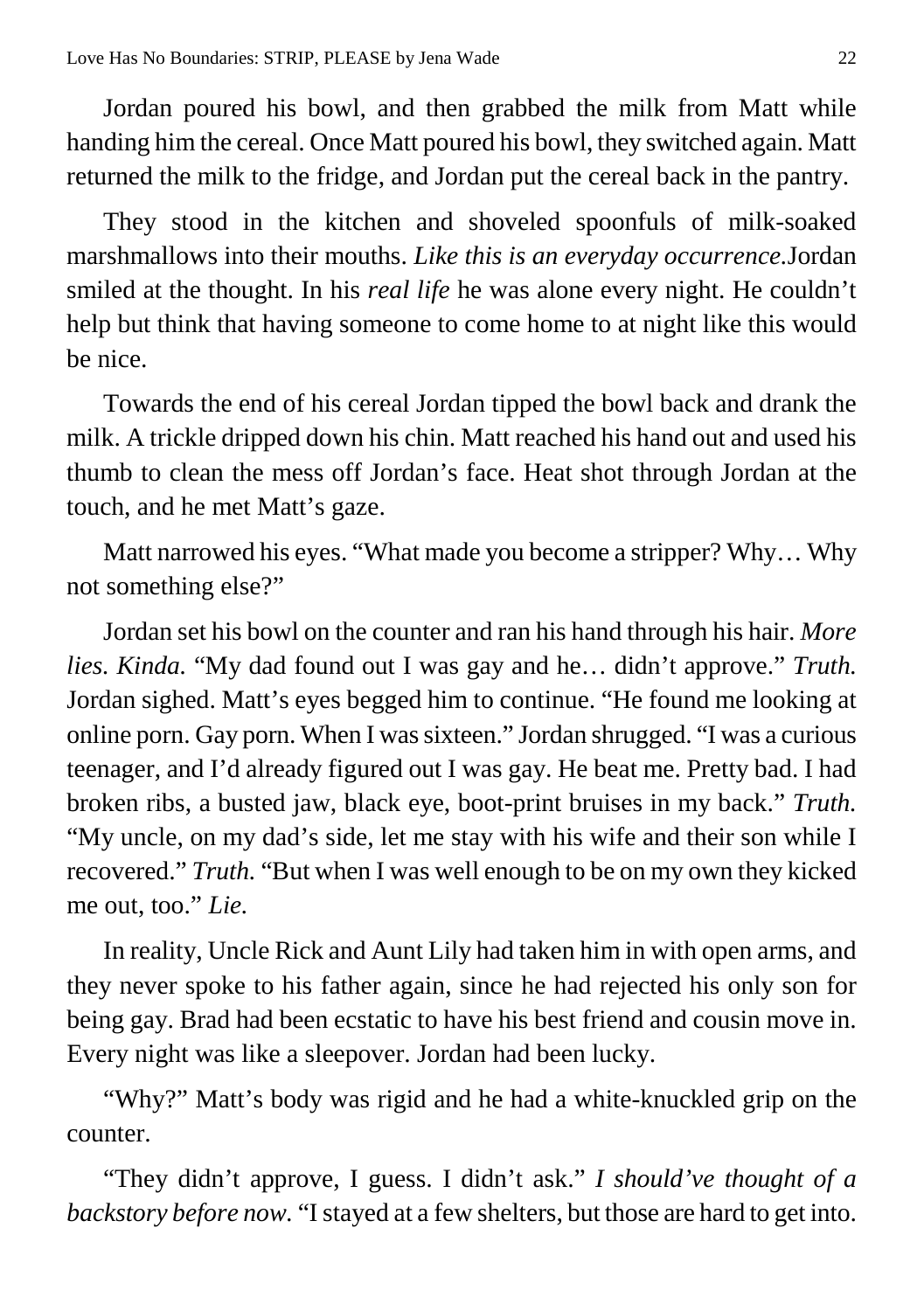After a year or so I got a job at a club, cleaning during the day. One thing led to another, and once I was old enough, I started dancing. I'm good at it."

"And the other? The prostitution?" Matt's Adam's apple bobbed as he swallowed.

Jordan met his eyes. "Are we on the record here, Officer? Or am I speaking freely?"

"Detective Hayes is off duty right now." Matt unclipped his badge from his belt and tossed it on the counter.

"That just… happened." *Someone get me a shovel—the shit's getting deep.*

"Just another thing you're good at?"

Jordan bit his lip. "I suppose so." *That's laughable, considering the amount of experience I have.*

"You can get out of this. You don't have to go back there, Lucky."

Jordan ached for Matt to use his real name. The truth lingered on the tip of his tongue. *I'm not a whore! I'm about to be a bookstore owner. The most exciting thing I do at night is read! I'm only trying to help.* He shook his head and laughed. "Oh, that's cute, Officer. But I can take care of myself. I promise." *Once this is over, I want an Oscar.*

Matt nodded. "Okay." He walked out of the kitchen and opened a closet in the hallway. He pulled out a blanket and a pillow. "You can go ahead and sleep on the couch. In the morning, when it's light out, I'll take you wherever you want to go."

In the living room, Matt tossed the bedding on the couch. Jordan leaned against the back of the gaudy plaid furniture and met Matt's eyes. "Thanks." He reached out and squeezed Matt's hand. "For everything. I appreciate your concern. I really do."

Electricity zinged between the two of them where their skin met, startling Jordan. He dropped Matt's hand and walked around the couch to sit down. Matt turned and retreated down the hallway.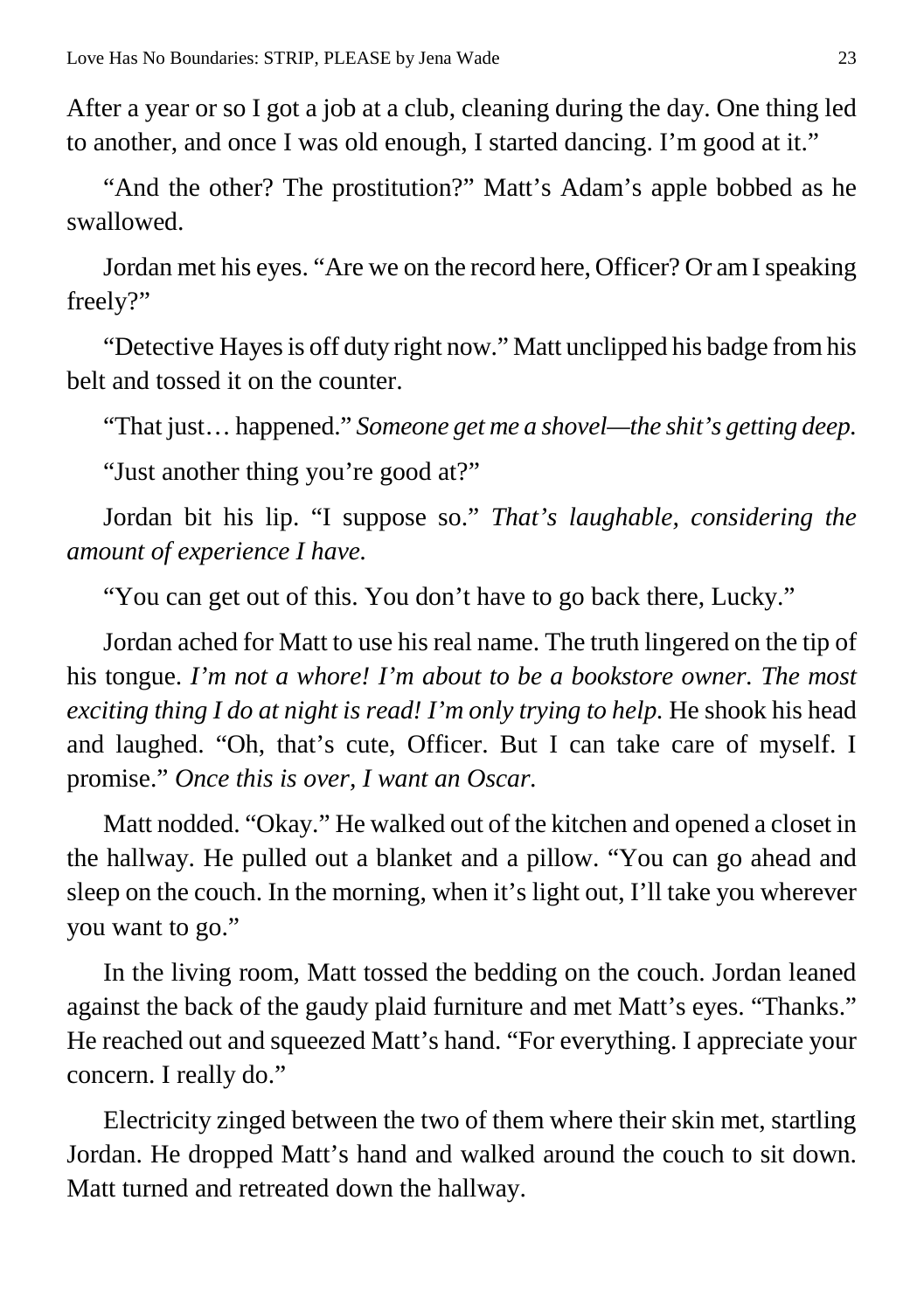A maroon and gold book caught Jordan's eye. He walked to the shelf to get a better look. His eyes widened when he read the title. "Detective?" he called out down the hallway.

"You can call me Matt." Slow footsteps approached and stopped behind Jordan.

Jordan felt the heat of Matt's body, just inches away from his back "What's this?" Jordan pointed to the spine of the book.

Matt pulled the book cautiously off the shelf, holding it in his hands like it was priceless china. "*The Princess Bride* by William Goldman. First Edition."

Jordan held his breath. "Can I… Can I touch it?"

Matt chuckled, and placed the book carefully into Jordan's hands. "So, you're a fan of *S. Morgenstern's Classic Tale of True Love and High Adventure*?"

"S. Morgenstern doesn't actually exist." Jordan ran his fingertips down the cover of the book, skin barely grazing the slipcover.

"Non-believer." Matt scoffed.

"I have a signed copy of the hardcover twenty-fifthanniversary edition." Jordan met Matt's eyes. Matt's wide smile nearly knocked the wind out of him. Jordan's eyes returned to the book, holding it in his hands like it was the lost treasure of the Sierra Madre. "I own every version of the cover, including this one. But I don't have the first edition."

Matt eyes widened. "Really?"

*Idiot! Your bookworm is showing.* Do strippers own signed copies of popular fiction? "Well, I mean, I did. I sold it. Them. 'Cause I needed the money." *Might as well have said "for drugs."*

Matt nodded and closed the space between them. He reached up and cupped Jordan's cheek. "What is it about you," Matt asked, "that I can't seem to stay away from?"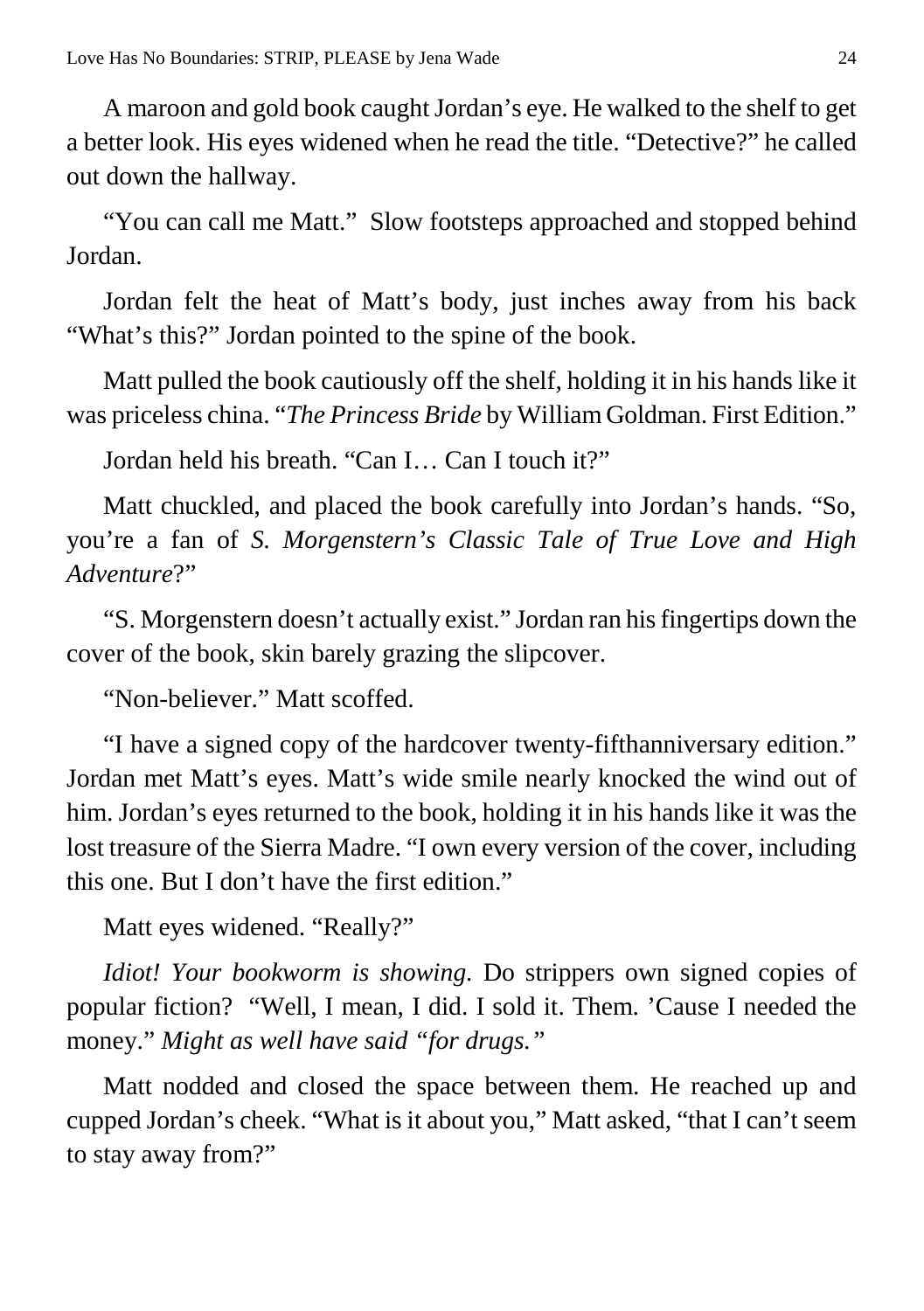Jordan's breath hitched. "What is it about you that makes me wish things were different?" *I wish I really was this interesting. You'd never be drawn to a nerd like me.*

Matt stepped closer to Jordan and then stopped, as if asking for permission. Impatience overcame Jordan, and he lurched forward and pressed his lips to Matt's.

Heat soared through Jordan as Matt leaned into the kiss. Matt grasped the book from his hands and set it back on the shelf. He wrapped his arms around Jordan's waist and tugged at his shirt.

Jordan thrust his tongue into Matt's mouth. A tinge of sugary Lucky Charms lingered there. *So sweet.* Matt pushed at Jordan's chest, forcing him to break the kiss. Jordan's eyes met Matt's. Arousal and hunger pooled in their depths. Matt led him down the hallway.

Inside the bedroom, Matt yanked at Jordan's shirt. Jordan lifted his arms and let Matt undress him. Once the clothing was thrown carelessly to the floor, Matt's hands flew to the button of Jordan's jeans. Jordan thrust his hips forward. *Yes, please.* His cock ached for Matt's touch. Matt dropped to his knees, flicked the jeans open, and jerked them down Jordan's legs.

"Oh, fuck me." Matt leaned his forehead against Jordan's groin, nuzzling his face against the silk material of the bright red G-string. Jordan's cock twitched at the sensation. Matt palmed Jordan's hips and mouthed his cock through the thin material.

Jordan nearly fell backward as Matt licked his cock from base to tip through the cloth. "Off, take them off," Jordan bit out through clenched teeth.

"No way. Been thinking about doing this since I saw you on stage. Gonna torture you like you tortured me." Matt stood up. "Stay right there." He walked over to the nightstand.

Jordan whimpered when he left. "What are you doing? Come back here."

Matt turned and smiled. "Anxious?" he asked as he walked back over to Jordan, condom and lube in hand.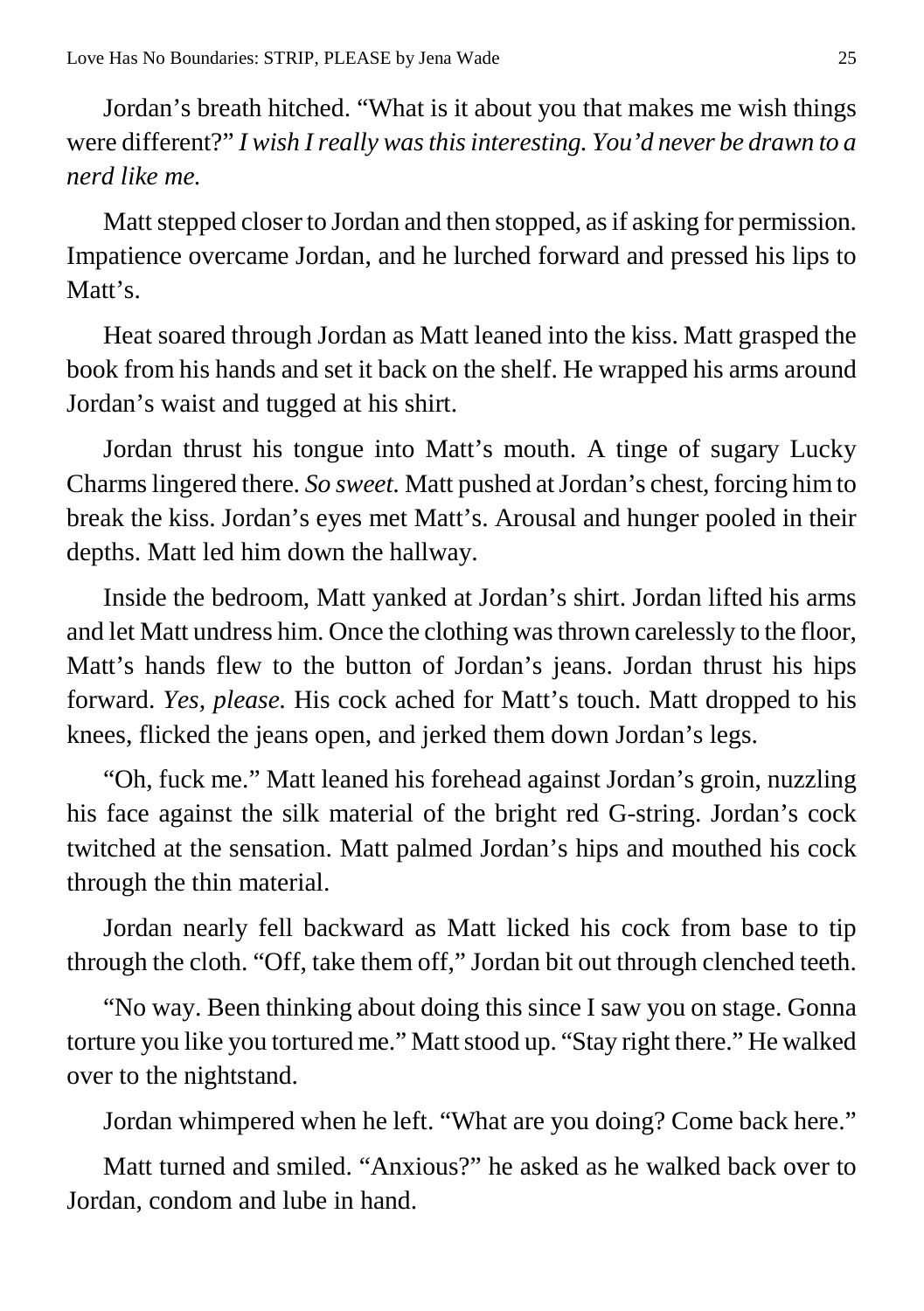*More than you know*. Jordan nodded.

Matt dropped to his knees in front of Jordan and resumed his tortuous assault on Jordan's cock. Jordan barely noticed the click of the lube bottle opening as he moaned and caressed Matt's head. Matt wound his hands around Jordan's hips and slipped his hand between Jordan's cheeks. His lube-slicked fingers pressed against Jordan's opening.

*Fuck, yes.* "Matt." Jordan couldn't decide between thrusting forward into Matt's mouth or impaling himself on Matt's fingers. "Please, Matt."

Finally, Matt tugged at the G-string with one hand and Jordan's cock sprang free. Matt closed his mouth around Jordan's prick as he pressed one finger inside Jordan.

Jordan's knees wobbled. "Oh, my God."

Matt inserted another finger and Jordan had to grasp the wall for support. Matt's mouth worked his cock with expert precision. *Never been like this before.* His balls drew tight to his body, his orgasm within reach. Matt's movements slowed and Jordan moaned. "Don't stop." He thrust his cock into Matt's mouth. *More.* Matt laid a hand on his hip, halting him.

"No. You don't get to come until I'm inside you." Matt licked at Jordan's balls.

"Then do it. Stop teasing me." Jordan surprised himself with his command. *When did I become so assertive?* He looked down at the man who was driving him insane with his mouth.

Matt met his eyes and flicked his tongue up the length of Jordan's shaft.

Jordan shuddered. "Please. Please, just fuck me already."

Springing to his feet, Matt guided Jordan to the bed and laid him gently down on the mattress. He covered Jordan with his body. Grazing his fingers over Jordan's forehead and through his hair, he asked, "What was it you wanted?"

Jordan held his breath, mesmerized by Matt's chocolate-brown eyes. "I forgot."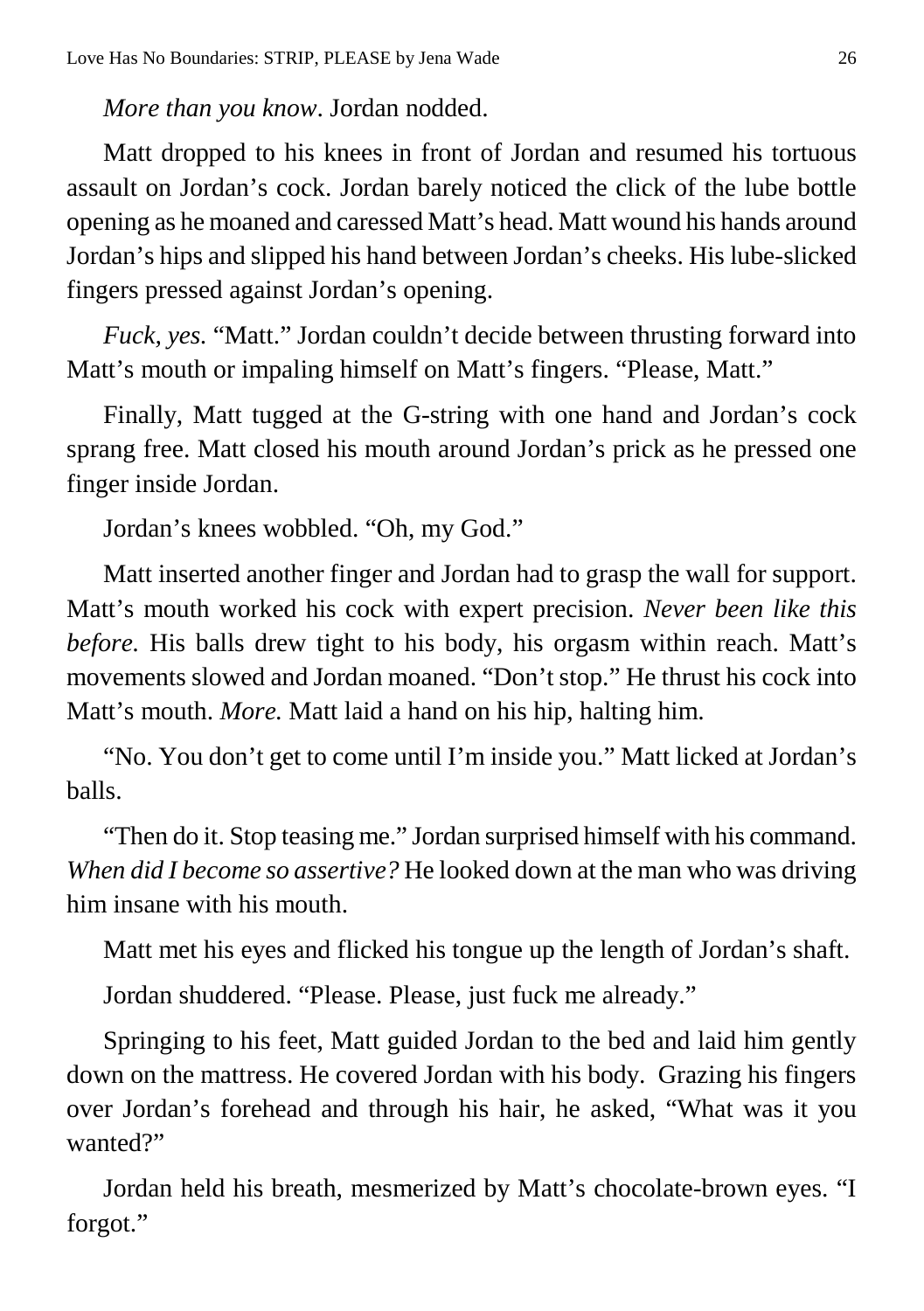Matt chuckled and kissed Jordan softly. Jordan tugged at Matt's shirt, wanting to feel his warm skin. They broke the kiss long enough to slip Matt's shirt over his head. Their lips met again, harder this time. Jordan fumbled with Matt's jeans. He reached his hand inside to grasp Matt's cock. Jordan stroked Matt and felt him tense under his lips.

Matt pushed off of Jordan quickly and shucked off the jeans. He picked up the condom and ripped it open. "Sorry, Lucky. I can't wait any longer," Matt said as he put the condom on.

Pre-cum leaked from Jordan's cock at the thought of being filled by Matt. "Thank God." He spread his legs on the bed and his hand drifted down his chest to stroke himself. Matt climbed between Jordan's thighs and pressed his cock to Jordan's puckered hole. He pushed Jordan's knees closer to his chest as he thrust inside slowly.

Jordan clenched his jaw at the intrusion. It had been a long time for him, and he could've used a bit more stretching. But he couldn't tell Matt that. *He thinks you're a whore.* Up until now Jordan had let himself forget that fact.

The burn subsided as Matt's cock grazed Jordan's prostate and filled him completely. Pleasurable shocks ripped through Jordan's limbs, and he drew his legs closer to his chest. He moaned as Matt arched his back and changed the angle of his thrust.

"Fuck. Right there. Don't fucking stop!" Jordan screamed. His hands left Matt's hips, and he grabbed his own ankles and pulled his legs into a full split. *Being flexible is good for something.*

Matt's eyes went wide and he plunged harder, the new position allowing him to sink deeper into Jordan. "So hot, Lucky. Not gonna last."

Jordan's cock ached for release as Matt fucked him into oblivion.

Jordan let go of his ankles, but left his legs spread. He cupped Matt's face and held his gaze. "Let go, baby." He pressed his lips to Matt's and thrust his tongue into Matt's mouth.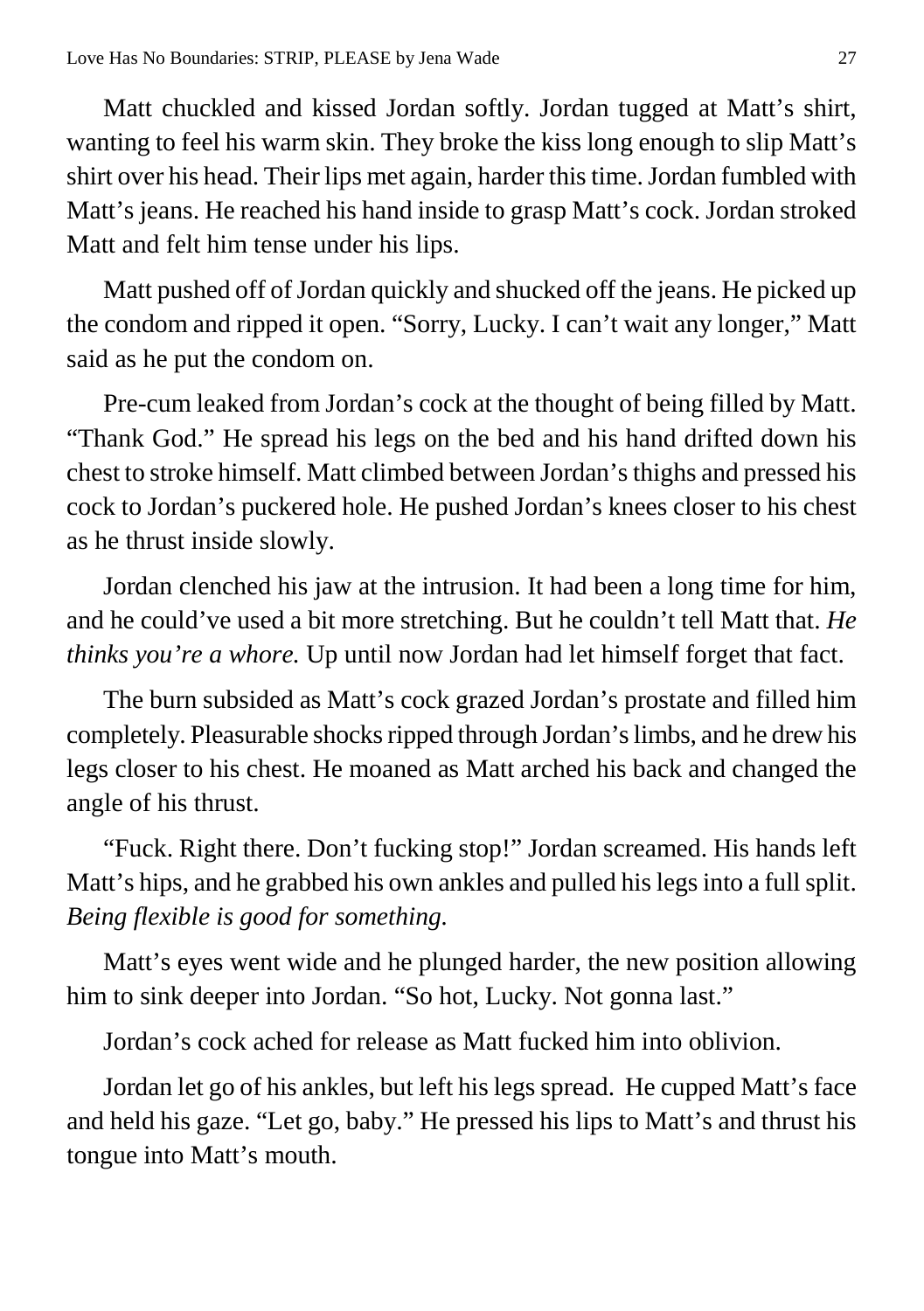Matt's body tensed under Jordan's fingertips and he moaned against Jordan's mouth. He drove into Jordan one more time as he released deep inside Jordan. Matt pulled his lips from Jordan's and met his gaze.

The heat in Matt's eyes spurred Jordan's orgasm, and he splashed warm cum between their stomachs.

Together they lay breathing hard. Matt laid his forehead against Jordan's, still holding his gaze. "That was… something else." He laughed. "I'm anxious to see what other sort of positions you can manage."

Jordan laughed as well. "I'm glad you liked it." He kissed Matt slowly and relaxed his cramping legs.

Matt slipped from Jordan's body and rolled over. He leaned on his side and started kneading Jordan's hips, as if he knew that Jordan was sore from holding the position for so long.

Jordan moaned and closed his eyes. *Should I move to the couch?* He wasn't sure. He knew he didn't want to. He turned his head, eyes roving Matt's features. *I'd rather wake up to this sight.*

The bed moved and shook as Matt stood. Exhaustion returned to Jordan and his eyes fluttered closed. He didn't open them when Matt came back with a warm wash cloth and cleaned the cum from his stomach. After a moment Matt climbed into the bed and wrapped his arm around Jordan, spooning against his body. He kissed Jordan's shoulder softly and said, "Good night, Lucky."

Jordan smiled and nestled into the embrace. "G'night, Matt."

\*\*\*\*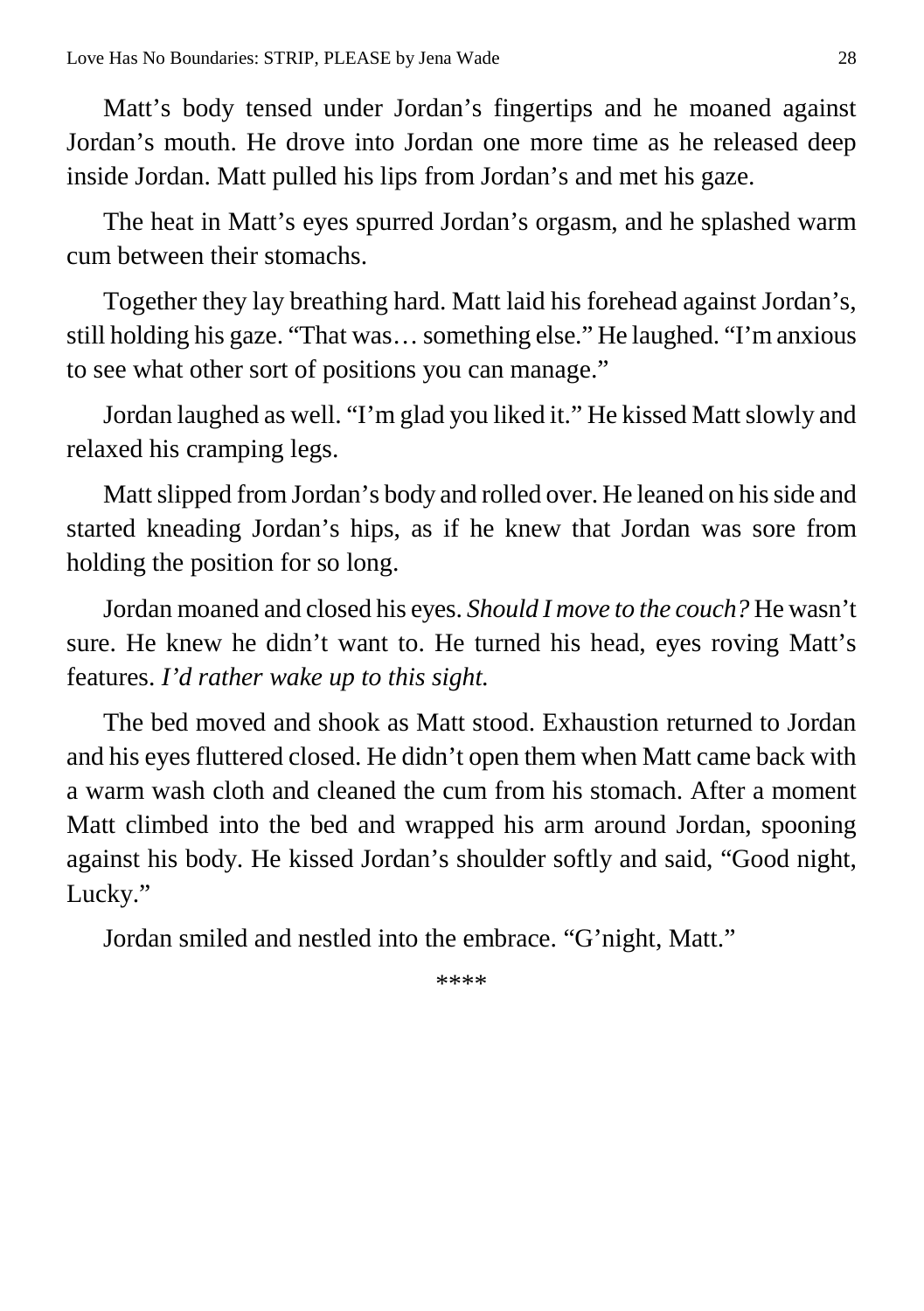#### CHAPTER THREE

<span id="page-28-0"></span>The sunlight shone through the open curtains and hit Matt's closed eyes. He winced as he awoke, and tried to bring his arm over his head to cover his face. His arm wouldn't move. He opened one eye and looked over to the chestnut-haired man using his biceps as a pillow.

*Lucky.*The stripper who's read *The Princess Bride.* Matt smiled to himself, remembering the awe in Lucky's eyes as he held the first edition. It'd been a while since Matt had met anyone who shared his love of the written word.

He stared at the soft features of the sleeping Lucky. His lips turned upward in a slight smile. He looked so innocent and pure in his sleep. Did Matt regret sleeping with Lucky, the stripper and possible prostitute who worked at the club he was investigating? *No.* He brushed a wayward strand of Lucky's hair behind his ear.There was no way he would ever regret his night with Lucky, and if it were up to him, it would be the first of many nights. And Lucky would be with him and only him.

Matt sighed and cupped Lucky's head with his handas he slipped his arm from underneath it. He gently laid Lucky's head back onto the mattress.

Slowly, Matt stood and stretched. He located his jeans on the floor and dug in the pocket to find his wallet. He pulled it out and flipped it open.

"If you're looking for money to pay me, I'm going to be pissed." Lucky's groggy voice caused Matt's cock to stir.

Matt turned to look at him. Lucky had rolled to his side and was facing Matt. He rested his head in his hand, propped up by his elbow.The sunlight illuminated his bronze skin and a smile crept across his face.

Matt returned the smile. "I was looking for another condom. We used the last one last night." He lay back down and scooted closer to Lucky, resting his hand on Lucky's hip.

"How do you feel?" Matt asked.

Lucky rubbed his eyes. "Tired." He yawned. "I usually sleep in a little later than this after a night at the club."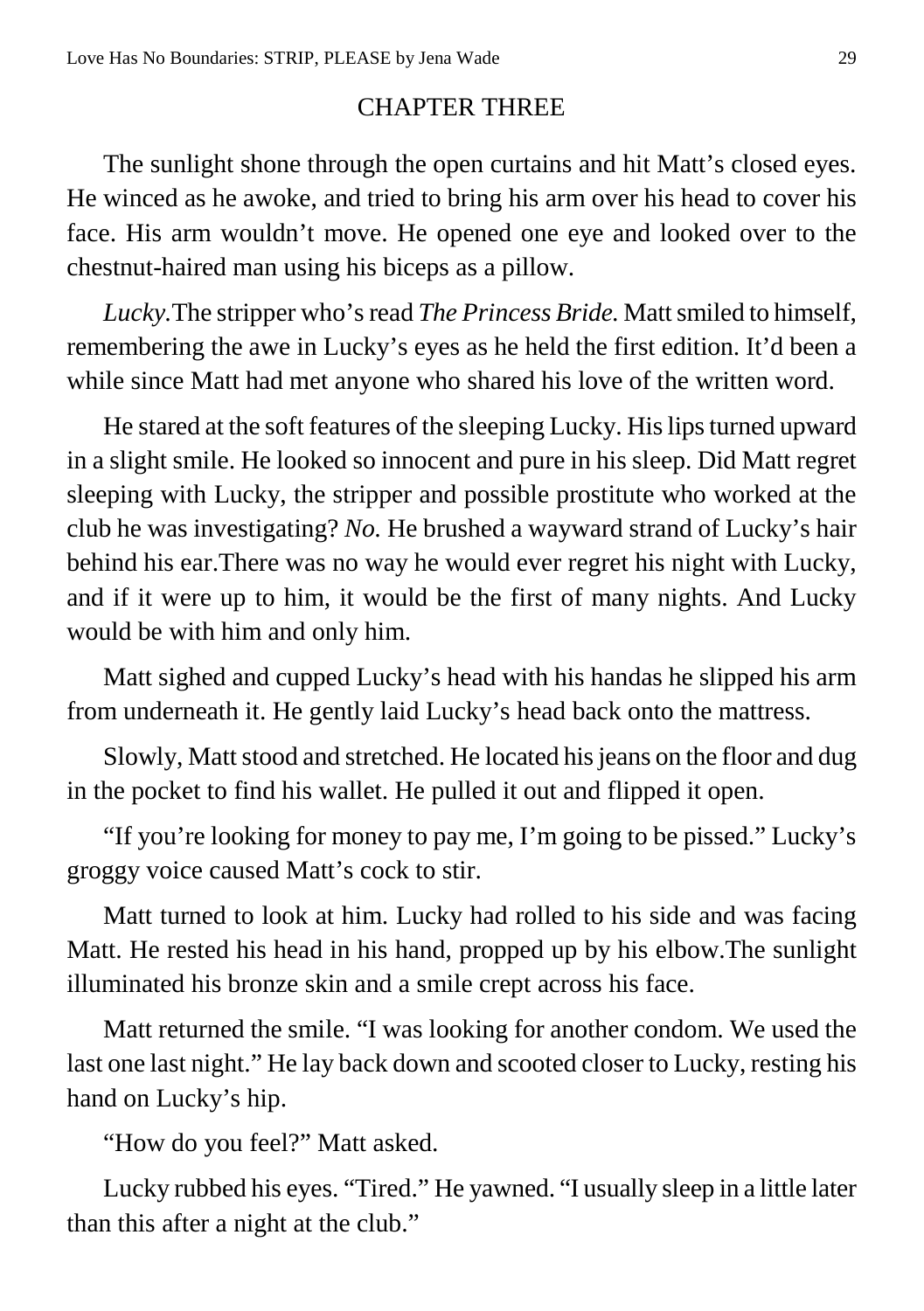Matt rolled to his back and opened his arms. Lucky curled up next to him and nestled his head on Matt's chest. Matt sighed. *Heaven.* "Go back to sleep."

Lucky's breath tickled Matt's bare chest and he bit back a laugh. Lucky kissed his nipple softly and licked.

Matt hissed. "Hey! I thought you were tired?"

Lucky moaned and nuzzled into Matt's chest. "I'm waking up." He sighed. "I should sleep, though. I have to work tonight."

Matt went cold. "Don't go," he said.

Lucky sat up and met his eyes. "Don't go? I have to. I gotta work."

"You could do so much more with your life, Lucky." Matt put more heart into the words than he knew he had in him. "I can help you." He cupped Lucky's cheek and caressed the skin with the pad of his thumb.

"I don't need help." Lucky pulled Matt's hand from his face and held it.

"You could get your GED. Go to college." Matt narrowed his eyes. "You can't honestly want to be a stripper forever, right?"

Lucky slid away from Matt and huffed out a breath. "You can't honestly be having this conversation with me right now." He shook his head and sat on the edge of the bed, his back to Matt. "Why do you care?"

Matt sat up and put his hand on Lucky's shoulder. "I care. Last night wasn't just a convenient fuck. I care about you." Matt's heart ached. *Didn't Lucky feel the same?* He shook his head. *Why would he? It was only one night.*

Lucky snorted. "This isn't Cinder-fucking-rella, Matt. This isn't a fairy tale. It's real life. And in real life, I'm a stripper and you're a cop." He turned. "If you care about me, then you'll be fine with that. You'll accept me for who I am and what I do."

Anger coursed through Matt. *Why doesn't he understand*? "In real life, people don't strip as a long-term career." He bit the words out.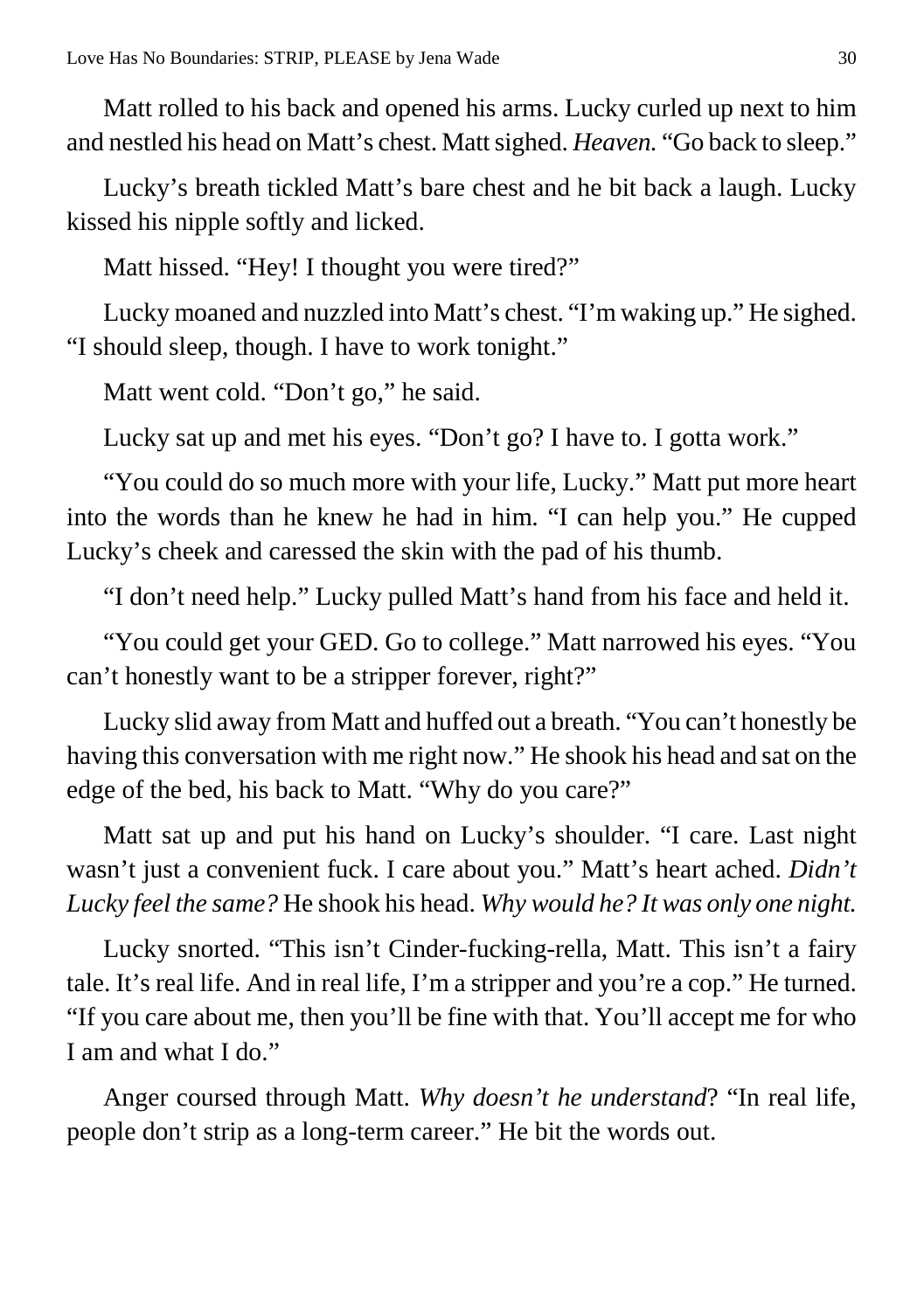Lucky stood and looked at him, placing his hands on his hips. "Well, it's my career right now." He pointed his finger at him. "You know, I didn't ask you to pick me up last night. I didn't ask for you to care."

*Fuck. This is not going the way I wanted.* Matt sighed and said nothing.

"Would you be able to introduce me to your friends? Your co-workers?" Lucky asked. "Right now, as a stripper. Would you be able to tell them that's what I did for a living?"

Matt shook his head and smiled sadly*.* "I don't know, Lucky."

Lucky nodded. "When you can answer that with a 'yes,' then we can talk."

Matt pinched his eyes closed. "It's dangerous. I'm worried about you."

"I appreciate your concern. But as you saw last night, I can take care of myself. I've been doing it for quite a long time now."

Scrubbing his hands over his face, Matt stood. *I'm not giving up.* He pulled Lucky close to him. "I want to see you again. Not at the club."

Lucky kissed him on the mouth and then said, "I'd like that." He leaned in for a real kiss. He pressed his lips to Matt's and wrapped his hand around the back of his neck. Matt moaned and opened his mouth. Their tongues met in hot abandon. *Never letting go.* Matt framed Lucky's face with his hands and kissed him hard.

A knock at the door had them scrambling apart. Lucky's face flushed crimson and he covered his groin with his hands, as if someone would see him.

Matt jerked on his jeans. "I'll be right back." He walked toward the door. "Stay here."

\*\*\*\*

Jordan looked around the room after Matt left. He located his pants and carefully pulledthem on over his aching erection. *I'm in so much trouble.*

He clicked on his cellphone. Three missed calls. All from Brad. *Shit.*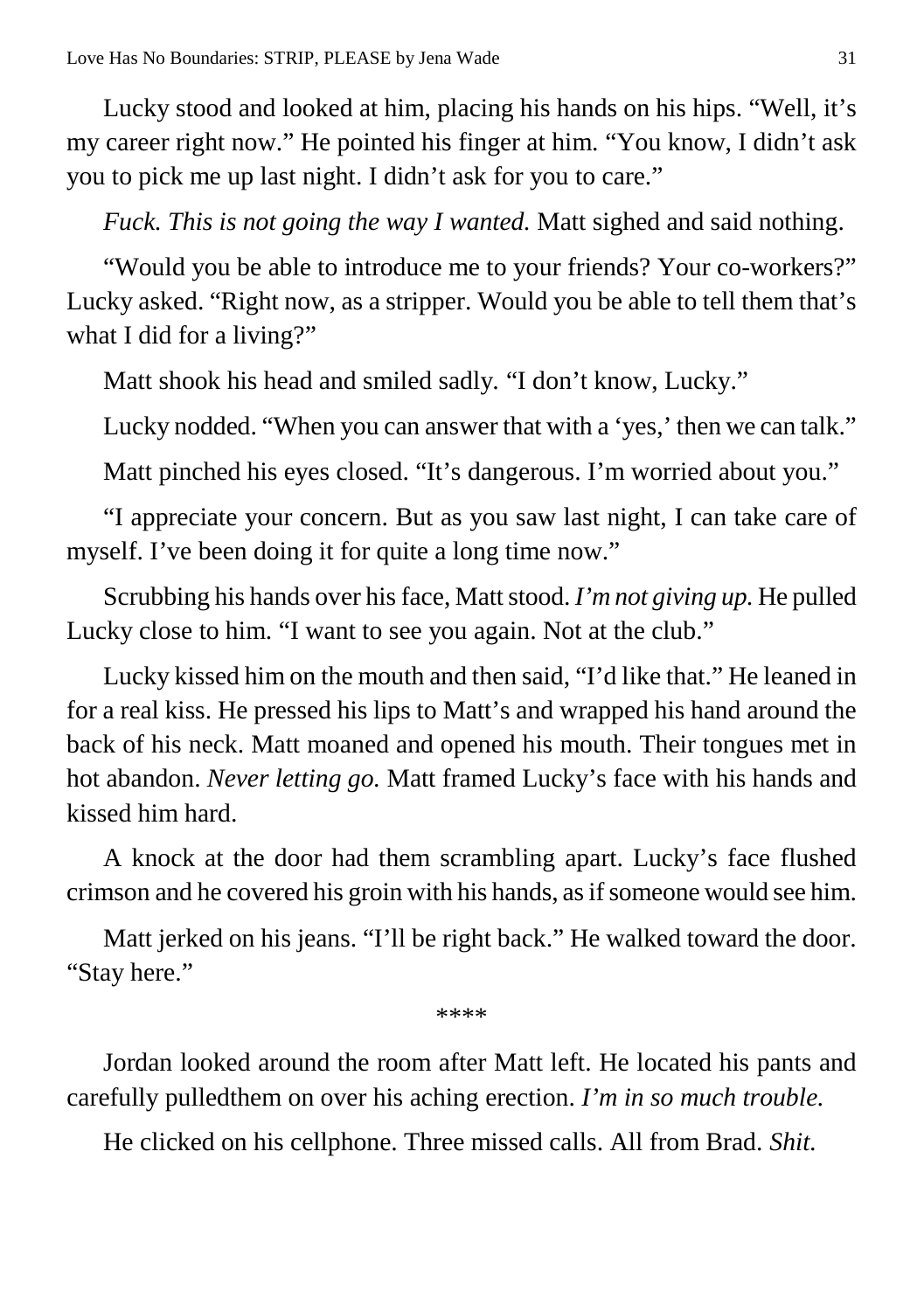He tiptoed around the room and looked for his shirt. He found it near the door and slipped it over his head. Pieces of Matt's conversation with his unknown guest sifted through the closed space.

"We're moving tonight."

The familiar voice stopped Jordan in his tracks. *What's Uncle Rick doing here?*

"Tonight? Why so soon?" Matt asked.

"We have some reliable intel that there's a meeting tonight between Schmoeller and a potential buyer. It's supposed to be a big drug deal, and I want to catch them in the act. The warrant's been issued. We just need to put a plan in place."

Jordan's breath hitched. *So soon?* He had sent the information to Brad just last night in a text message. He'd overheard Schmoeller on the phone while he changed. *Gavin's working tonight.*

Panic shot through him and spurred him into action. He had to talk to Brad. Now. He needed to warn Gavin that he should stay away from the club tonight. Over the past week Gavin had become a friend. Like Jordan, he had been kicked out of his home when he came out as gay. But unlike Jordan, he didn't have a loving aunt and uncle willing to take him in. Because of that, Jordan felt he owed Gavin something. Gavin was a sweetheart, a victim of circumstance, and it wasn't fair that Jordan had been more fortunate than him just because he happened to have supportive family members.

Jordan flew across the room. He eyed the fire escape outside the window. *That could work.* He slid the window open and climbed outside. The cold, harsh metal hit his bare feet and he winced. He shivered in the chilly morning air as he scrambled down the rickety stairs.

Hitting the pavement, he peered around the alleyway. He fished his cell phone out of his pocket and pulled up the navigation app.

A familiar car turned down the street and pulled up next to him. "Get in the car, Jordan." *Brad.*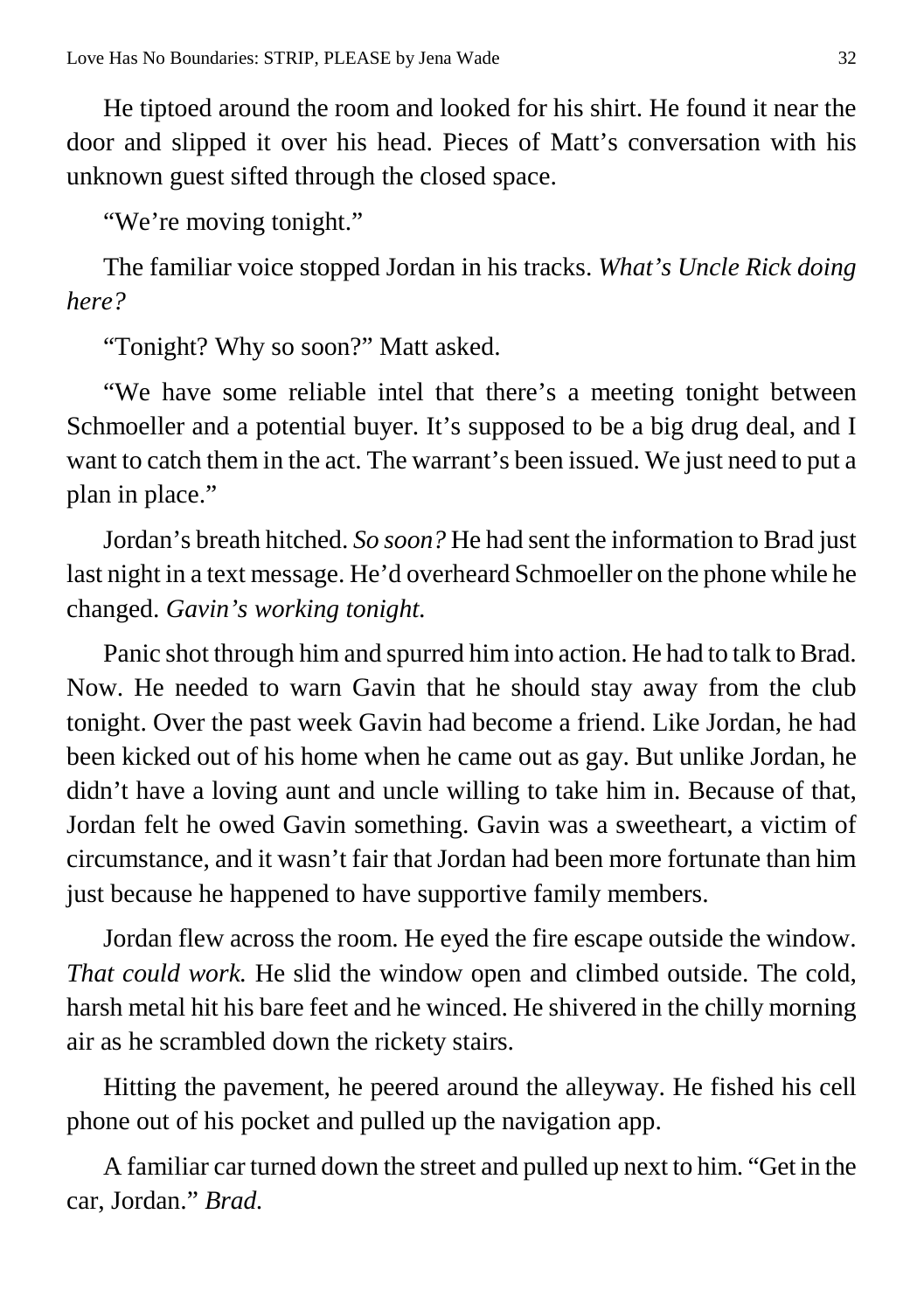Jordan climbed into the passenger seat and wiped his feet on the floor mat. He flipped on the heat and held his hands up to the vent.

"What do you have to say for yourself?" Brad backed out of the alleyway.

*Here we go.* "Umm. Whoops?"

Brad slammed his palm on the steering wheels. "Dammit, Jordan! This is serious."

Jordan flinched. It was rare for Brad to lose his cool.

"I'm not mad at you. I'm not mad that you went home with Matt. It's not ideal, but you're a grown man. You can fuck whoever you want. But dammit, he's supposed to be a good cop. He thinks you're a prostitute, for Christ's sake." Brad shook his head. "Those rumors about him are obviously true. He sure had me fooled."

Jordan folded his hands in his lap and dipped his head, feeling like a scolded child. "It wasn't like that, Brad. He's a good guy." *Matt likes me. As a stripper.* "He never treated me like a whore."

"I'm sure he didn't." Brad gave a wry laugh. "Jordan, he's a cop. A fucking dirty cop. No wonder he's never stayed in one place too long. I thought he was a good guy, but then he takes home a stripper and suspected prostitute from the damn club we're investigating. How many times has he done this? Can I trust the work he's done in the past week?"

Jordan's skin itched with the need to shower. He felt dirty. With every word, Brad cheapened Jordan's night with Matt.

"It wasn't like that." The argument felt weak, even to Jordan's ears. *I hope.* "He said he wanted to help me. Get me out of stripping." His gut told him that Matt was genuine and Brad was wrong.

Brad laid his hand on Jordan's shoulder and squeezed. "I'm sorry, Jordan. I never should've put you through this. For your sake, I hope you're right." He dropped his hand. "After tonight this will all be over, and you can go back to your normal life."

*My boring life. Without Matt.*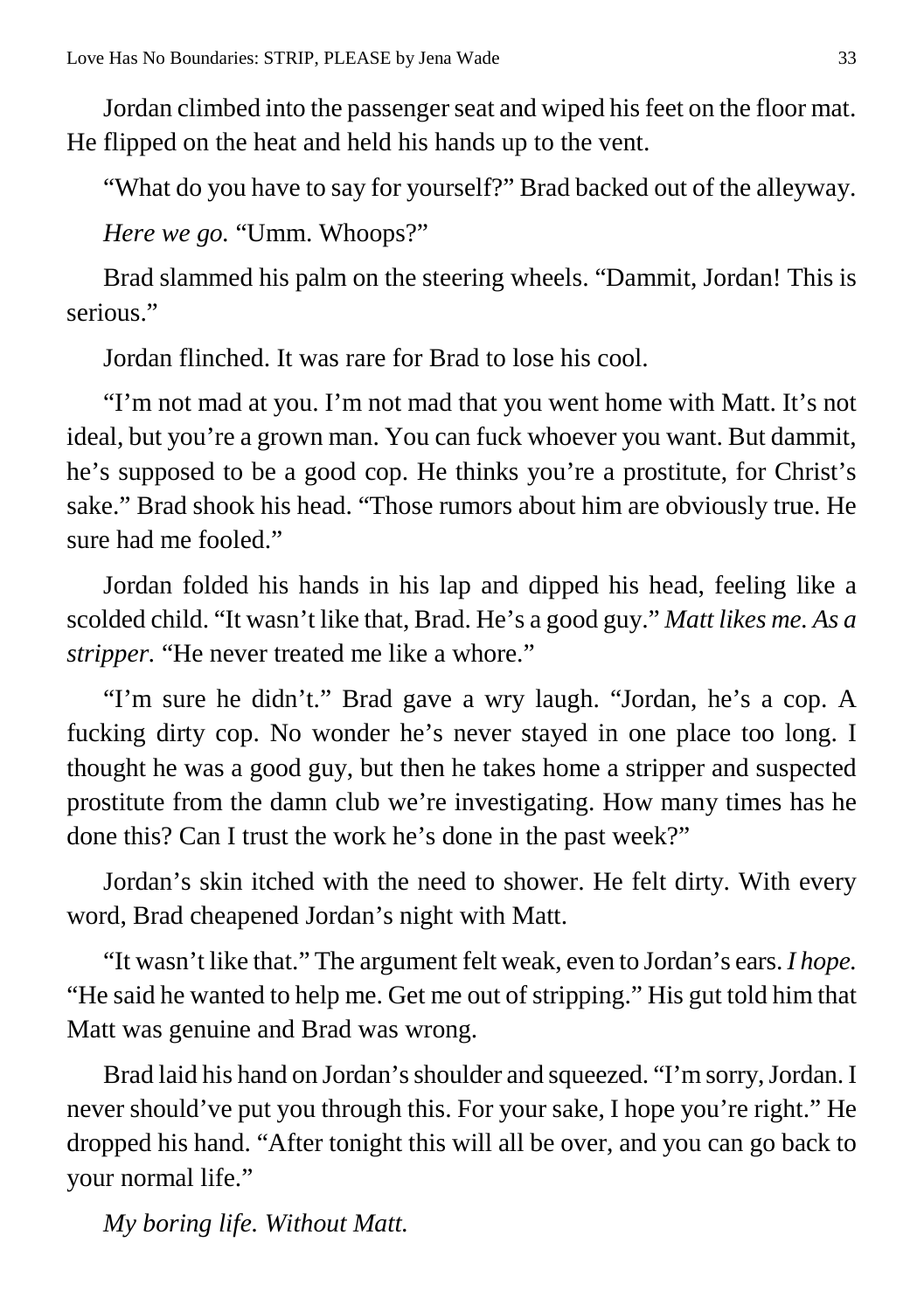"Why can't we just tell him I'm not a stripper?"

Brad rolled his eyes. "Really, Jordan? You want me to tell a suspected dirty cop that he's been duped by a soon-to-be bookstore owner?" Brad shook his head. "No, you stay away from him and the club. I mean it."

Jordan crossed his arms. Brad must be wrong about Matt, Jordan's heart told him so, but he didn't have any proof. "How did you know where I was?" Jordan asked.

"Uh." Brad buried his hand in his hair. "*Find My Friend* app. I put it on your phone and activated it. There's no way I was going to let you work at that club without some sort of way to track where you were." Brad looked at him, concern etched on his face. "You mad?"

*Too numb to be mad.* "No."

"I'm dropping you off at your apartment. Stay there. Do not go to the club. Based on the information you gave me, we're moving tonight. I don't want you there."

"What about Gavin?"

Brad placed his hand on Jordan's shoulder again. "Don't even think about it. He's not innocent in all of this, Jordan."

"He did it to survive!" Jordan's voice rose. "Let me talk to him! I can get him to roll over on the whole prostitution ring. I know I can."

"No. I don't want you anywhere near that place ever again."

Frustration had Jordan pleading with Brad. "If it weren't for Uncle Rick and Aunt Lily, and you, I would be just like him! You have to give him a chance."

Brad shook his head. "He broke the law, Jordan. My hands are tied."

Jordan clenched his fists. Anger at Brad pulsed through him. Brad stopped the car as they arrived outside the bookstore. Jordan could see some of the regulars inside, and the current owner, Mr. Walton, behind the counter. He wasn't in the mood to chit-chat with his friends. He wanted to pick up his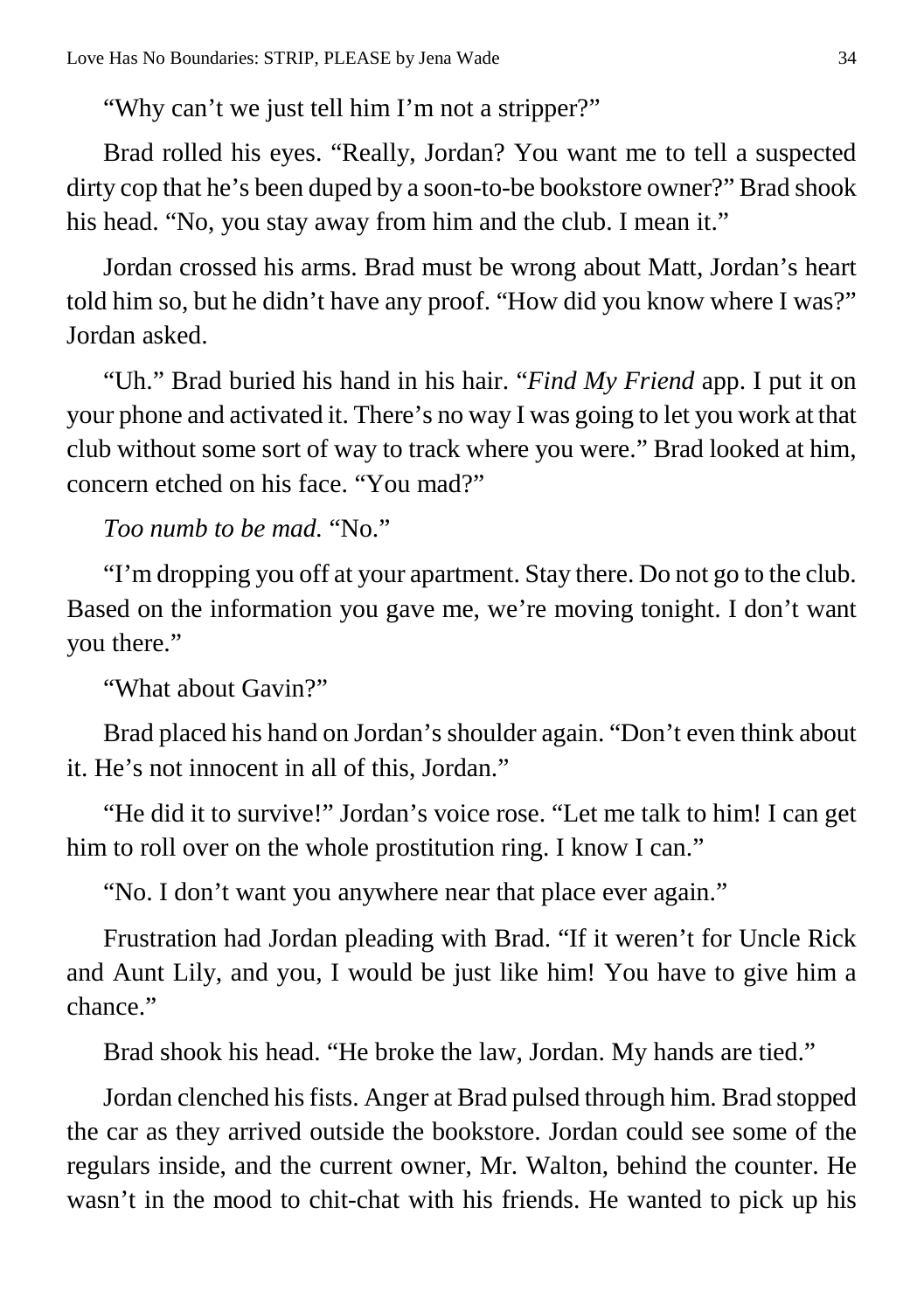favorite book and lose himself in the pages for a while, and forget he was ever involved in this operation and met Matthew Hayes.

Jordan reached for the door handle,but he was stopped when Brad grasped his forearm. "Don't go to the club. I mean it. Gavin will be arrested, along with some of the other names you've given us. He'll be offered a plea bargain. It won't be the end of the world for him." He let go of Jordan's arm.

Nodding, Jordan opened the door and stepped onto the cold pavement. Still barefoot, with no jacket. *Walk of shame.*

\*\*\*\*

Matt closed the apartment door, finally saying goodbye to the police chief. He jogged back to his bedroom. "Lucky?" He looked around the room and frowned. *Where did he go?* His gaze landed on the partially open window. *Motherfucker.*

Pulling open his nightstand drawer, Matt entered the combination to his gun safe and it clicked open. He drew out his pistol and shells and set them on the bed.

He sighed and searched for his holster. Finding it on the floor next to his shirt, he put it on and placed his gun in the slot. He scrubbed his hands over his face. *Would Lucky go to work tonight? Probably. Fuck.* He shook his head. How was he going to focus on the operation when Lucky would be in danger?

\*\*\*\*

The club was busier than normal for a Saturday night. Jordan stepped in the door and waited for his eyes to adjust. Through the fog, he located the stage Gavin was on and walked over. He casually looked around at the other customers. *How many of these people are undercover cops?*

The music changed, and Gavin twirled toward the stage stairs. Jordan hustled over to catch him before he started passing out drinks. "Gavin!"

Gavin's blue eyes flooded with concern. "Lucky! You're late and Joe's already noticed. You better have a good excuse."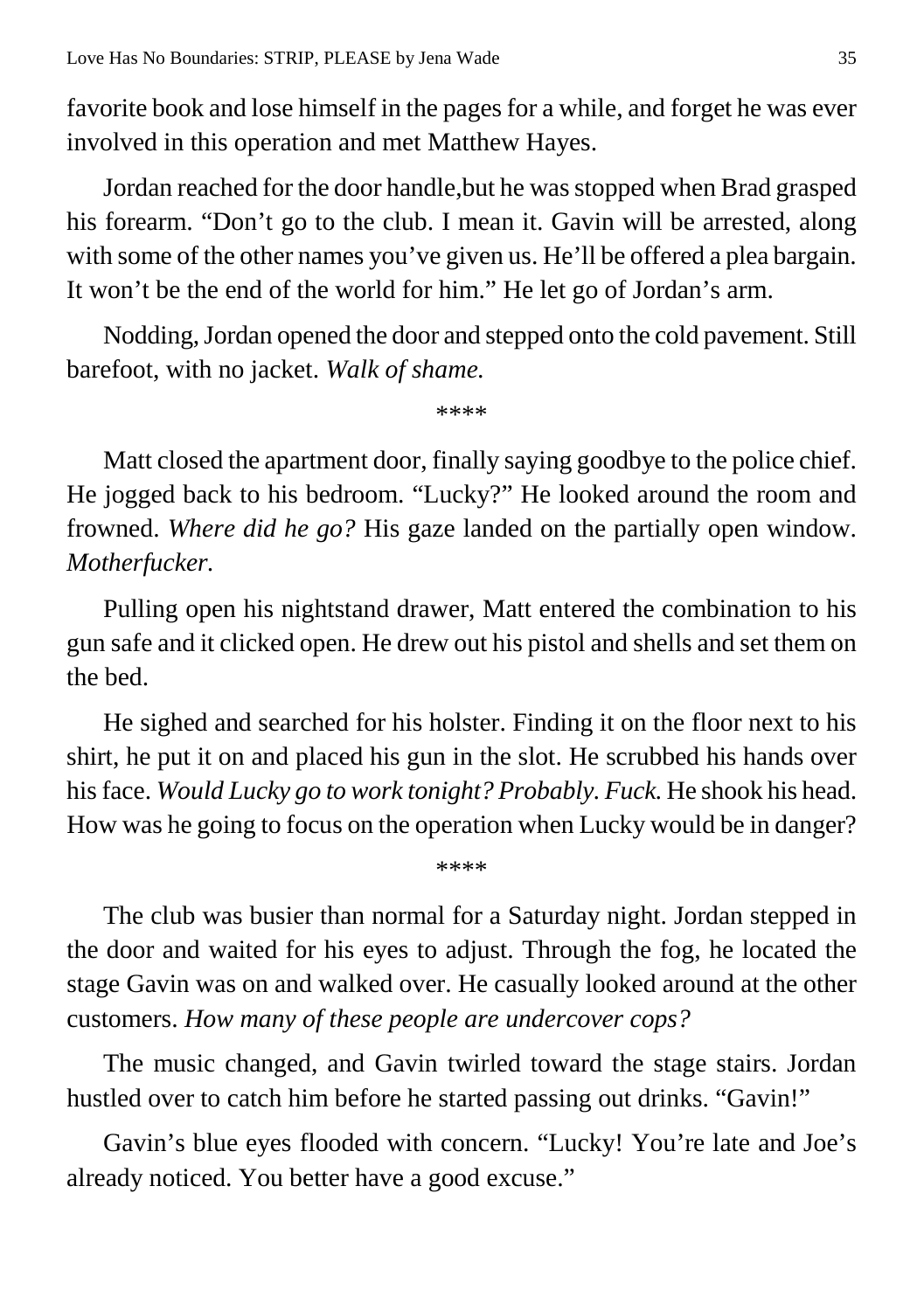Jordan grabbed Gavin's arm and pulled him to the side, away from the crowds. "Gavin, I don't have time to explain, but we have to get out of here."

Gavin's eyes narrowed. "What are you talking about?"

"Listen, don't you want a chance to turn your life around? Stop stripping? Stop… the other thing?"

"Lucky, you're being crazy. C'mon, I don't have time for games. Go get changed." He tried to move away, but Jordan held him still.

"Gavin, I'm not a stripper." He ran his hand through his hair. *This is harder than I thought.* "I'm working undercover with the police. They're going to be here any minute to bust this place.We need to go!"

Gavin's eyes widened and he tried to bolt away. "Let go of me, Lucky!"

"Please, just listen to me. If you cooperate, we can get you a deal. You won't go to jail. Just come with me." He held Gavin's hand. "Please."

"How can you promise me that? After the things I've done?" Gavin's voice was quiet as he stared intently at the floor.

"My uncle is the police chief.He'll help. I know he will. They only care about taking down Joe. If you give them information, they'll cut you a deal. Let me help you, Gavin."

"Why should I trust you? Why would you want to help me?" Tears gathered at the corner of Gavin's eyes, and he wiped them away.

"Because once upon a time, I was you. I was kicked out of my house when I was just a teen. If I hadn't had other family members to take me in, I would be in your situation. I want help you."

Gavin nodded. "Okay… let's go."

Jordan wrapped his arm around Gavin's shoulders and pulled him along. Facing the crowd again, the room felt stuffy, like there wasn't any clean air left. With the exit in sight, Jordan breathed a sigh of relief that they would soon be safe.

Suddenly, a loud cry silenced the room. "Everyone get down!"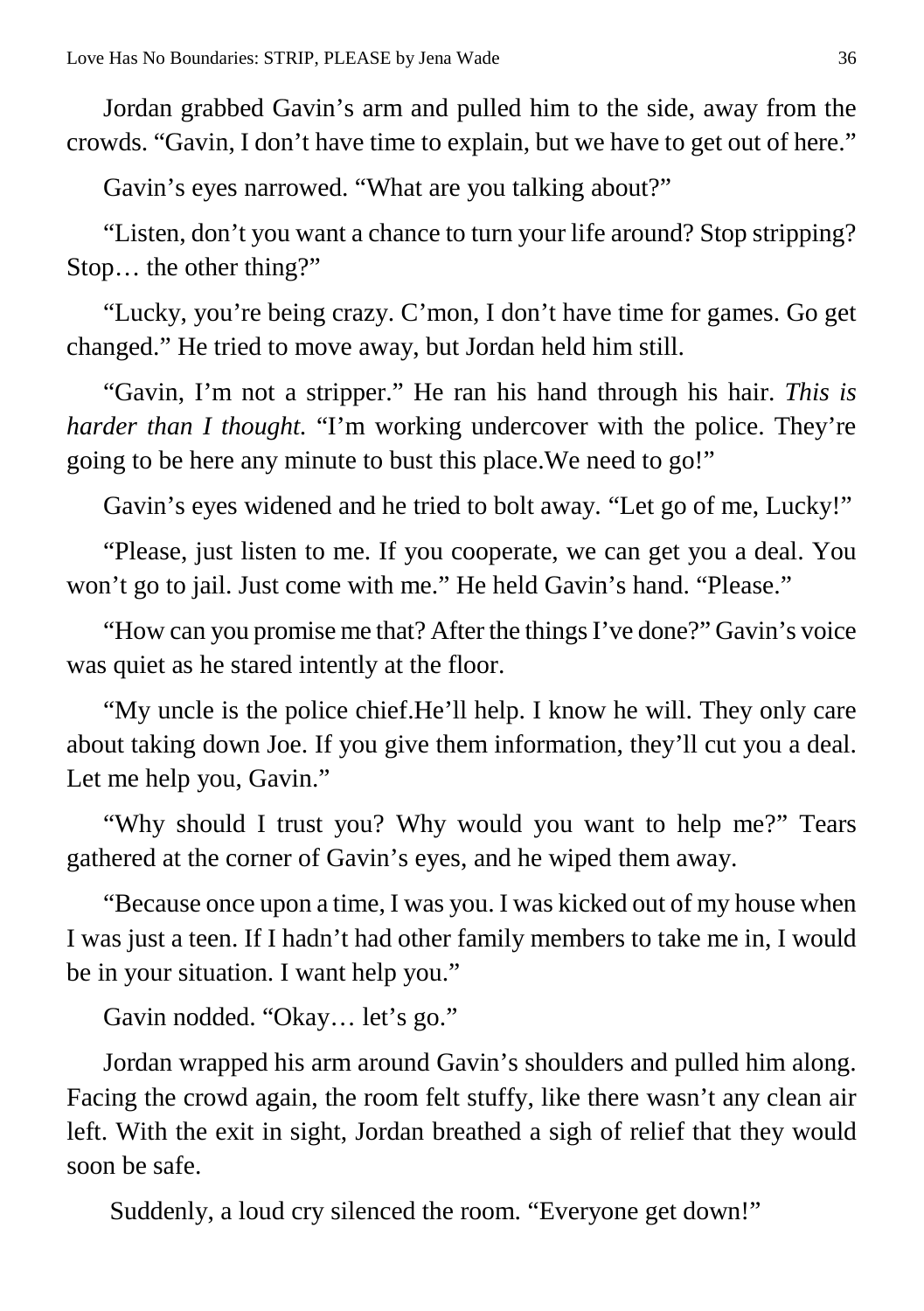#### *Too late. Shit.*

Officers dressed in SWAT uniforms invaded the club. Customers, servers, and dancers all rushed to comply.

Jordan stood frozen. He searched the faces of the officers. *Where's Matt? Where's Brad?* Gavin's nails bit into his skin as he stood behind Jordan. Jordan gripped Gavin's hip and held him close. "Don't move," he whispered.

Many of the officers crowded close to where Jordan stood. *Fuck.*Just then he realized where he had stopped. Directly outside of Joe Schmoeller's office.

The door creaked open and Jordan quickly turned to Gavin, shoving him to the floor. A large arm snaked its way around Jordan's neck and he was hauled violently against a man's chest. *Joe.*Cold metal pressed against Jordan's temple, biting into the skin as sweat broke out on his forehead. He swallowed and grasped the arm holding him captive.

"Drop your weapon, Schmoeller!" Matt stepped forward, pistol drawn.

Jordan avoided his eyes. *Don't do anything stupid.* He wasn't sure if he was more worried for himself, or for Matt.

"Not happening." Joe pulled Jordan even tighter. Jordan winced as pain shot down his spine.

Matt's steps faltered, and his voice rose. "Damn it, Schmoeller. Drop your weapon!"

"You're surrounded, Schmoeller. Give it up." Brad appeared on the other side of Matt.

Matt took one more step, and Joe turned the gun away from Jordan to Matt and said, "Don't even think about it. You aren't fast enough."

"Even if you shoot me, you won't get away."

Jordan's breath hitched and his eyes widened. *No! Not Matt.* He squirmed, moving just a fraction of an inch, and Joe put the gun back to his temple. "Quit moving, pretty boy. No one's gonna miss you."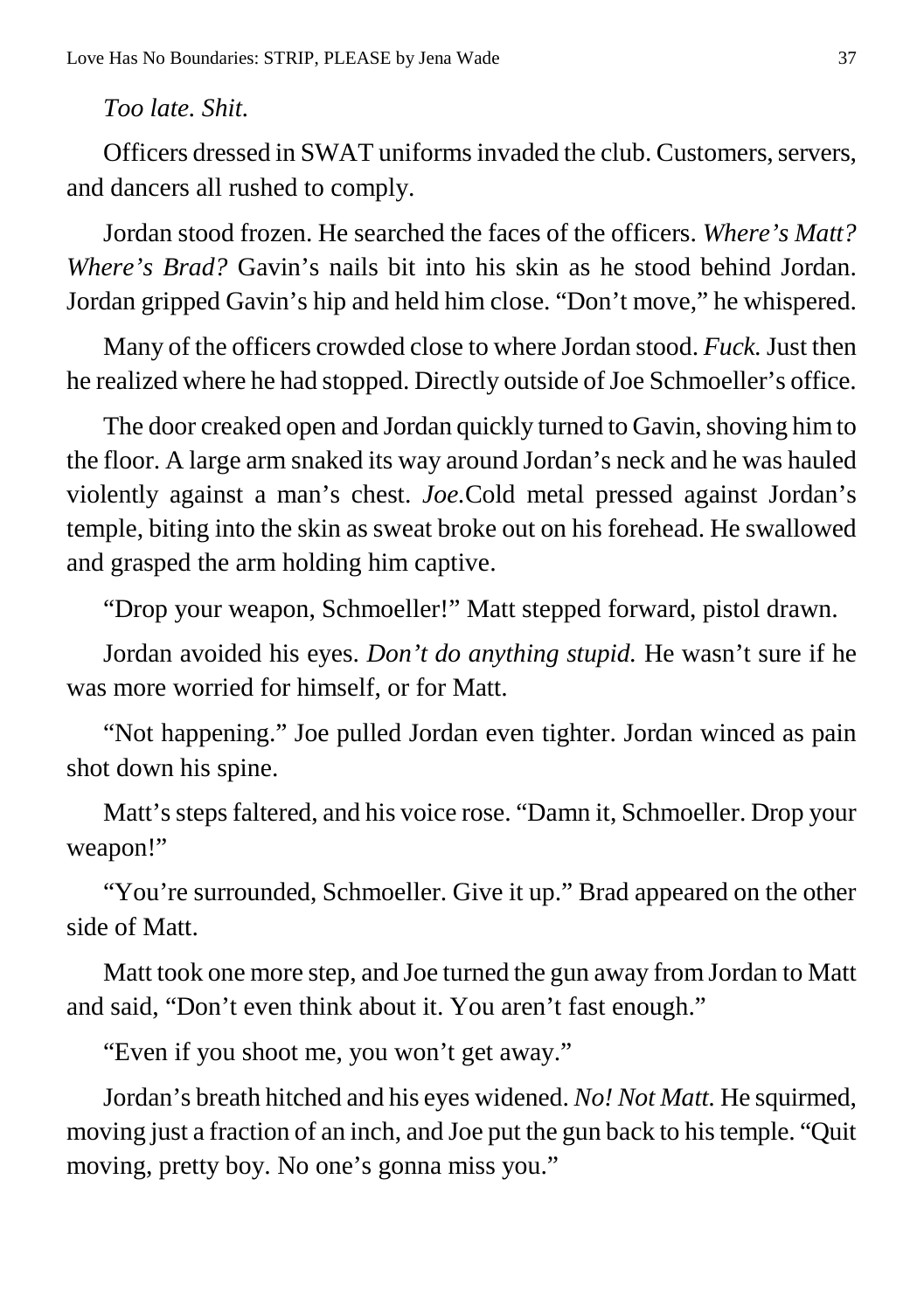Jordan met Matt's eyes. His expression was unreadable. *I'm sorry.* Jordan pushed the thought out and hoped it was visible in his eyes.

A muscle ticked in Matt's jaw. "This is your last warning, Joe. Drop the weapon."

Joe waved his gun toward Matt. "Fuck you!"

Jordan's eyes never left Matt's face. Matt was looking just behind Jordan and he gave a slight nod of his head. *What the*—A shot rang out right next to his ear and Jordan was jerked to the ground by a tumbling Joe.

The room spun and blood thundered in Jordan's ears. The gun clattered to the floor and slid out of Joe's reach. Jordan seized the opportunity to maneuver himself onto Joe, digging his knee into the man's back. Another officer pushed him out of the way and subdued Joe.

Jordan stood and found himself face to face with Gavin, holding a fire extinguisher in his shaking hand. "Did you—?" Jordan gestured to Joe.

Gavin nodded, eyes wide.

"Nice work." Jordan surveyed the room. Officers were moving quickly, arresting the bartender and some of the other employees. Others took pictures of the scene, while some raided Joe's office and began their search. Jordan looked frantically for Matt.

Brad blocked Jordan's movement. "Jordan." He spoke quietly. "I have to arrest you. These people can't know you were involved."

Jordan pushed at his chest to move him out of the way. *Matt.* He had to get to Matt.

"Where are the paramedics?" An officer kneeling on the floor called out to the others, his hands covered in blood.

#### *No. No. No!*

"Matt!" Jordan lunged forward, but Brad was too quick. Jordan was handcuffed and being directed the opposite way before he even knew what was happening. "No! I have see Matt! Let me go!" He tried to break free of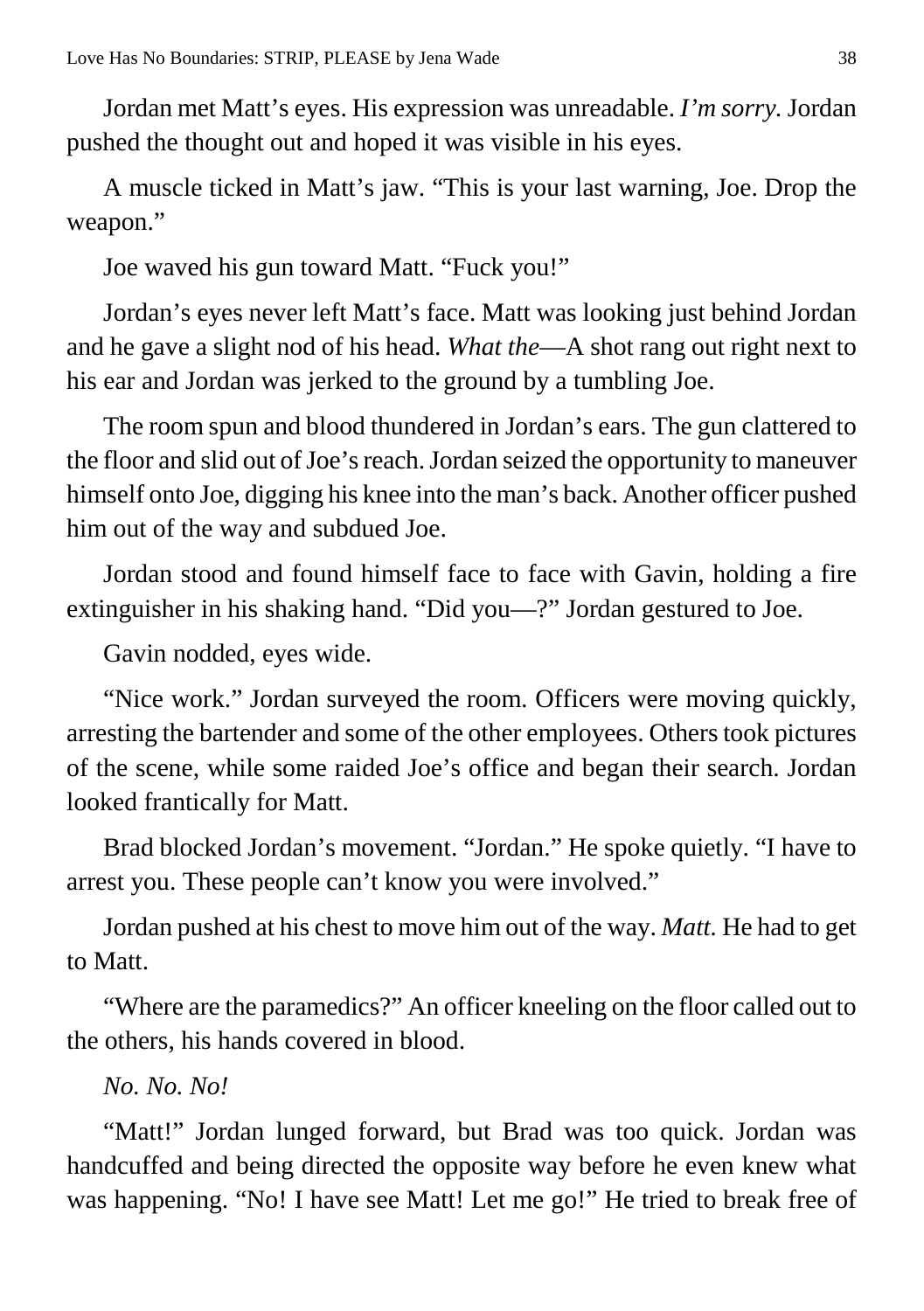Brad's grasp, but it was no use. Years of training had Brad prepared for any fight Jordan was able to give.

"Calm down, Jordan." Brad spoke close to Jordan's ear. "Matt's going to be fine. I promise."

Tears threatened to fall from Jordan's eyes. "No! Matt. I need to see Matt."

Brad ushered Jordan out the door and forced him into the back of a cop car. The door closed and Jordan smashed his face against the window. "Please! Brad! Please!" He thrashed in the backseat, kicking at the door.

Another officer slid into the driver's seat and started the car. Jordan begged and pleaded with him all the way to the station, but his arguments fell on deaf ears. Finally, his voice gave out and he could beg no more.

\*\*\*\*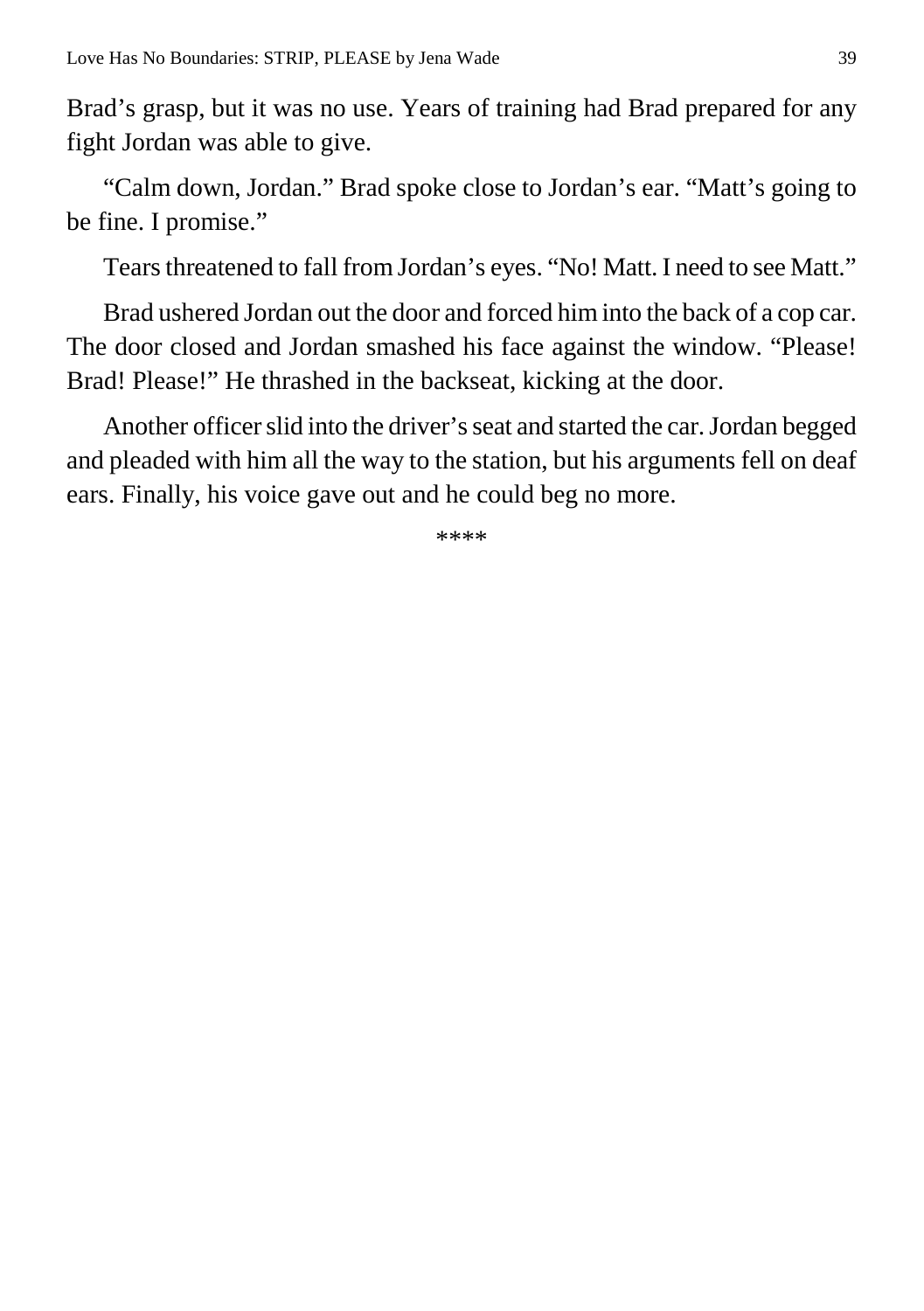#### CHAPTER FOUR

<span id="page-39-0"></span>"The bullet just grazed the outside of your shoulder. Change the bandages regularly and take it easy, and you'll recover just fine." The doctor finished wrapping the wound and began to write on his prescription pad. "I'm giving you some painkillers and antibiotics. Come back in two weeks and we'll take the stitches out."

*Fat chance. I'll do it myself.* Matt just nodded and stared at the floor. He hadn't spoken to Brad or the chief yet about how the operation ended. He'd been rushed to the hospital, despite his protests that he was fine.

"Hey. There's the man of the hour." Chief Donovan peeked through the curtain of the bay where Matt had been stitched up. "Is he free to go?" Rick asked the doctor.

"Yes. He can go anytime."

"Thanks, doc." Matt reached for his shirt and winced as he tried to carefully pull it on. The buttons were going to be impossible without help, and there was no way he was asking the chief to dress him. "How did everything go?"

"Fine. Everything is shipshape. Bad guys are put away. Good guys prevailed."

Matt knew he wasn't telling him something, but he couldn't fathom what it could be. *Lucky.* He itched to ask, but that would give too much away about his relationship with the man.

Rick cleared his throat. "There's, uh… someone I brought to see you. Brad tells me you two already know each other. Not sure how I feel about that, but that's a discussion for another time." He paused, and placed his hand on Matt's uninjured shoulder. "You're a good man, Matt. I'd be lucky to have an officer like you on the force."

"Just doing my job." *A bang-up job.*

Rick walked to the door and stopped. "Just… hear him out, okay?"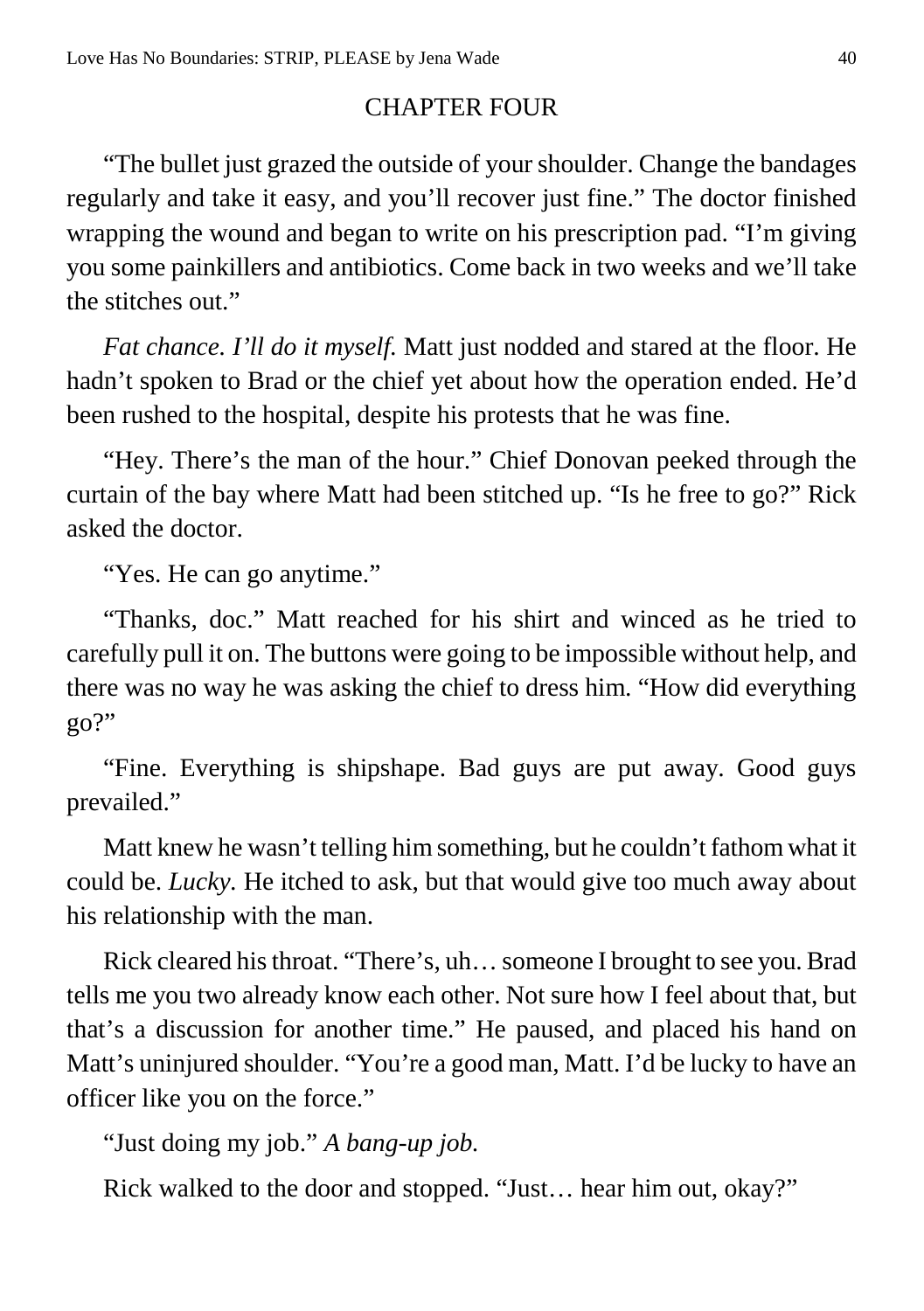Matt just nodded. He was too tired to ask questions. He stood and looked around the room for the rest of his stuff so he could get the hell out of there. *Find Brad, figure out what the hell he did with Lucky.* He was probably sitting in a jail cell right now. Matt's chest tightened at the thought.

"Matt?" Lucky's quiet voice made Matt's spine straighten. He winced as the movement pulled at his injury.

"Oh my God, Matt!" Lucky was at his side, running his hands carefully over the sling that held Matt's wounded arm.

"Lucky? What are you doing here?" Matt cupped his cheek and forced him to meet his eyes. "Are you okay?"

Lucky bit his lip and looked away. He took a step back from Matt. "It's Jordan."

"What?" Confusion clouded Matt's already befuddled mind.

"My name is Jordan Donovan. Not Lucky." Jordan continued to worry his bottom lip.

Matt sat back on the hospital bed. He narrowed his eyes. "Donovan?"

Jordan avoided his eyes and nodded. "Yeah. Uncle Rick—"

"Uncle?" *I've been played for a fool.* Anger radiated through Matt, but he schooled his features. Jordan didn't need to know how much he affected him.

Jordan nodded again. "Uncle Rick and Brad agreed to let me work at the club undercover. It was approved by whoever the hell approves that shit. They needed someone on the inside to gather information, and you know as well as I do that there aren't extra cops running around. So, I went in."

Matt breathed deeply through his nose, causing his nostrils to flare. "What the fuck made you qualified for that? What the hell were they thinking?"

Jordan took a step forward and reached out to touch Matt, but he flinched and moved away. Jordan dropped his hand back to his side. "I know how to take care of myself. And I…" He took a deep breath. "I teach a pole-dance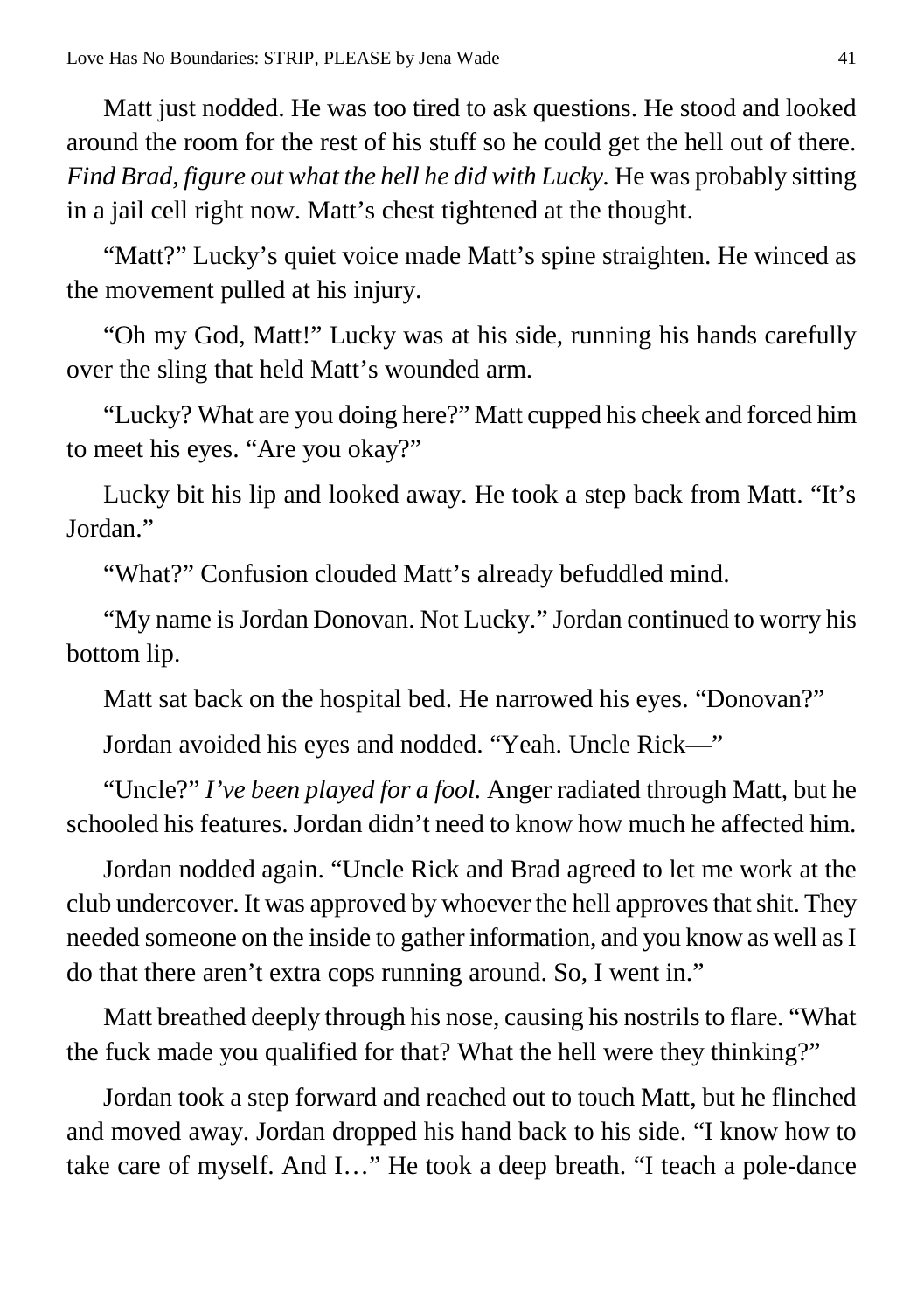fitness class. They needed someone who could dance." His cheeks reddened at the confession.

Normally Matt might think it was adorable, but he was too angry at being lied to. "Why wasn't I told?" He closed his mouth and ground his teeth so hard that his jaw ached.

"We thought it was best to keep it quiet. We weren't sure who we could trust." Jordan fidgeted with his hands. "Brad… Brad thought you might be a corrupt cop. I'm sorry, Matt."

Matt'sblood boiled with anger. His shoulder throbbed as he took deep breaths and clenched his jaw. He nodded and looked hard at Jordan, who finally raised his eyes. *Fuck this.* "I understand. I would've done the same in your situation."

"Really?" Jordan's eyes brightened and a small smile spread across his lips.

"Corrupt cop? That's fucking ridiculous." Matt stood and fumbled with the bottom buttons of his shirt. "You're a good liar. You sure had me fooled. I felt sorry for you, for Christ's sake. If whatever it is you do when you're not acting as a prostitute doesn't work out, you could have a career in espionage." Matt's anger seeped into his voice as he bit out the words. *I gotta get out of here.*

He didn't know what was real and what was a lie anymore. *How did Luck—Jordan feel?* He shook away the thought. Now was not the time to borrow trouble.

Jordan lost his smile and looked away again. "I work at a bookstore."

Matt gave a wry laugh. "A bookstore? You're much more interesting as a stripper." He picked up the prescription the doc had given him. "Well, I'll see you around, Lucky-Jordan. Whatever."

He walked away from Jordan's hurt look, pulled the curtain aside with a jerk, and stomped out of the ER. Putting distance between him and the man he thought he knew—thought he cared about. *Thought he cared about me.*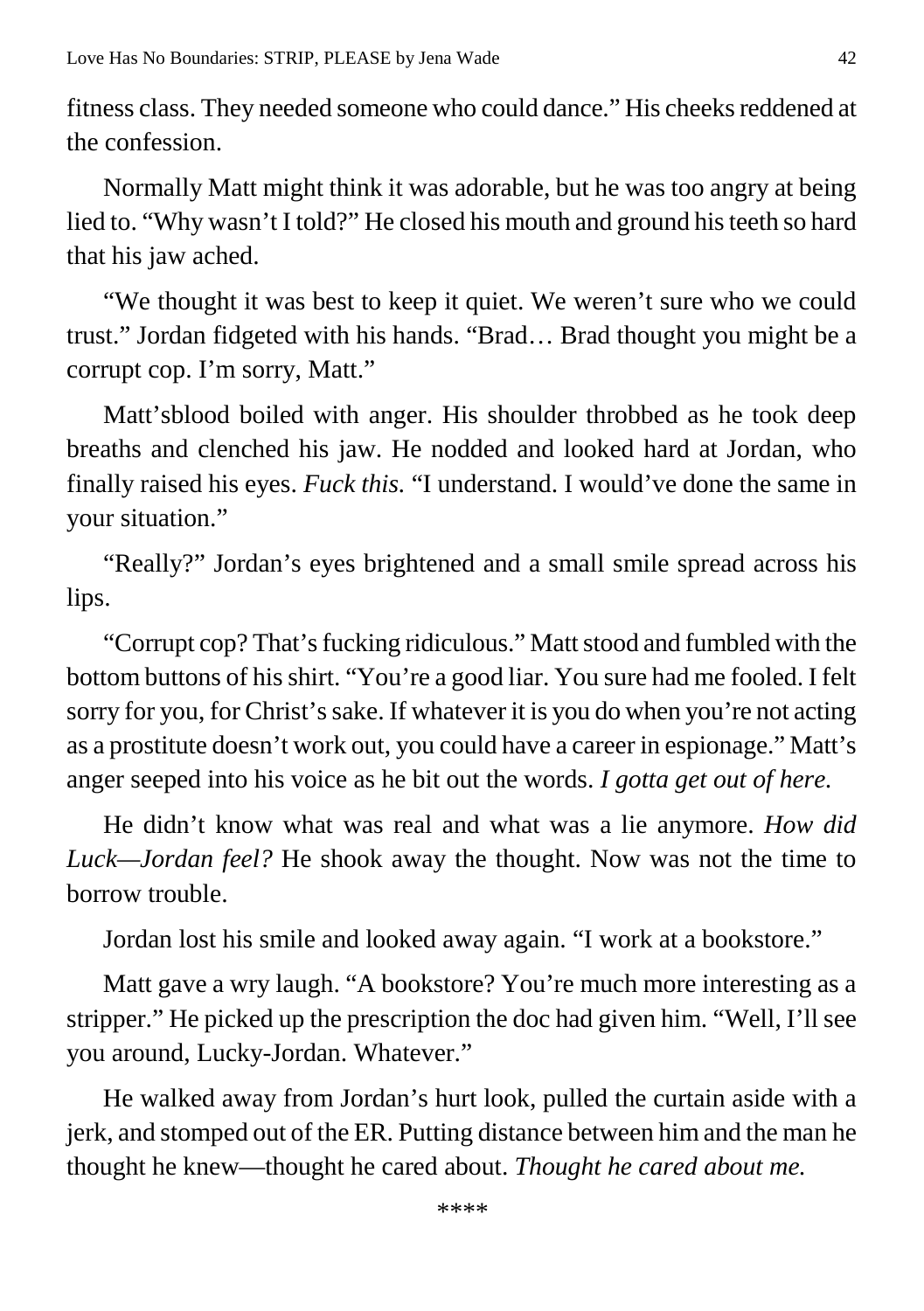#### CHAPTER FIVE

<span id="page-42-0"></span>Jordan stood at the counter in the bookstore, looking over the final papers that would be signed on Monday. *Mine. The bookstore is going to be mine.* A few weeks ago this would've been the happiest day of his life, his long-time goal finally achieved. But instead, it felt empty. *Me and my bookstore. That's my life.* No one to share it with.

It had been a week since the incident at the club, and Jordan had been going through the motions of life, not enjoying anything as he normally did.

The bell above the door chimed, interrupting Jordan's lonesome thoughts. "Sorry, we're closed," he said, without looking away from his paperwork.

Footsteps sounded in the background. "I'm sorry. We're clos—" Jordan lifted his eyes and met Matt's gaze. Jordan's breath hitched in his throat. "Matt."

Matt walked forward and leaned against the counter, resting his injured arm. "Hello, Jordan." He looked him up and down. "You look… tired."

Jordan rolled his eyes and started packing up his paperwork. "Thanks." He clutched his papers to his chest, ready to retreat to his apartment. "Can I help you with something? I'm rather busy at the moment, perhaps you can come back later." *Or never.*

"I've been working with your uncle and cousin for the past week closing up the case." He paused. "They're worried about you. Said you've been quieter than usual and you didn't show up for dinner the other night."

Jordan shrugged. "I've been busy. I close on the shop on Monday. There's been a lot of work to do."

"Congratulations. Guess being a stripper paid off, huh?" Matt gave him a forced smile.

*No.* Jordan remained silent, not taking the bait.

"Do you miss it?" Matt asked.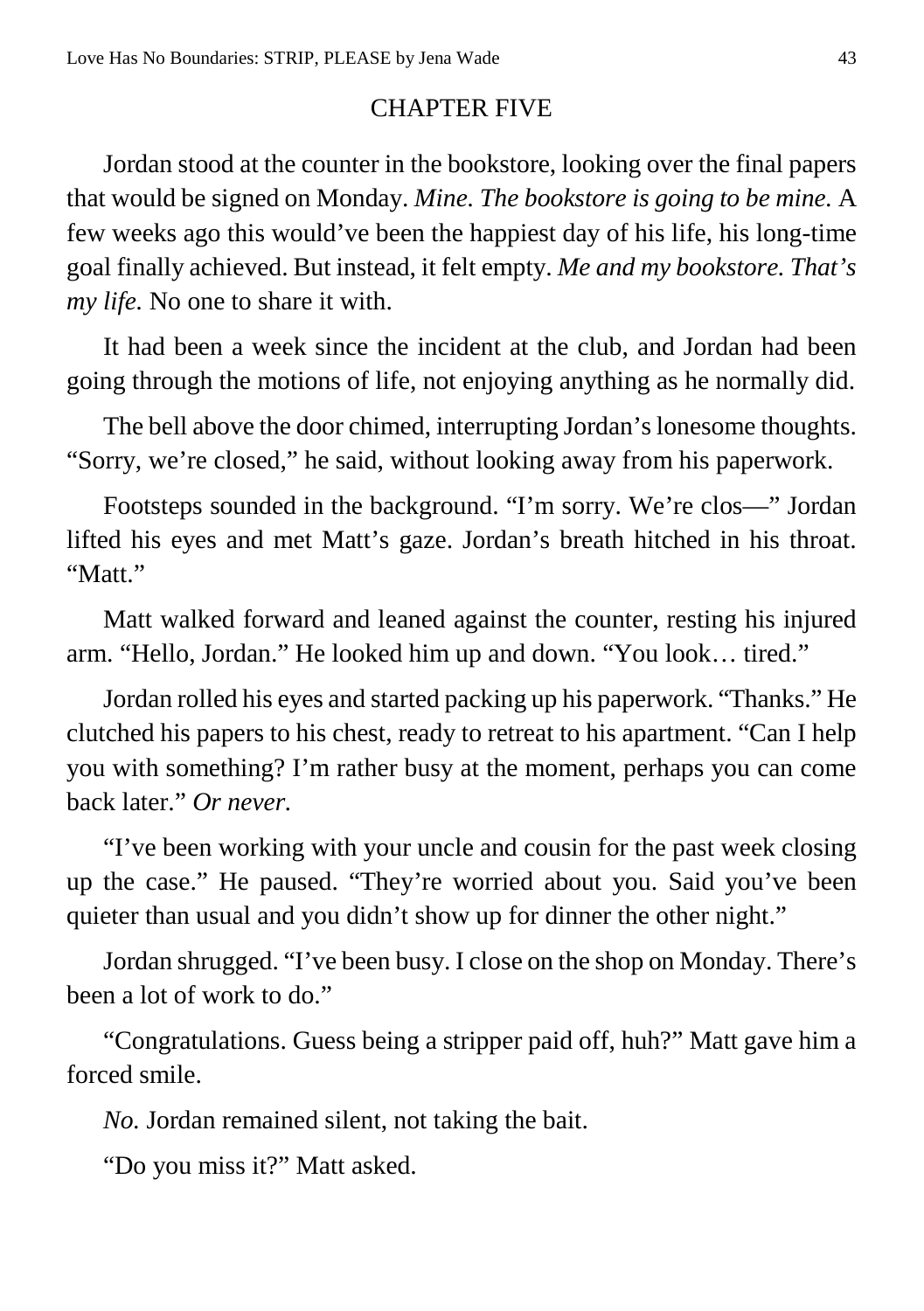"What do you care? You're going off to a new job, new city soon anyway, right?" Anger laced Jordan's voice. He hugged the papers tighter to his chest and stared at Matt.

"Just thought I could help." Matt pushed off the counter with his good arm and turned to leave.

Panic gripped Jordan and had him stepping forward. *This might be the last time I see him. The last chance I have.*

Matt almost made it to the door before Jordan cried out, "You're the only person I've ever told about my dad beating me." The words rushed out of him before he could stop them. "I told Uncle Rick and Brad that I was mugged. They don't believe the story, but I could never bring myself to admit to them what really happened." He set the papers on the counter and held on to the edge. "I-I wanted you to know that it wasn't all lies. That I didn't sleep with you as part of the act. That was real."

Matt turned and met his eyes, but didn't move.

"You were right. I'm more interesting as a stripper." He gestured at the bookcases in the shop. "This is who I really am. I live upstairs. I read a lot. My life revolves around this shop. It's how I escaped reality when I was younger. I would come here, crawl up on one of the chairs, and read. Owning this place has been my goal since Mr. Watson told me he was interested in retiring." He ran his hands through his hair. "The bank wouldn't loan me the money to buy the place without a bigger down payment. So, yes, I stripped for the money. But I also did it for kids like Gavin. If I hadn't had my family, I would've been just like him. I would've been a whore for real or worse, instead of a nerdy bookworm who stays home on Friday nights—alone, reading one of his fifteen copies of *The Princess Bride.*" He jerked his thumb at the bookshelf behind him, which held each and every one of his prized books.

Matt walked over to the counter. "I lied, too." He reached out and cupped Jordan's cheek. "You aren't more interesting as a stripper. I shouldn't have said that, and I'm sorry."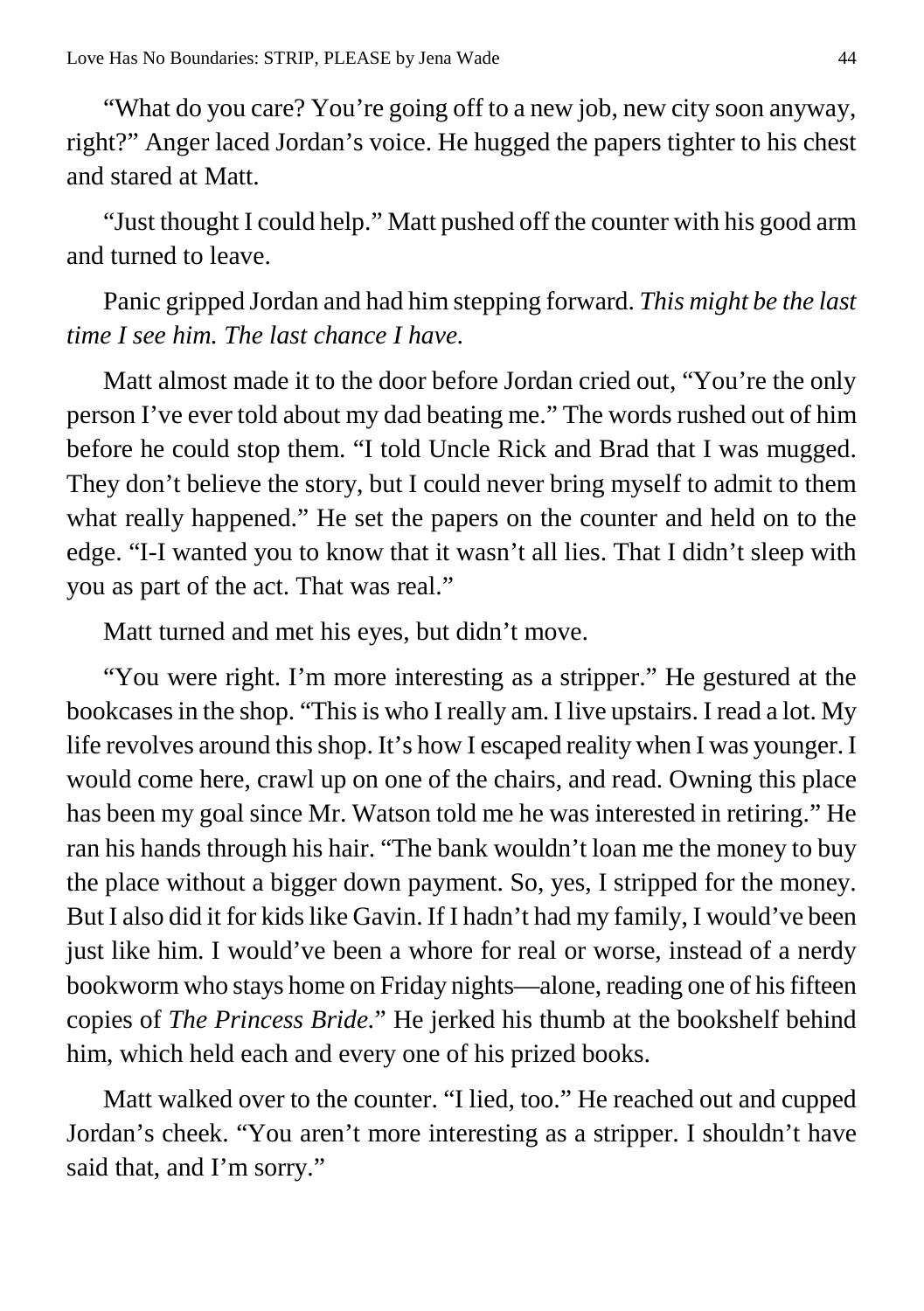"It's okay." Jordan pulled away from Matt's touch and flicked at the papers on the counter. "I just wanted you to know all that before you left."

Matt took a deep breath. "Well, I've been offered a job. It's a slight pay cut from what I'm used to, but the guy I'm seeing and I are going to be looking for a house soon, so a double income will help. Plus, it's about time I stayed in one place, put down some roots."

*He's seeing someone.* Tears stung Jordan's eyes, but he blinked them away. *Don't cry.* "That's great. I'm happy for you." He sounded convincing even to his own ears, but inside he was dying. His stomach flip-flopped and threatened to lose its contents.

"Happy for us."

Jordan's brow furrowed, and he narrowed his eyes. "Huh?"

Matt walked around the counter and stood next to Jordan. "You should be happy for us. Now, I've already got a few houses picked out for us to look at. I wasn't sure what your schedule was like, so I haven't made any appointments. Personally, I think it would be fun to get an older house, a fixer-upper, and work on it together. But I'm open to whatever you want."

Jordan's mind reeled. "Huh?" *Not my day for witty repartee.*

Matt kissed Jordan's lips. "I've accepted a job as a detective here for Lakeside PD. Turns out I like working with Rick and Brad. They're good people, once they figured out I wasn't a dirty cop. And there's this really cute bookstore owner who stole my heart, straight off a stripper pole."

Jordan blinked rapidly, processing the information. "I'm the guy you're seeing?"

Matt laughed deep in his belly. "Yes. If you're interested."

Jordan threw his arms around Matt's neck and kissed him. He smashed their lips together roughly and hugged Matt to him.

Matt pushed at his chest and tore his mouth from Jordan's. "Easy, Jordan. I'm still on the mend here." He put his hand over his bullet wound.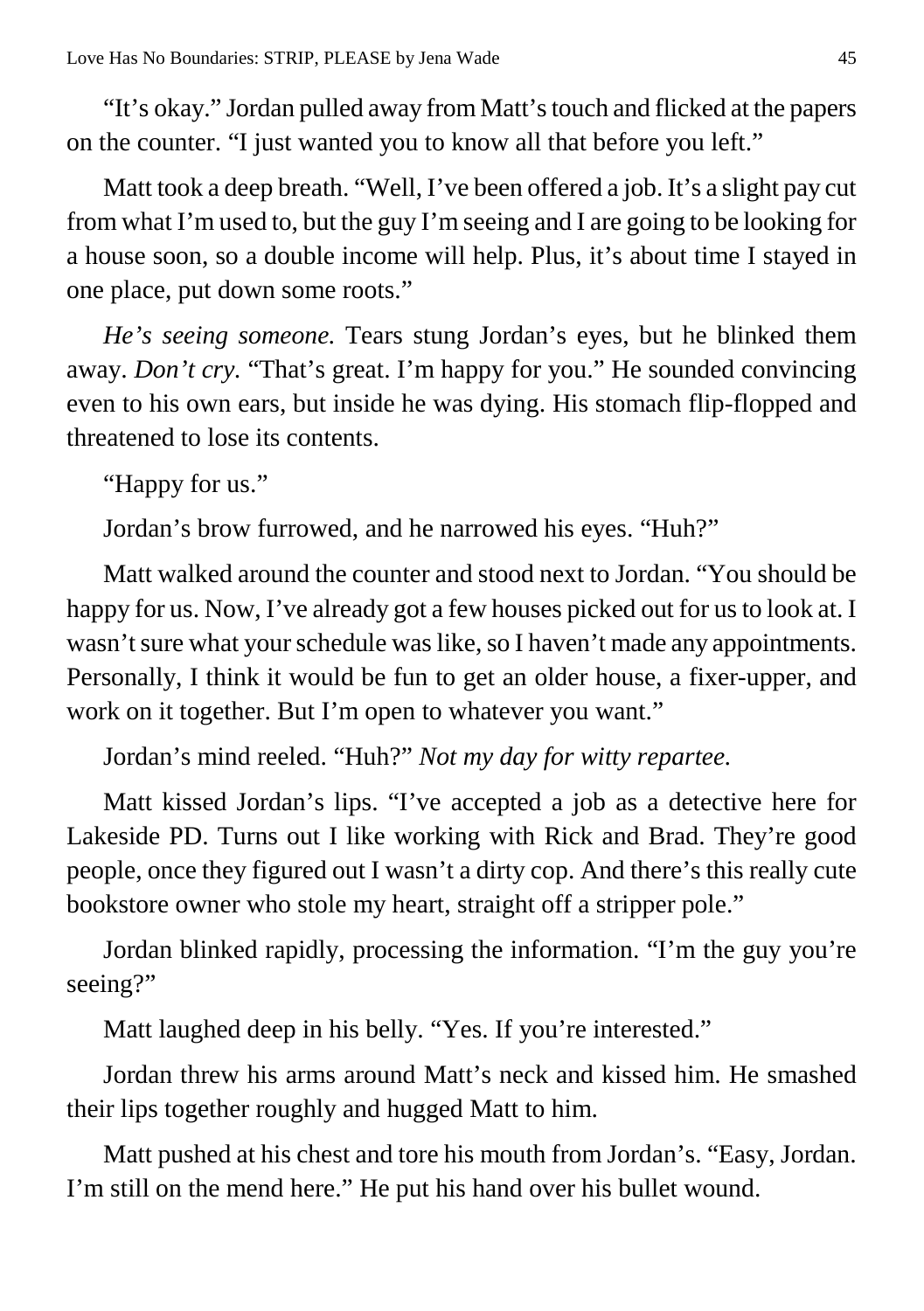*Oh shit.* Jordan's eyes widened and he jumped back. "I'm sorry!" He stuck his hands into his pockets to keep them from attacking Matt again.

"It's okay," Matt laughed. "So, would you like to go out sometime?"

Jordan nodded enthusiastically and smiled wide. "I think it's worth a shot." He winced at his choice of words, causing Matt to laugh harder.

"No more shots." Matt cupped Jordan's cheek and stepped closer to him. He reached around to grasp the back of his neck and pressed their foreheads together. "Also, I think we should make sure to get a bedroom large enough to install a stripper pole." He shrugged one shoulder. "Just for the fun of it."

Jordan laughed and kissed Matt softly. "I'd like that."

\*\*\*\*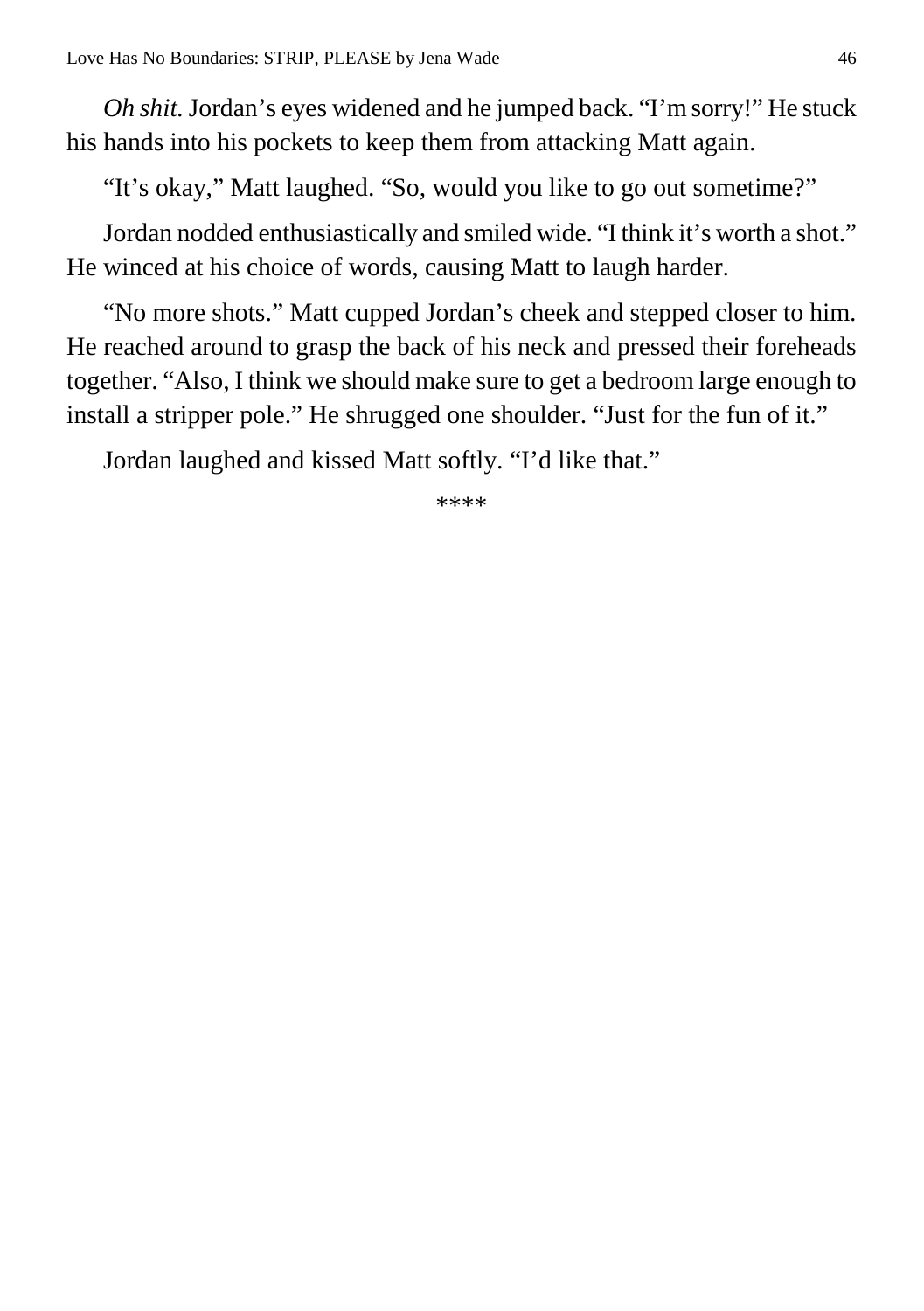#### EPILOGUE

#### <span id="page-46-0"></span>*Three months later*

Jordan sat on a bench outside the courthouse. He checked the time on his cell phone.Jordan was waiting on the verdict for the case against Joe Schmoeller. Matt was in court today to hear the ruling. And Jordan would finally be able to see Gavin, who had been kept in a safe house for the duration of the trial.

Matt emerged from the building. A bright smile lit up his face when he saw Jordan. "How'd it go?" Jordan asked, as he stood.

Matt kissed him hard. Their lips pressed together hard and tongues danced. Heat infused Jordan's limbs at the contact and he grasped Matt's shoulders.

Suddenly, Matt let go and Jordan stumbled back, holding onto the bench to keep from falling. "That good, huh?"

"I love you."

The words sent tingles down Jordan's spine, just like they always did. "I love you, too. I take it Joe's guilty?"

"Yes. Joe's been found guilty. He's going to jail for a long, long time." He paused. "You want to go see Gavin?"

Jordan nodded.

Matt placed his hand in Jordan's and tugged him toward the courthouse. He stopped and smiled, then twisted the ring on Jordan's finger with his fingertips. Jordan's heart warmed, and he smiled back. Matt had given him the ring just last week, when they closed on their house. They were set to move in over the weekend.

Jordan nudged Matt's shoulder, forcing him to start walking again. "C'mon, let's visit with Gavin. Then we have some packing to do."

Matt wagged his eyebrows. "I think we have other things to attend to first."

Before Jordan could reply, Gavin came out of the doors of the courthouse and paused at the steps. He took a deep breath and closed his eyes.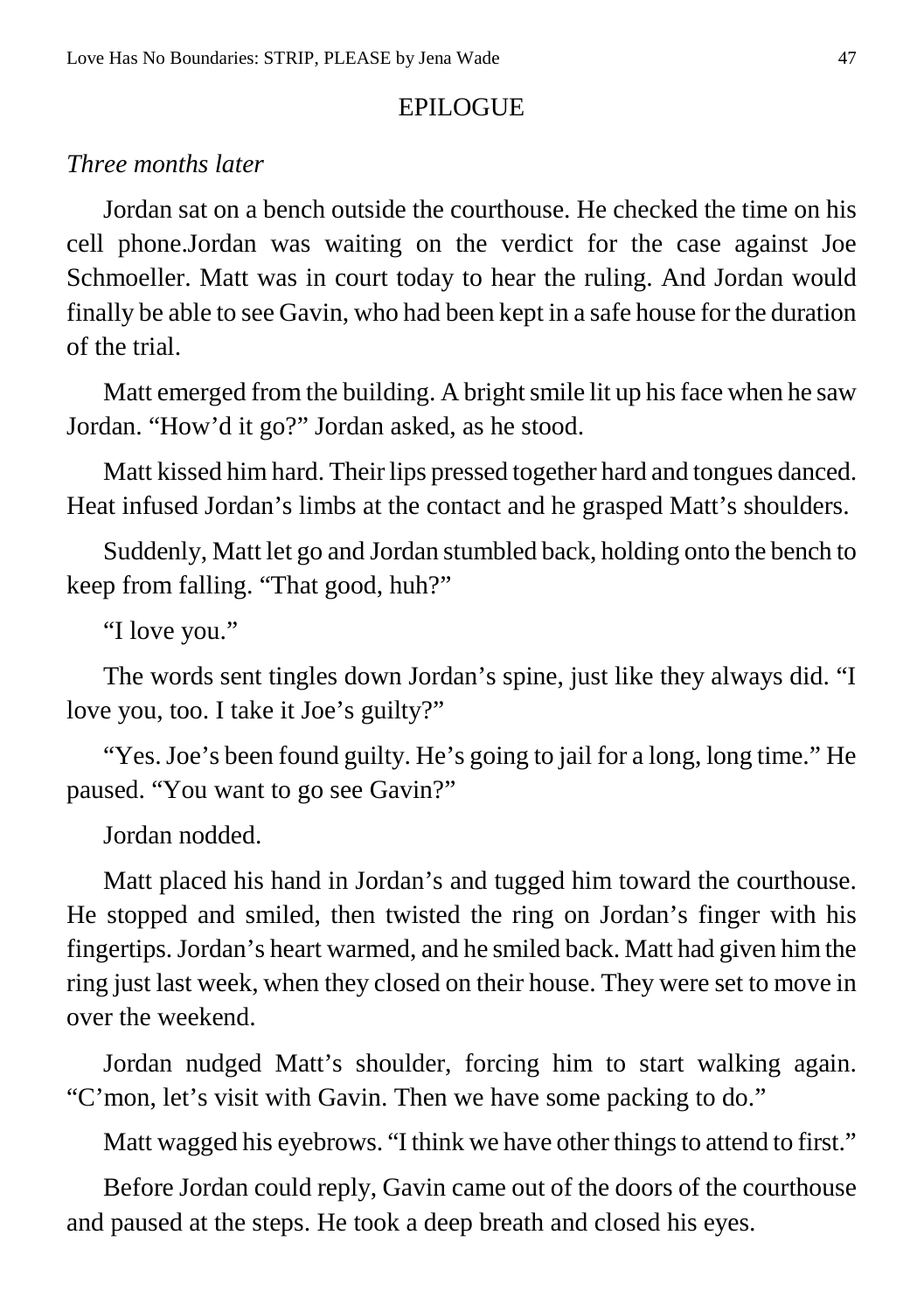"Gavin!" Jordan jogged up the steps and wrapped him in a tight hug.

"Jordan! It's so good to see you!" Gavin hugged him back.

Matt came up and shook Gavin's hand. "Good work in there, Gavin."

"Thanks. I couldn't have done it without you, and Mr. Stone, of course."

Jordan's brow furrowed. "Mr. Stone?" He hadn't been able to talk with Matt about the trial.

"Yeah." Gavin looked behind him as a handsome man, dressed in an Armani suit, came out of the courthouse. "My lawyer." Gavin's shoulders slumped and the energy left his body as the taller man approached. "Um, Jordan, this is Mr. Stone. Mr. Stone, this is my friend Jordan."

"Please, call me Lawrence," he said, as he reached out to shake Jordan's hand. He nodded at Matt and smiled. "Detective, good to see you outside the courtroom."

"Gavin." Jordan turned to his friend. "What are your plans now? Do you have someplace to stay?"

Gavin shook his head and shuffled his feet. "Um, I'm not sure." He looked from Matt to Lawrence and then back to Jordan. "I haven't given it much thought."

A plan jumped into Jordan's mind. "You know, I'm crazy busy at the store these days. I could use a good employee to open and close when I'm not available. Pay won't be great, but it would come with the apartment above the store." He smiled, and snuck a glance at Matt. "I won't be needing it anymore."

Gavin's eyes grew wide. "Are you sure?"

"Of course." Matt clapped Gavin on the shoulder and gave him an encouraging squeeze. "We'd be happy to have you. Jordan's been looking for a person he can trust at the store for a while now."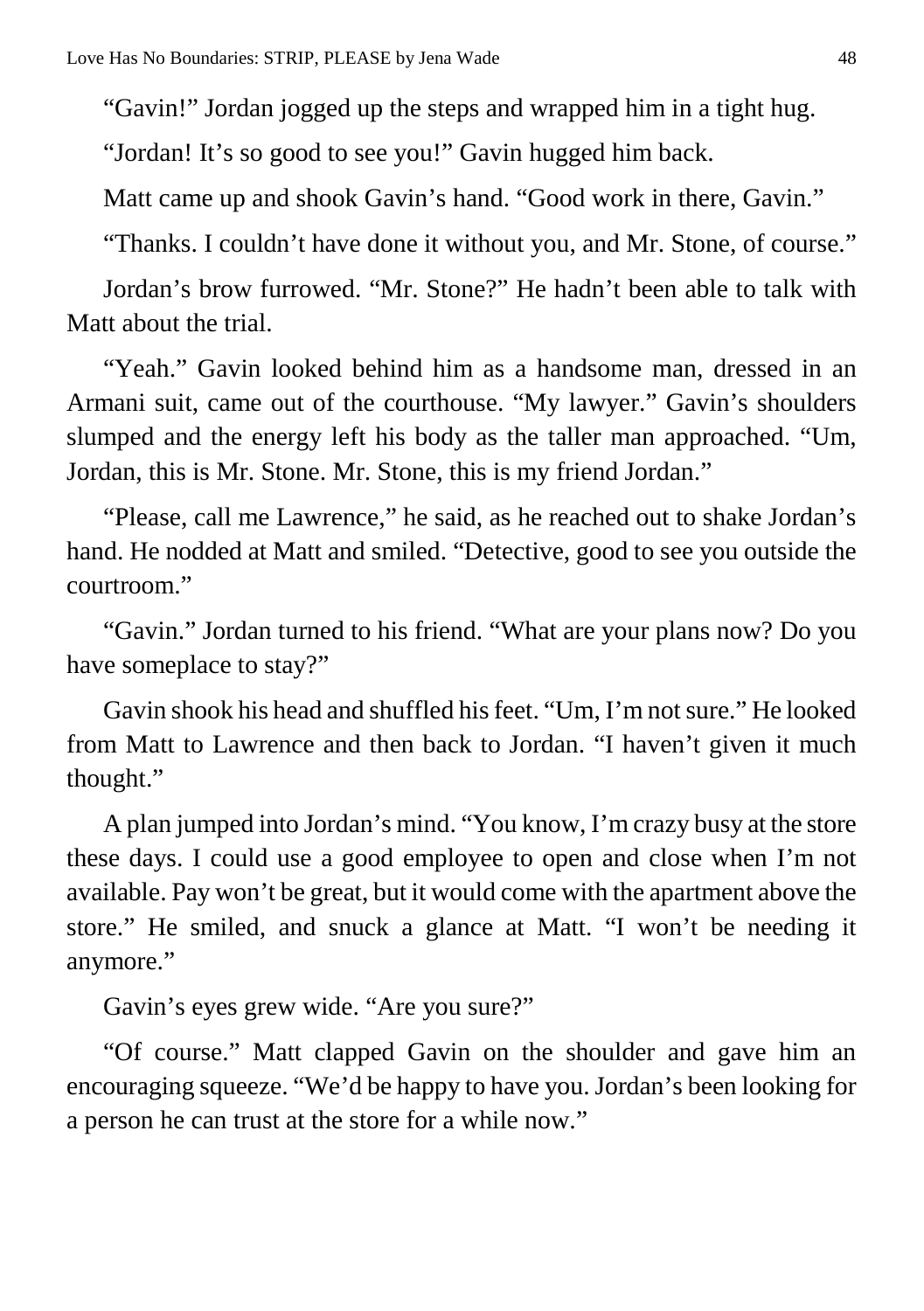"That would be great." Gavin turned to Lawrence. "After a few paychecks I can start paying you, Mr. Stone. It won't be much to start with, but I'll pay you back as soon as I can."

Lawrence shook his head. "I've told you that isn't necessary." He waved his hand dismissively. "I have to go. Lots of paperwork to file after a day like today. Matt, it's always a pleasure. Jordan, it was nice to meet you." He jogged down the steps and left without a backwards glance.

Gavin stared after him longingly.

Jordan narrowed his eyes at the man running away. A pinch to his side had him turning to look at Matt, who stared at him with a raised brow. Jordan just winked.

"C'mon, Gavin. We'll take you to the store and get you settled." Matt laced his fingers into Jordan's again and pulled him toward the parking lot.

Jordan squeezed Matt's hand and smiled at him. Lucky me.

### **THE END**